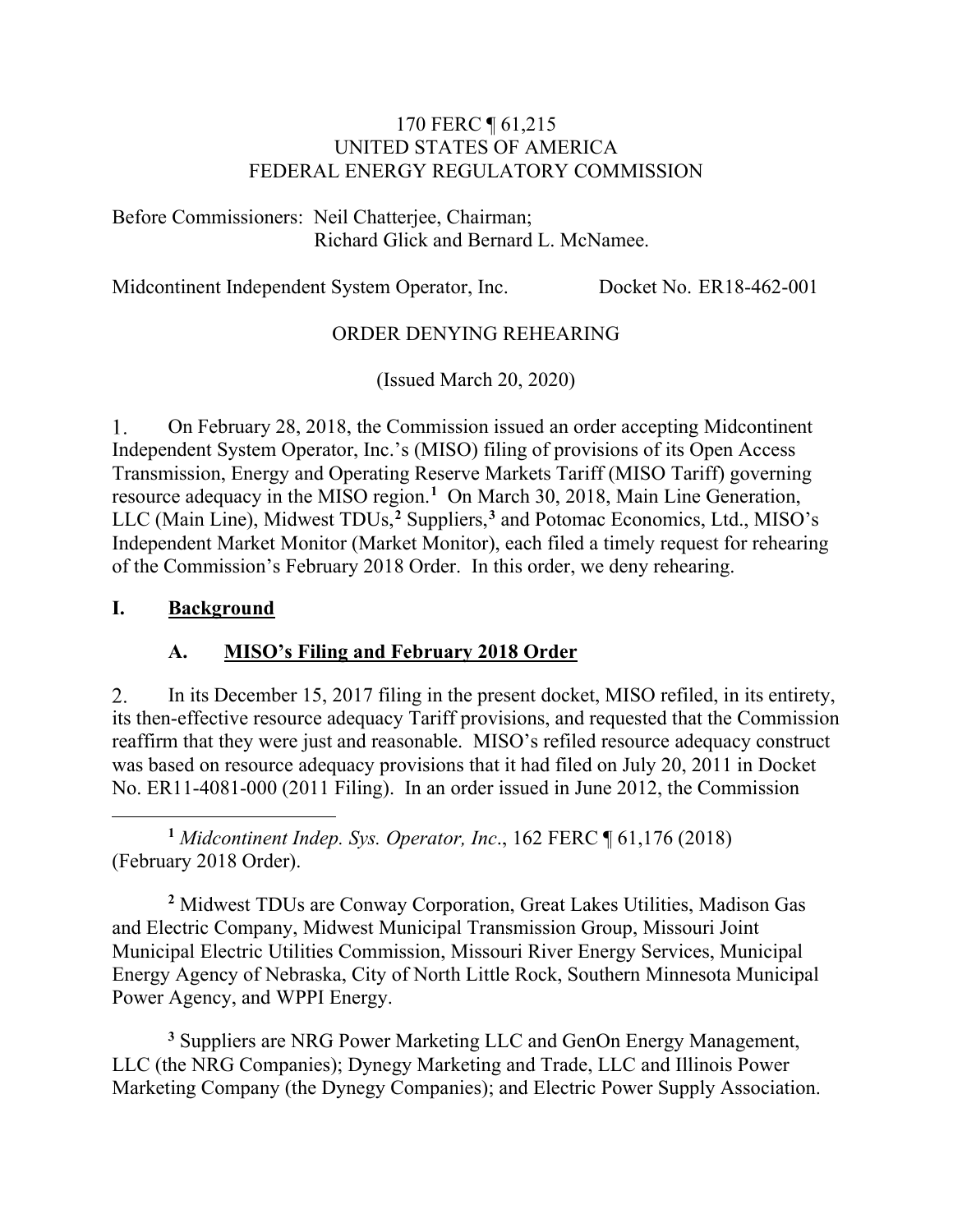conditionally accepted MISO's 2011 Filing in part, rejecting some aspects of the proposal and requiring MISO to make modifications.<sup>[4](#page-1-0)</sup> Certain parties to that docket filed petitions for review of the 2012 Order and the 2015 Rehearing Order with the United States Court of Appeals for the District of Columbia Circuit (D.C. Circuit). While those petitions for review were pending, on October 30, 2017, the D.C. Circuit granted the Commission's motion for remand of the record in Docket No. ER11-4081 to permit the Commission to take into account the D.C. Circuit's recent opinion in *NRG Power Marketing, LLC. v. FERC*, **[5](#page-1-1)** which addressed limitations on the Commission's legal authority to impose conditions on the acceptance of filings made pursuant to section 205 of the Federal Power Act (FPA). **[6](#page-1-2)**

3. MISO submitted its filing in the present docket while the Commission was considering what further action to take in the remanded Docket No. ER11-4081.<sup>[7](#page-1-3)</sup> In the February 2018 Order, the Commission accepted MISO's resource adequacy Tariff provisions. In an order issued on remand in Docket No. ER11-4081-005 concurrently with the February 2018 Order, the Commission rejected MISO's 2011 Filing, given the Commission's finding that it could not be accepted as filed and the statutory limitations on the Commission's authority to conditionally accept filings as discussed in *NRG*. **[8](#page-1-4)**

#### **B. MISO's Subsequent Tariff Revisions Affecting Certain Resource Adequacy Provisions**

4. While the requests for rehearing of the February 2018 Order were pending, MISO filed, and the Commission accepted on October 31, 2018, revisions to certain aspects of MISO's resource adequacy construct to enhance locational considerations.**[9](#page-1-5)** These revisions added a new feature called Historic Unit Considerations (HUC), which affect

<span id="page-1-1"></span><span id="page-1-0"></span>**<sup>4</sup>** *Midwest Indep. Transmission Sys. Operator, Inc.*, 139 FERC ¶ 61,199 (2012) (2012 Order), *order on reh'g*, 153 FERC ¶ 61,229 (2015) (2015 Rehearing Order).

**<sup>5</sup>** 862 F.3d 108 (D.C. Cir. 2017) (*NRG*).

**<sup>6</sup>** 16 U.S.C. § 824d (2018).

<span id="page-1-3"></span><span id="page-1-2"></span>**<sup>7</sup>** MISO stated that its filing did not change any of the then-current Tariff provisions, but rather was requesting that the Commission reaffirm that the provisions were just and reasonable. MISO Filing at 1.

<span id="page-1-4"></span>**<sup>8</sup>** *Midwest Indep. Transmission Sys. Operator, Inc.*, 162 FERC ¶ 61,173 (2018) (Order on Remand).

<span id="page-1-5"></span>**<sup>9</sup>** *Midcontinent Indep. Sys. Operator, Inc*., 165 FERC ¶ 61,067 (2018) (October 2018 Order).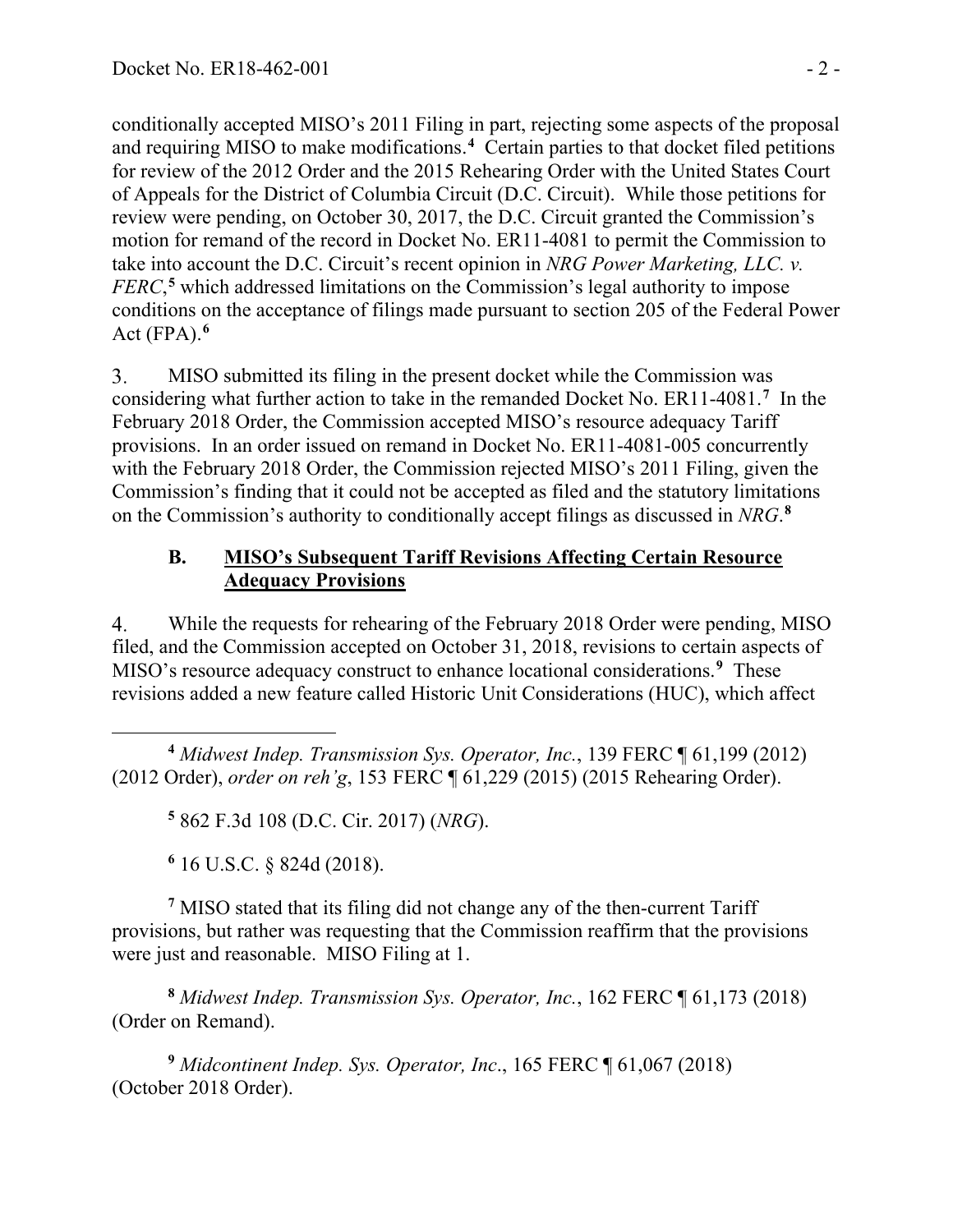some of the aspects of MISO's resource adequacy construct that are subject to the requests for rehearing.

5. HUCs reflect a new methodology to allocate excess revenue from the Planning Resource Auction (Auction). **[10](#page-2-0)** Under this new methodology, if capacity prices in the Auction separate, MISO will allocate the resulting excess Auction revenue to load-serving entities (LSE) with historic arrangements that could not have foreseen MISO's zonal construct or changes, such as Grandfathered Agreements, pre-zonal capacity contracts (i.e., arrangements that predate July 20, 2011), or contracts with External Resources that predate March 26, 2018 (i.e., the date of MISO's original proposal to enhance the locational aspects of its resource adequacy construct).**[11](#page-2-1)** Each HUC is defined with a source Local Resource Zone (Local Zone) or External Resource Zone (External Zone), a sink Local Zone, as well as a MW quantity of capacity.**[12](#page-2-2)** The value of each MW of HUC is calculated to be the Auction Clearing Price of the sink Local Zones less the Auction Clearing Price of the source Local Zone or External Zone.**[13](#page-2-3)**

6. Midwest TDUs supported MISO's HUC provisions. **[14](#page-2-4)** As relevant here, Midwest TDUs asserted that HUCs were necessary to protect LSEs' investments in existing capacity resources from price separation risk that was unforeseeable at the time the commitments were made.**[15](#page-2-5)** Midwest TDUs further argued that accepting MISO's HUC provisions would be consistent with FPA section 217.**[16](#page-2-6)** Midwest TDUs stated that

**<sup>10</sup>** *Id.* P 92.

<span id="page-2-2"></span><span id="page-2-1"></span><span id="page-2-0"></span>**<sup>11</sup>** *Id.* (citations omitted). On August 2, 2018, the Commission rejected MISO's original proposal, without prejudice. *Midcontinent Indep. Sys. Operator, Inc.*, 164 FERC ¶ 61,081 (2018) (August 2018 Order). The Commission accepted MISO's revised proposal in the October 2018 Order.

**<sup>12</sup>** October 2018 Order, 165 FERC ¶ 61,067 at P 92 (citations omitted).

<span id="page-2-3"></span>**<sup>13</sup>** *Id.* P 93 (citation omitted).

<span id="page-2-4"></span>**<sup>14</sup>** *Id.* PP 96-98 (citations omitted).

<span id="page-2-5"></span>**<sup>15</sup>** *Id.* P 96 (citation omitted).

<span id="page-2-6"></span>**<sup>16</sup>** *Id.* P 97 (citations omitted) (referencing 16 U.S.C. § 824q (2018)).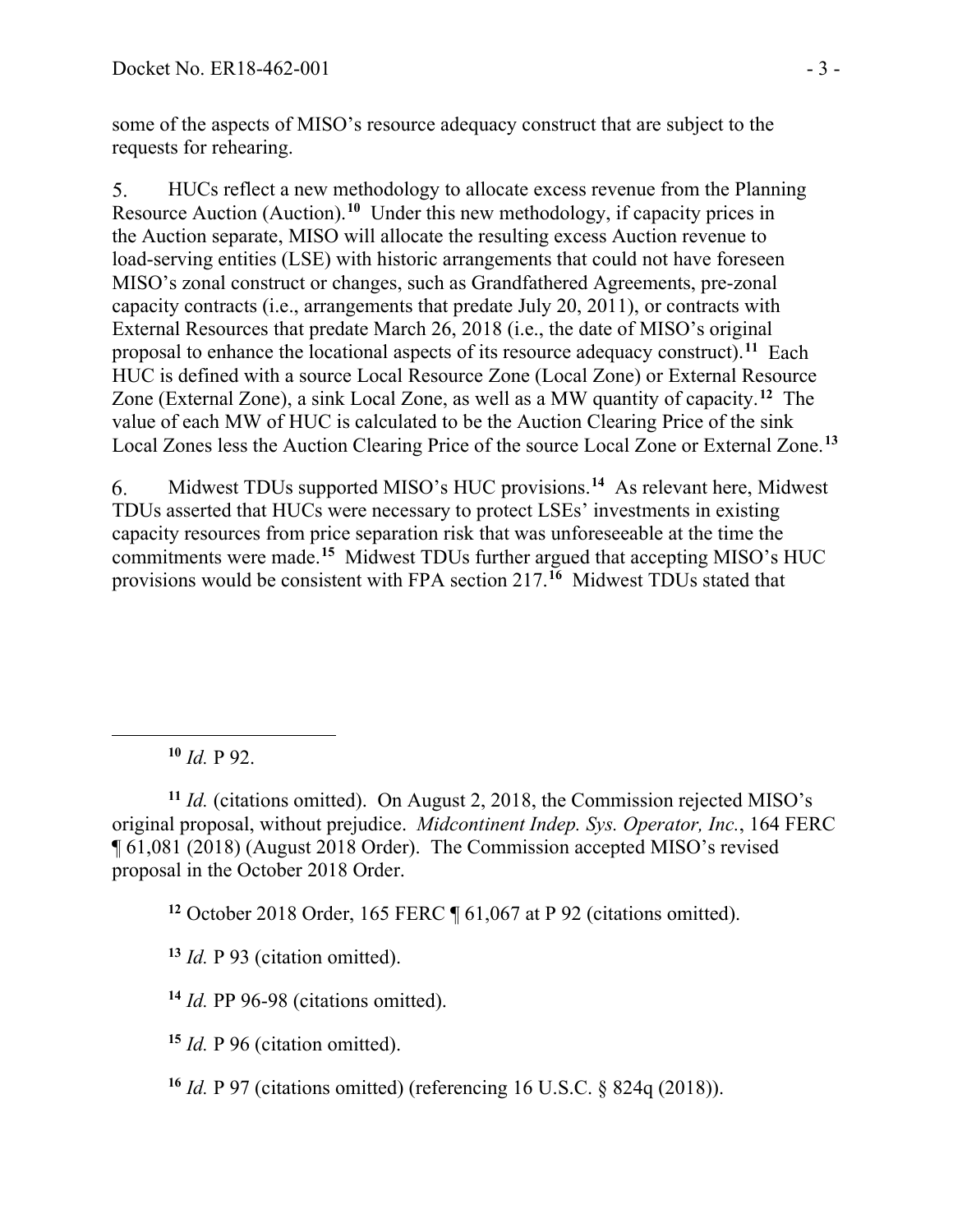"accepting MISO's HUCs proposal would go a long way toward mitigating these concerns with regard to pre-July 2011 resources and existing External Resources."**[17](#page-3-0)**

 $7.$ The Commission found MISO's HUC provisions, which it noted were intended to help LSEs transition to MISO's new locational market design for resource adequacy, to be just and reasonable.**[18](#page-3-1)** The Commission noted that there is no certainty that HUCs will be fully funded and thus there is a chance that LSEs will not be made whole.**[19](#page-3-2)** The Commission concluded that, because HUCs are funded by excess Auction revenue caused by the very same Auction price separation, such scenario was unlikely.**[20](#page-3-3)** Therefore, the Commission concluded that MISO's HUC provisions provided a substantial, albeit imperfect, hedge to Auction price separation without compromising reliability by waiving transmission constraints or requiring other LSEs to provide additional funding for supplemental make-whole payments.**[21](#page-3-4)** Accordingly, the Commission found MISO's HUC provisions to be a just and reasonable approach to providing affected LSEs a hedge against Auction price separation directly caused by changes to MISO's resource adequacy construct.**[22](#page-3-5)**

8. The Commission noted that the amount of existing arrangements that are eligible for HUCs will decrease over time and eventually no HUCs will remain.**[23](#page-3-6)** The Commission explained that, due to the transitional nature of MISO's HUC provisions, LSEs will not be able to permanently avoid the locational price signal that MISO's resource adequacy construct was designed to provide.**[24](#page-3-7)** In addition, the Commission explained that, because HUCs would apply only to existing arrangements and would not affect the market parameters used in clearing the Auction, MISO's HUC provisions would not affect Auction Clearing Prices and therefore will not impugn locational price

**<sup>19</sup>** *Id.* P 120.

<span id="page-3-3"></span>**<sup>20</sup>** *Id.*

<span id="page-3-4"></span>**<sup>21</sup>** *Id.*

<span id="page-3-5"></span>**<sup>22</sup>** *Id.*

<span id="page-3-6"></span>**<sup>23</sup>** *Id.* P 115.

<span id="page-3-7"></span>**<sup>24</sup>** *Id.*

<span id="page-3-2"></span><span id="page-3-1"></span><span id="page-3-0"></span>**<sup>17</sup>** Midwest TDUs, Motion to Intervene and Comments, Docket No. ER18-2363-000, at 9 (filed Sept. 21, 2018).

**<sup>18</sup>** October 2018 Order, 165 FERC ¶ 61,067 at PP 115-121.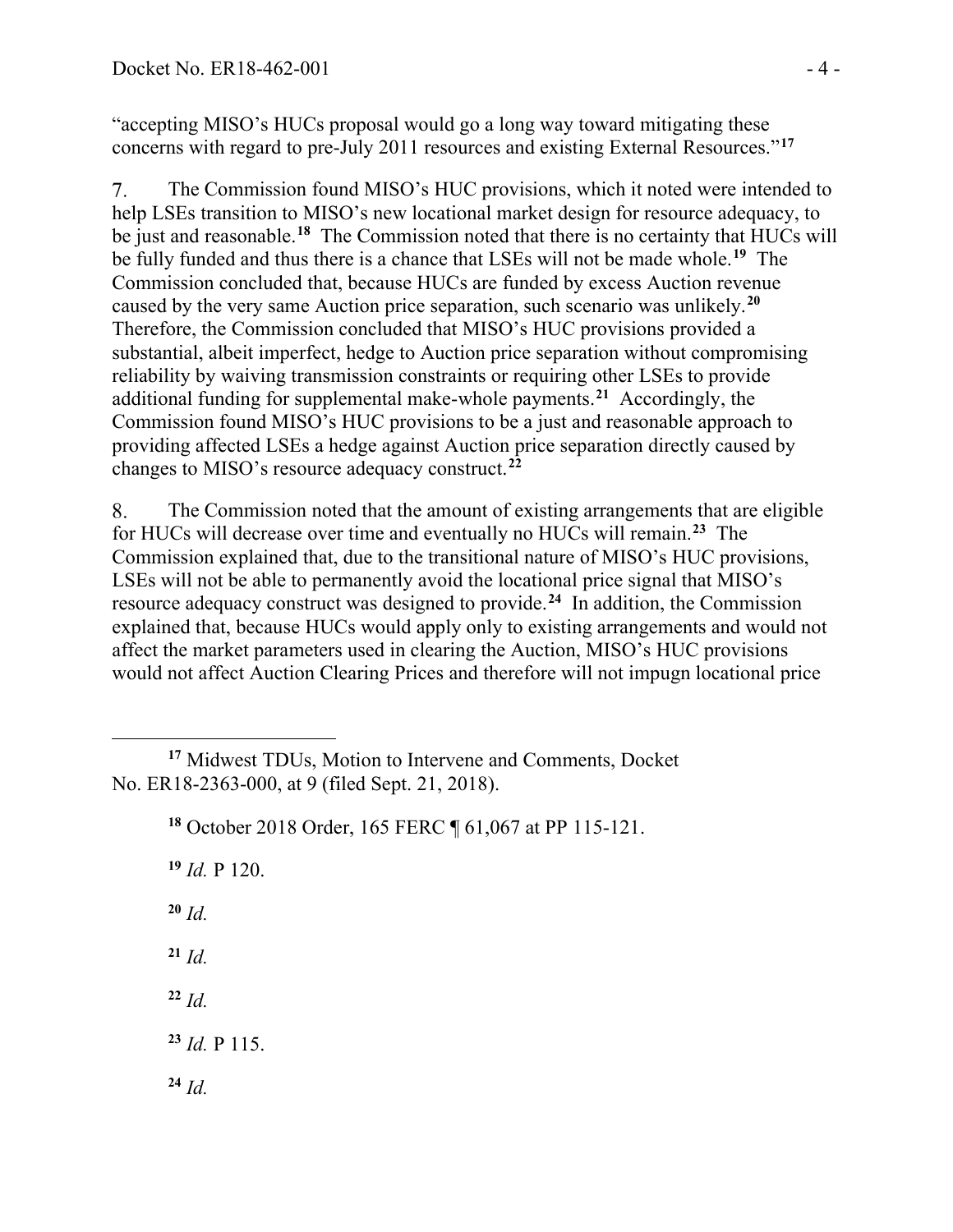signals that will continue to inform future resource adequacy decisions.**[25](#page-4-0)** Accordingly, the Commission found that MISO's HUC provisions are a just and reasonable solution that would not embed inefficiencies in MISO's resource adequacy construct.**[26](#page-4-1)**

# **II. Procedural Matters**

9. On April 16, 2018, the Louisiana Public Service Commission (Louisiana Commission) filed a motion to intervene out-of-time. Also on that date, the Mississippi Public Service Commission (Mississippi Commission) and the Louisiana Commission filed a motion for leave to answer and answer to the requests of rehearing of Main Line, Suppliers, and the Market Monitor.

When late intervention is sought after the issuance of a dispositive order, the  $10.$ prejudice to other parties and burden upon the Commission associated with the late intervention may be substantial. Thus, movants bear a higher burden to demonstrate good cause for granting such late intervention. We find that the Louisiana Commission has not met this higher burden of justifying its late intervention and therefore deny its motion to intervene. **[27](#page-4-2)**

 $11.$ Rule 713(d) of the Commission's Rules of Practice and Procedure, 18 C.F.R. § 385.713(d) (2019), prohibits answers to requests for rehearing. We therefore reject the answer filed by the Mississippi Commission and the Louisiana Commission.

# **III. Substantive Matters**

 $12.$ The requests for rehearing challenge the Commission's acceptance in the February 2018 Order of certain of MISO's resource adequacy provisions. We deny rehearing, as discussed below.

13. As an initial matter, we note that many of the arguments raised on rehearing seek to impose on MISO the rules and requirements used in the centralized capacity markets in the Eastern Regional Transmission Organizations (RTO)/Independent System Operators (ISO). As discussed below, we reject those arguments, recognizing the regional differences between MISO and those RTOs/ISOs. Notably, approximately 90% of the load in MISO is served by vertically integrated LSEs, the vast majority of which are

**<sup>25</sup>** *Id.*

**<sup>26</sup>** *Id.*

<span id="page-4-2"></span><span id="page-4-1"></span><span id="page-4-0"></span>**<sup>27</sup>** *See, e.g., Midwest Indep. Transmission Sys. Operator, Inc.*, 102 FERC ¶ 61,250, at P 7 (2003).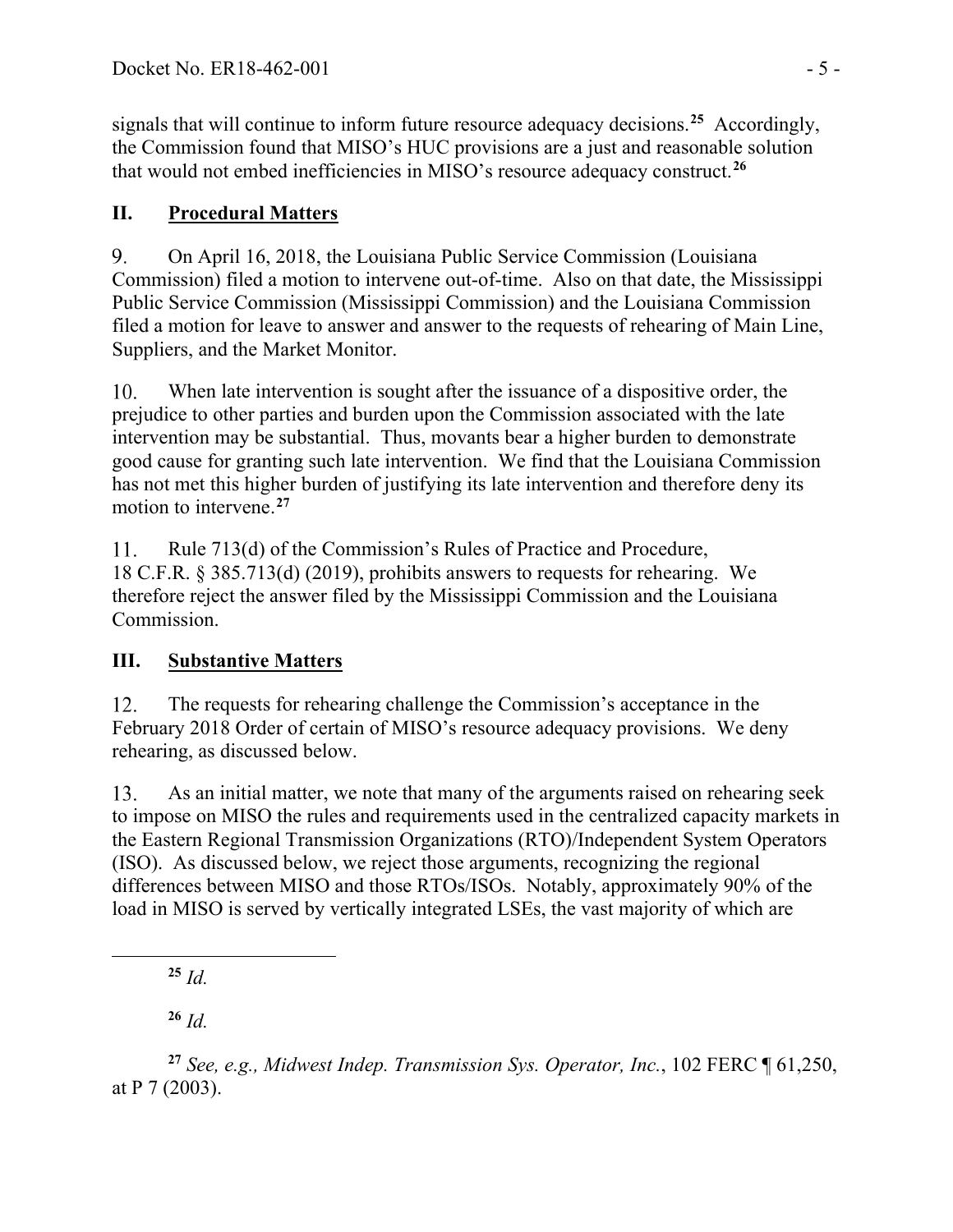subject to state integrated resource planning processes. To accommodate the make-up of the MISO's footprint, MISO's proposed Tariff provisions accepted in the February 2018 Order provide that its resource adequacy requirements "are complementary to the reliability mechanisms of the states and the Regional Entities . . . within the [MISO] region."**[28](#page-5-0)** Moreover, MISO's proposed Tariff language explains that the resource adequacy requirements "are not intended to and shall not in any way affect state actions over entities under the states' jurisdiction."**[29](#page-5-1)** In other words, unlike the centralized capacity constructs used in the Eastern RTOs/ISOs, MISO's Auction is not—*and has never been*—the primary mechanism for its LSEs to procure capacity.

### **A. Zonal Auction Price Separation and the Zonal Deliverability Charge**

## **1. February 2018 Order**

Under MISO's proposed resource adequacy construct accepted in the 14. February 2018 Order, LSEs in each Local Zone are required to procure sufficient capacity to meet their respective annual Planning Reserve Margin Requirements (Reserve Requirements).**[30](#page-5-2)** An LSE can satisfy its Reserve Requirement in any of the following four ways: (1) purchase capacity through the Auction; (2) submit a Fixed Resource Adequacy Plan to demonstrate that it has designated capacity to meet all or a portion of its Reserve Requirement; (3) self-schedule capacity and offer it into the Auction at a price of zero; and/or (4) pay the Capacity Deficiency Charge.**[31](#page-5-3)**

15. MISO's Auction selects the least-cost set of capacity resources needed to meet each Local Zone's Reserve Requirement, while respecting local and sub-regional constraints, and establishes the Auction Clearing Price for each Local Zone for the

**<sup>28</sup>** MISO, FERC Electric Tariff, Module E-1, § 68A (33.0.0).

**<sup>29</sup>** *Id.*

<span id="page-5-2"></span><span id="page-5-1"></span><span id="page-5-0"></span>**<sup>30</sup>** February 2018 Order, 162 FERC ¶ 61,176 at P 2 (citing MISO, FERC Electric Tariff, Module E-1, § 68A.7 (31.0.0)).

<span id="page-5-3"></span>**<sup>31</sup>** MISO, FERC Electric Tariff, Module E-1, § 69A.1(d) (33.0.0). The Capacity Deficiency Charge is a charge that is assessed to an LSE that has not demonstrated to MISO that it has sufficient Planning Resources to meet its Reserve Requirement. The current Capacity Deficiency Charge equals 2.748 times Cost of New Entry for each MW that the LSE is deficient. MISO, FERC Electric Tariff, Module E-1, § 69A.10 (31.0.0).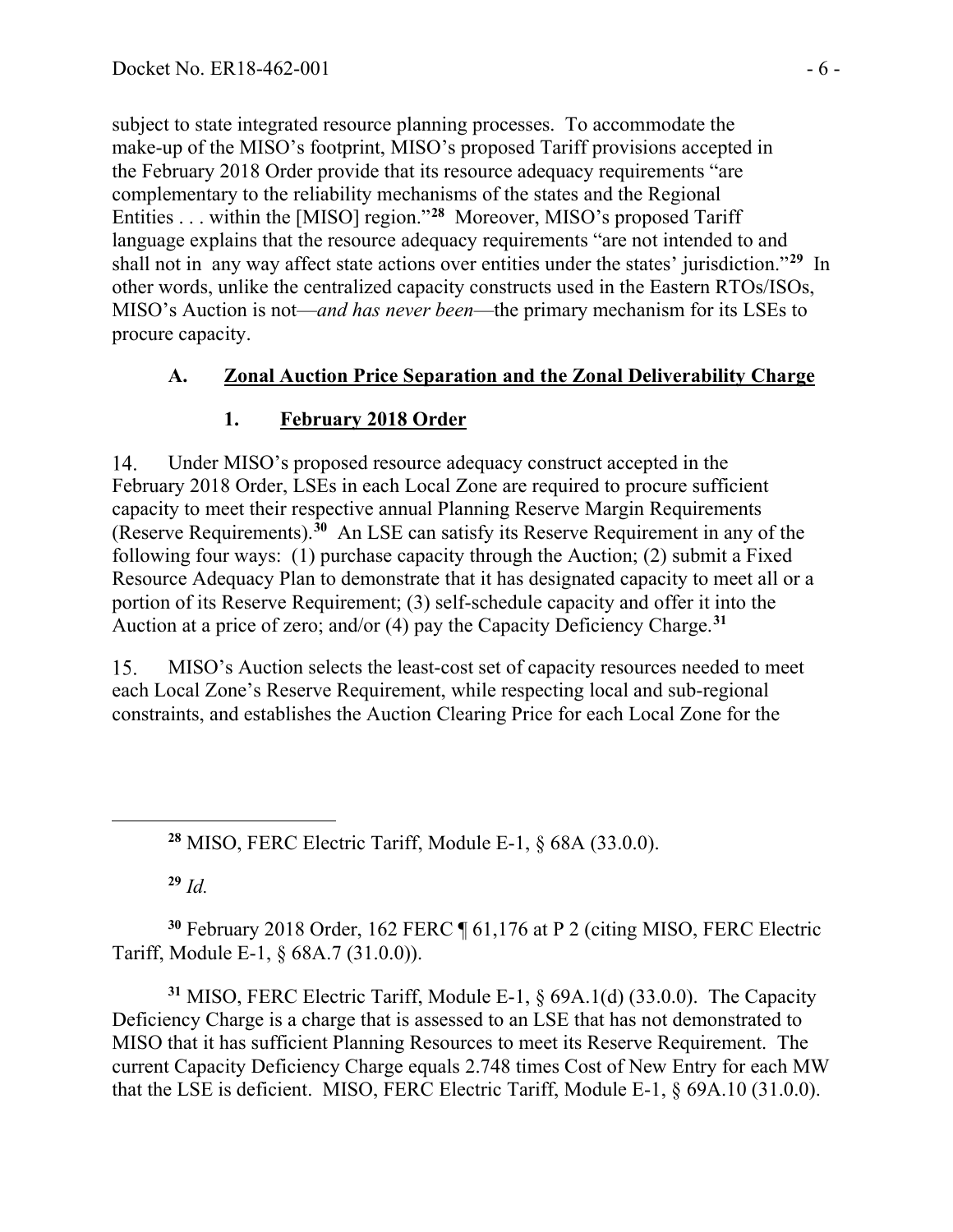upcoming Planning Year.**[32](#page-6-0)** An LSE that elects to submit a Fixed Resource Adequacy Plan, rather than participate in the Auction, may be subject to a Zonal Deliverability Charge that applies when an LSE designates resources located in a Local Zone that has a lower Auction Clearing Price to serve demand in a Local Zone with a higher Auction Clearing Price. **[33](#page-6-1)** MISO stated that the charge effectively represents the "congestion" caused by the Fixed Resource Adequacy Plan using what would have been lower-priced resources to serve higher-priced demand.**[34](#page-6-2)** An LSE could avoid payment of a Zonal Deliverability Charge if the LSE qualified for a Grandmother Agreement or a Zonal Deliverability Charge Hedge if it funds certain Transmission System upgrades that result in an increase in the Capacity Import Limit of the Local Zone in which its load is located.**[35](#page-6-3)**

16. In the February 2018 Order, the Commission disagreed with arguments made by Midwest TDUs that MISO's proposed imposition of the Zonal Deliverability Charge on an LSE's capacity designations is inconsistent with an LSE's firm transmission rights under section 217.**[36](#page-6-4)** The Commission found that, by the express language of section 217(b)(2),<sup>[37](#page-6-5)</sup> LSEs are entitled to use their firm transmission rights, or equivalent,

<span id="page-6-1"></span><span id="page-6-0"></span>**<sup>32</sup>** February 2018 Order, 162 FERC ¶ 61,176 at P 3 (citing MISO, FERC Electric Tariff, Module E-1, § 69A.7.1 (38.0.0)).

**<sup>33</sup>** *Id.* P 4 (citing MISO, FERC Electric Tariff, Module E-1, § 69A.7.6 (31.0.0)).

**<sup>34</sup>** MISO Filing at 13-14.

<span id="page-6-4"></span><span id="page-6-3"></span><span id="page-6-2"></span>**<sup>35</sup>** February 2018 Order, 162 FERC ¶ 61,176 at P 4 & n.9 (citing MISO, FERC Electric Tariff, Module E-2, § 69A.11.12 (30.0.0) and Module E-1, § 69A.7.7(b) (30.0.0)). HUCs have since replaced Grandmother Agreements in MISO's resource adequacy construct. October 2018 Order, 165 FERC ¶ 61,067 at P 92.

**<sup>36</sup>** February 2018 Order, 162 FERC ¶ 61,176 at PP 83-91.

<span id="page-6-5"></span>**<sup>37</sup>** Section 217(b)(2) provides:

Any [LSE] described in [section  $217(b)(1)$ ] is entitled to use the firm transmission rights, or, equivalent tradable or financial transmission rights, in order to deliver the output or purchased energy, or the output of other generating facilities or purchased energy to the extent deliverable using the rights, to the extent required to meet the service obligation of the [LSE].

16 U.S.C. § 824q(b)(2).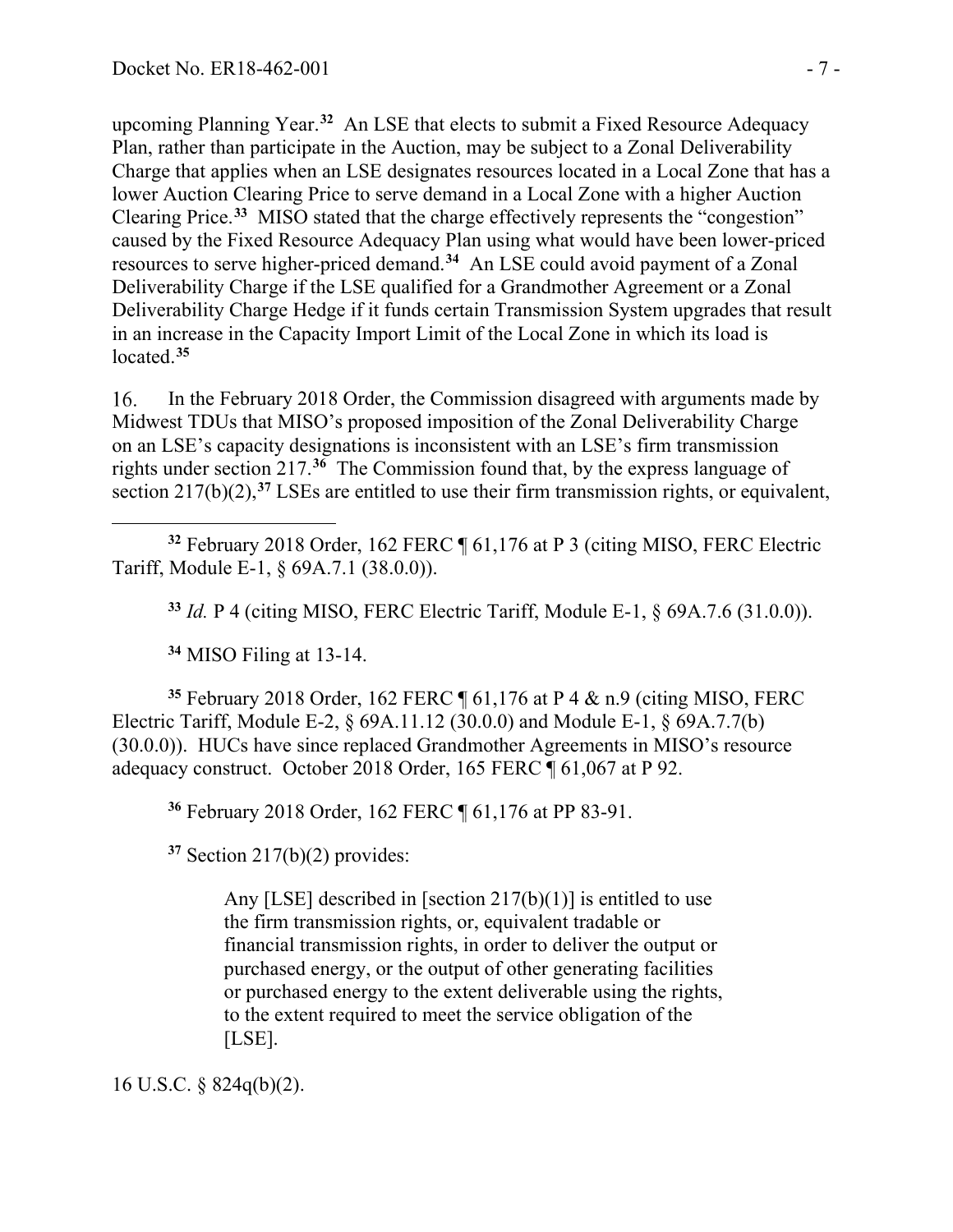"to deliver *energy* to meet their service obligations, to the extent deliverable."**[38](#page-7-0)** The Commission observed that nothing in section 217 purports to shield LSEs from capacity charges that are necessary to correctly value the locational aspects of capacity so that the system operator can ensure resource adequacy. The Commission noted that it has repeatedly held that the requirements of section 217 do not apply to capacity markets.**[39](#page-7-1)**

17. The Commission found that the Zonal Deliverability Charge does not hinder the ability of LSEs to use firm transmission rights to serve energy to their load.**[40](#page-7-2)** Further, the Commission found that the Zonal Deliverability Charge also does not affect the price of transmission service to deliver energy from a point of receipt to load or the quantity of capacity that LSEs have relied on and can rely on from their resource. Finally, the Commission noted that, although not required under section 217, limited opportunities do exist under MISO's resource adequacy construct for LSEs to hedge against capacity market (i.e., Auction) price separation—specifically, via the Zonal Deliverability Charge Hedge.**[41](#page-7-3)** Accordingly, the Commission rejected Midwest TDUs' contention that section 217 bars the implementation of the Zonal Deliverability Charge.

## **2. Request for Rehearing**

#### **a. FPA Section 217 Implications with Respect to Imposition of the Zonal Deliverability Charge**

## **i. Midwest TDUs' Arguments**

18. Midwest TDUs argue that the February 2018 Order erred in finding that section 217 does not apply to capacity markets and is irrelevant to capacity delivery.**[42](#page-7-4)** Midwest TDUs argue that, contrary to the Commission's reading of section 217 in the February 2018 Order, section 217 directs the Commission to support firm delivery of LSEs' self-supply capacity resources to meet their service obligations. They assert that the Commission did not offer a legally satisfactory explanation for its holding that

<span id="page-7-0"></span>**<sup>38</sup>** February 2018 Order, 162 FERC ¶ 61,176 at P 86 (emphasis in February 2018 Order).

<span id="page-7-2"></span><span id="page-7-1"></span>**<sup>39</sup>** *Id.* P 89 (citing *PJM Interconnection, L.L.C.*, 150 FERC ¶ 61,041, at P 19 (2015) (PJM CIL Rehearing Order); *PJM Interconnection, L.L.C.*, 161 FERC ¶ 61,197, at P 178 (2017) (PJM Pseudo-Tie Enhancements Order)).

**<sup>40</sup>** *Id.* PP 88, 91.

<span id="page-7-3"></span>**<sup>41</sup>** *Id.* P 90.

<span id="page-7-4"></span>**<sup>42</sup>** Midwest TDUs Request for Rehearing at 4, 8.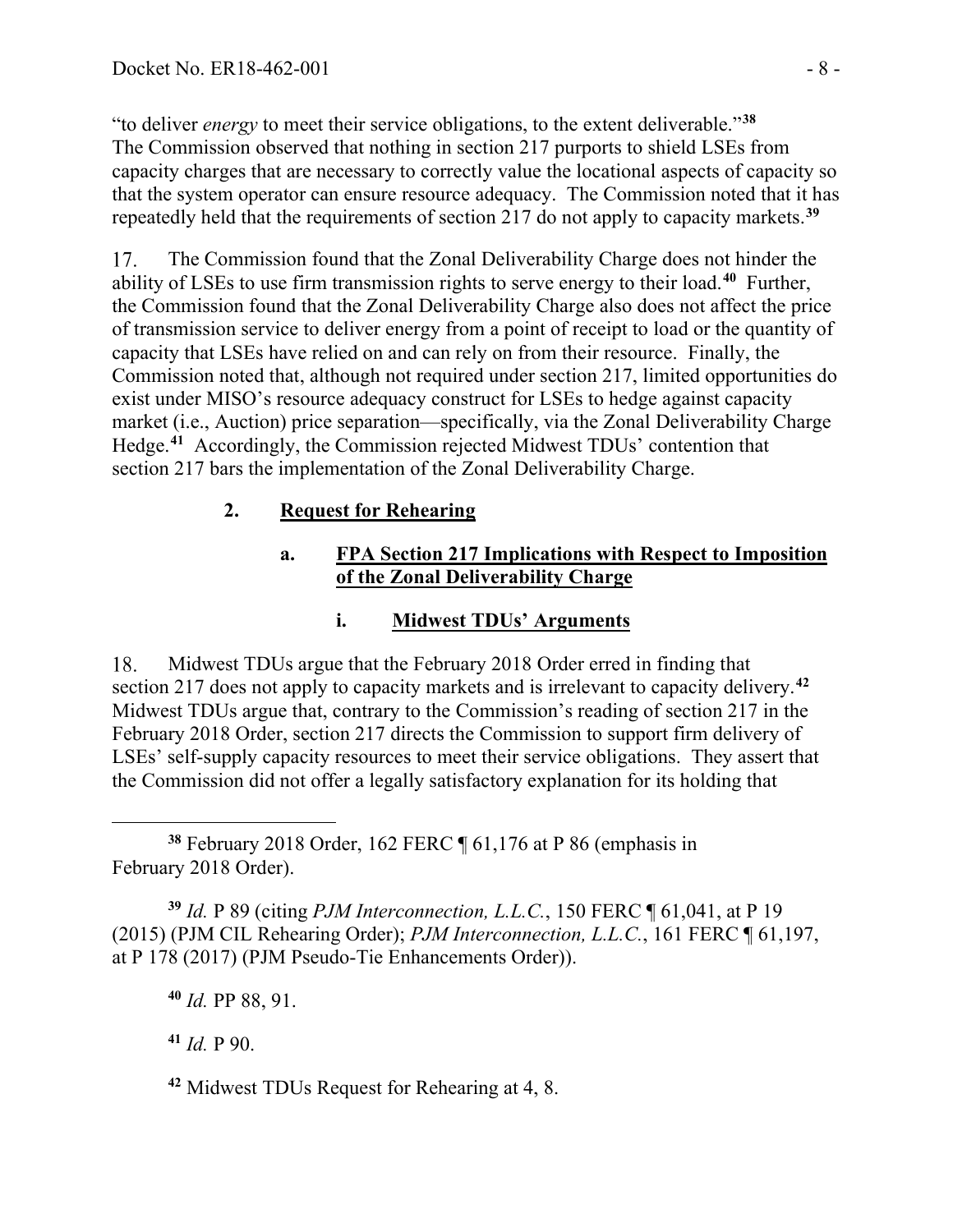section 217 excludes capacity resources needed to meet service obligations,**[43](#page-8-0)** and that the Commission failed to explain how the protection of firm transmission rights under section 217 excludes LSEs' rights to firmly receive at their native load the capacity they obligatorily hold, supported by firm transmission rights, to serve that load.**[44](#page-8-1)** Midwest TDUs also argue that the Commission did not parse the various subsections of section 217.

Midwest TDUs assert that delivery of capacity required to satisfy resource 19. adequacy—and not only delivery of energy—is included in "firm transmission rights" referenced in section 217(b), and has long been recognized as such. **[45](#page-8-2)** Midwest TDUs note that Order No. 888-A defined the firm "network" transmission service on which LSEs typically rely as "firm transmission service . . . for the delivery of *capacity and energy* from its designated Network Resources to service its Network Loads."**[46](#page-8-3)** Midwest TDUs also note that section 28.3 of the MISO Tariff states that "[t]he Transmission Provider . . . will provide Firm Transmission Service over the Transmission System to the Network Customer for the delivery of *Capacity and Energy* from its Network Resources."**[47](#page-8-4)** Midwest TDUs note that section 28.3 of the *pro forma* open access transmission tariff (*pro forma* OATT) similarly provides for the delivery of "capacity and energy." In addition, Midwest TDUs note that the Introduction to Module B of the MISO Tariff states that, "Point-To-Point Transmission Service is for the receipt of *Capacity and* 

<span id="page-8-0"></span>**<sup>43</sup>** *Id.* at 12.

**<sup>44</sup>** *Id.* at 13.

**<sup>45</sup>** *Id.* at 9.

<span id="page-8-3"></span><span id="page-8-2"></span><span id="page-8-1"></span>**<sup>46</sup>** *Id.* at 9-10 (quoting *Promoting Wholesale Competition Through Open Access Non-Discriminatory Transmission Services by Public Utilities; Recovery of Stranded Costs by Public Utilities and Transmitting Utilities*, Order No. 888-A, FERC Stats. & Regs. ¶ 31,048, at app. B & 30,530 (*Pro Forma* Open Access Transmission Tariff, § 28.3) (cross-referenced at 78 FERC ¶ 61,220), *order on reh'g*, Order No. 888-B, 81 FERC ¶ 61,248 (1997), *order on reh'g*, Order No. 888-C, 82 FERC ¶ 61,046 (1998), *aff'd in relevant part sub nom. Transmission Access Policy Study Group v. FERC*, 225 F.3d 667 (D.C. Cir. 2000), *aff'd sub nom. New York v. FERC*, 535 U.S. 1 (2002)) (emphasis added by Midwest TDUs).

<span id="page-8-4"></span>**<sup>47</sup>** *Id.* at 10 (quoting MISO, FERC Electric Tariff, Module B, § 28.3 (30.0.0)) (emphasis added by Midwest TDUs).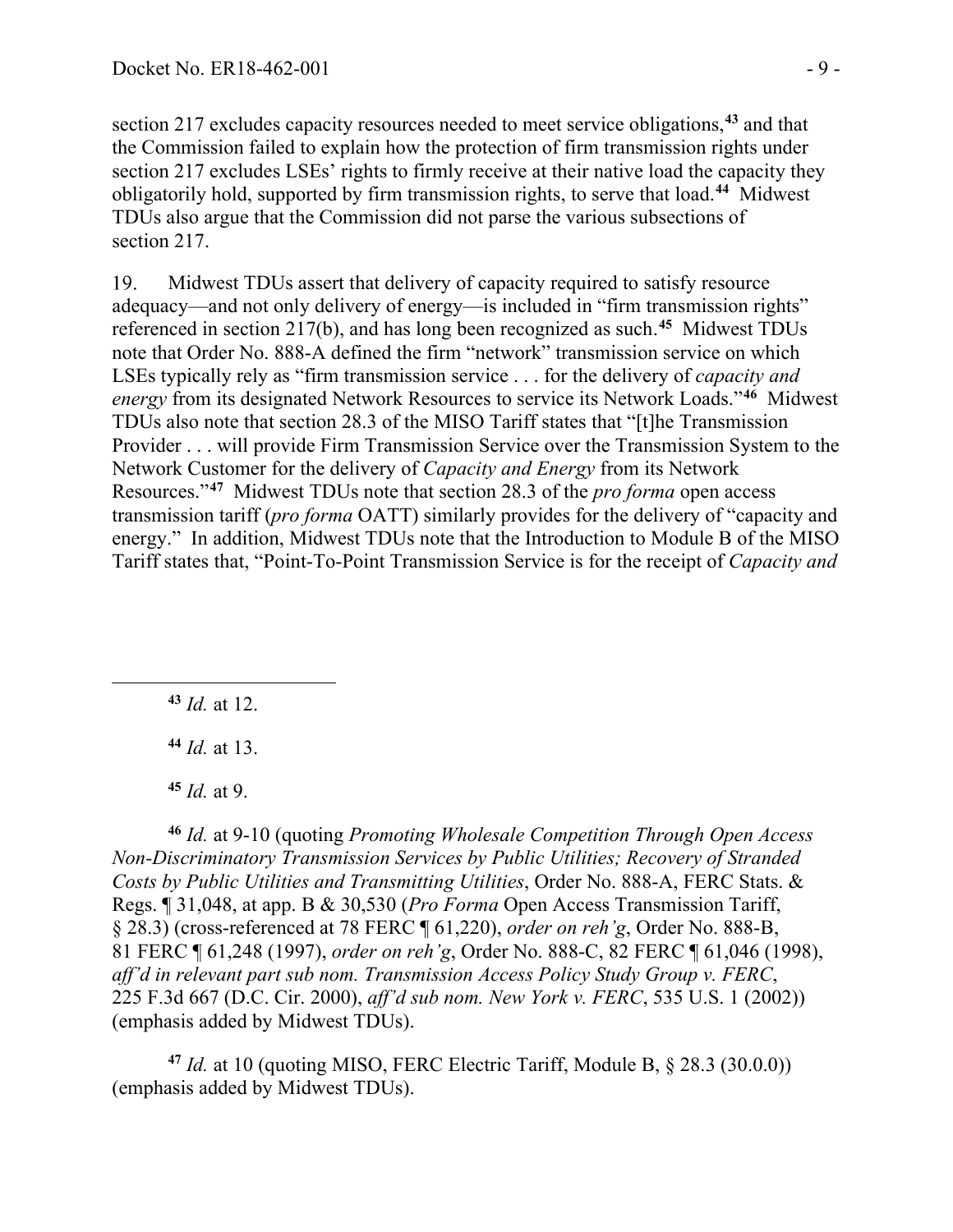*Energy* at designated Point(s) of Receipt and the transmission of such *Capacity and Energy* to designated Point(s) of Delivery."**[48](#page-9-0)**

20. Further, Midwest TDUs argue that capacity is a key element of the long-term power supply arrangements "required to meet" LSEs' service obligations within section 217(b)(2), and constitutes a "reasonable need<sup>[]</sup> of [LSEs] to satisfy the<sup>[ir]</sup> service obligations" within the meaning of section 217(b)(4).**[49](#page-9-1)** Midwest TDUs argue that LSEs must hold capacity in order to satisfy their "service obligations," defined by section 217(a)(3) to encompass legal "requirement[s] applicable to . . . an electric utility . . . to provide electric service to end-users or to a distribution utility."**[50](#page-9-2)** Midwest TDUs state that MISO LSEs, including Midwest TDUs, have long been subject to reliability obligations to hold capacity resources in order to meet reserve margin obligations under state and local law and to fulfill their service obligations to their distribution-system members or retail customers. Midwest TDUs state that both state and federal law codify these requirements through resource adequacy obligations. Midwest TDUs state that, in particular, the MISO Tariff subjects every MISO LSE to resource adequacy requirements. Midwest TDUs assert that MISO LSEs have longstanding commitments to capacity resources that were secured to fulfill these obligations. Midwest TDUs assert that the section 217 statutory protection of service obligation deliveries thus extends to capacity from the self-supply resources that MISO LSEs arrange to deliver to their load via firm network transmission service in order to meet their resource adequacy obligations.**[51](#page-9-3)**

**<sup>49</sup>** *Id.* at 9. Section 217(b)(4) provides:

The Commission shall exercise the authority of the Commission under this Act in a manner that facilitates the planning and expansion of transmission facilities to meet the reasonable needs of [LSEs] to satisfy the service obligations of the LSEs, and enables [LSEs] to secure firm transmission rights (or equivalent tradable or financial rights) on a long-term basis for long-term power supply arrangements made, or planned, to meet such needs.

<span id="page-9-3"></span><span id="page-9-2"></span>16 U.S.C. § 824q(b)(4).

**<sup>50</sup>** Midwest TDUs Request for Rehearing at 9 (quoting 16 U.S.C. § 824q(a)(3)).

**<sup>51</sup>** *Id.* at 8-9 (citation omitted).

<span id="page-9-1"></span><span id="page-9-0"></span>**<sup>48</sup>** *Id.* (quoting MISO, FERC Electric Tariff, Module B, Introduction (30.0.0)) (emphasis added by Midwest TDUs).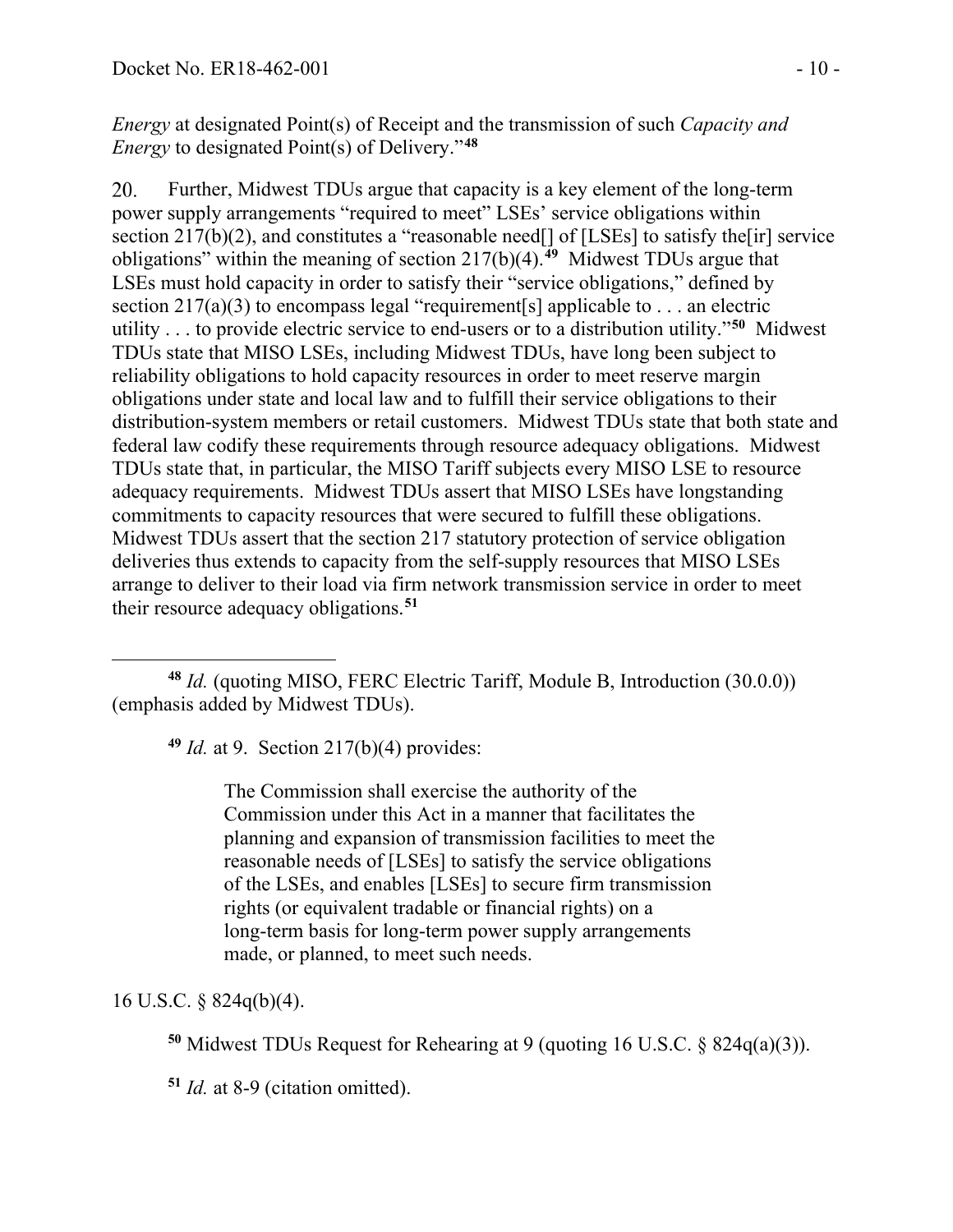21. Midwest TDUs argue that a foundational principle of open access requires that MISO and Transmission Owners plan and build the MISO Transmission System so as to maintain the long-term deliverability of designated network resources to load.**[52](#page-10-0)** Midwest TDUs assert that section 217 honors that principle by directing the Commission to protect and support LSEs' rights to firm delivery of their capacity resources (either physically firm delivery or its financial equivalent). Midwest TDUs note that section 217(b)(4) directs the Commission to enable LSEs to secure such delivery rights, by mandating that the Commission "enable[] [LSEs] to secure firm transmission rights (or equivalent tradable or financial rights) on a long-term basis for long-term power supply arrangements made, or planned, to meet" their "service obligations."**[53](#page-10-1)**

Midwest TDUs argue that Order No. 681,**[54](#page-10-2)** which implemented section 217, 22. recognized that section 217(b)(4) expressly calls for hedging of planned resources. Midwest TDUs note that in Order No. 681, the Commission determined that long-term transmission rights should be fully funded, such that congestion does not prevent the economic value of long-term firm resources from being delivered.**[55](#page-10-3)** Midwest TDUs argue that, although Order No. 681 focused on energy delivery rights, the statutory requirement is broader and encompasses delivery of the capacity aspect of LSEs' service obligation power supply.**[56](#page-10-4)** Midwest TDUs assert that Congress called on the Commission to effectively preserve and enable LSEs to secure physically or financially firm transmission rights for delivery to load of the capacity associated with existing resources and planned future resources. Midwest TDUs contend that transmission rights used to satisfy native load service obligations by enabling receipt of adequate capacity resources fall within this protected scope.

23. Midwest TDUs argue that section 217(c) instructs the Commission to take into account section 217(b)(1)-(3)'s policies of ensuring that LSEs that held pre-existing firm transmission rights for the delivery of their service-obligation resources will be able to

**<sup>52</sup>** *Id.* at 11.

**<sup>53</sup>** *Id.* (quoting 16 U.S.C. § 824q(b)(4)).

<span id="page-10-2"></span><span id="page-10-1"></span><span id="page-10-0"></span>**<sup>54</sup>** *Long-Term Firm Transmission Rights in Organized Electricity Markets*, Order No. 681, 116 FERC ¶ 61,077, *reh'g denied*, Order No. 681-A, 117 FERC ¶ 61,201 (2006), *reh'g denied*, Order No. 681-B, 126 FERC ¶ 61,254 (2009).

<span id="page-10-4"></span><span id="page-10-3"></span>**<sup>55</sup>** Midwest TDUs Request for Rehearing at 12 (citing Order No. 681, 116 FERC ¶ 61,077 at P 18).

**<sup>56</sup>** *Id.*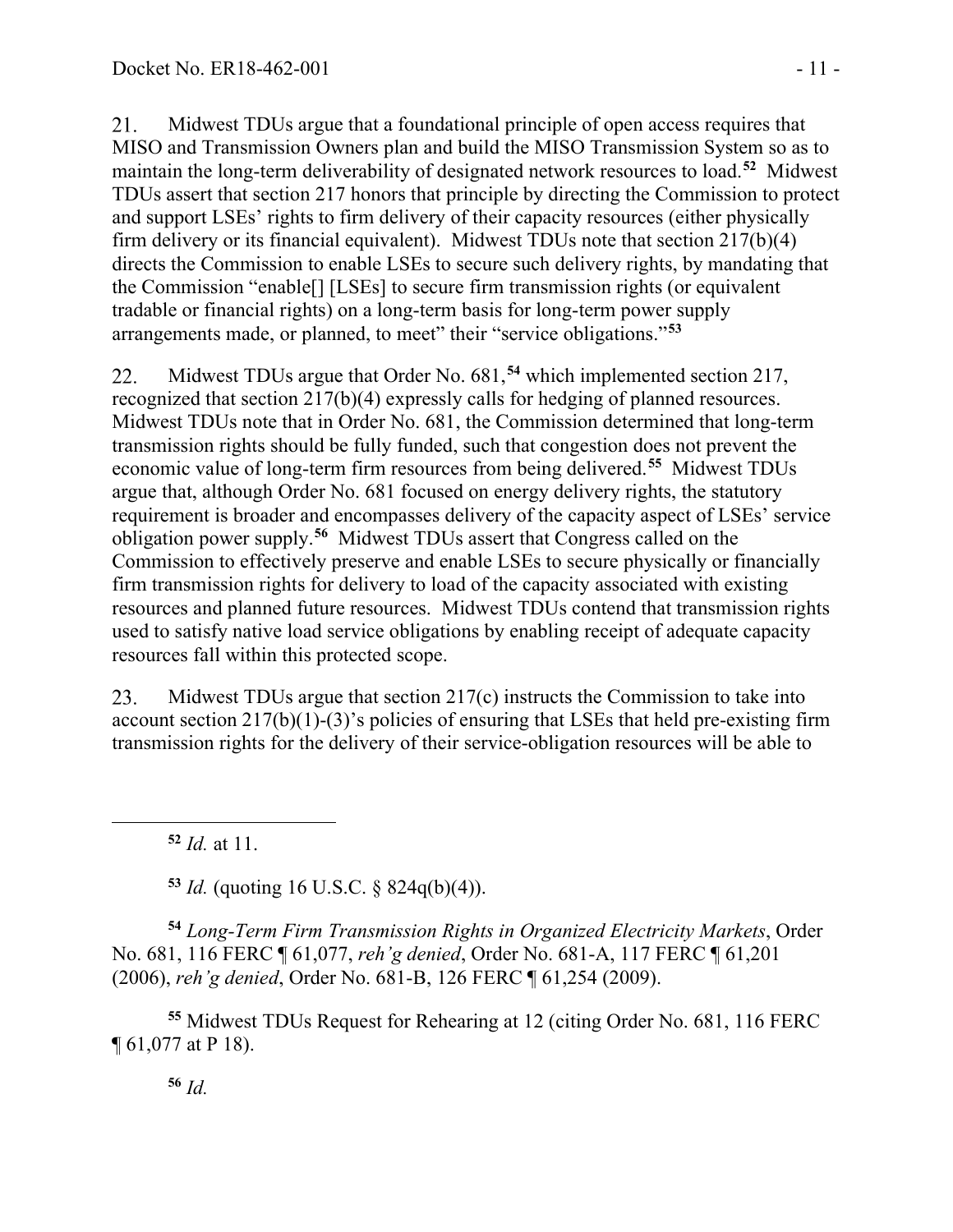continue using those rights, or will enjoy equivalent financial rights.**[57](#page-11-0)** Midwest TDUs argue that consequently, section 217(c) obligated the Commission, in addressing the present MISO proposal as it applied to transmission rights held by LSEs as of January 1, 2005, to "take[] into account" the policies of sections 217(b)(1)-(3).**[58](#page-11-1)**

<span id="page-11-0"></span>24. Midwest TDUs assert that the Commission's reliance on the word "energy" in the statutory text is overly simplistic.**[59](#page-11-2)** Midwest TDUs assert that, as used in the FPA,

**<sup>57</sup>** *Id.* at 11. Section 217(c) provides:

Allocation of Transmission Rights- Nothing in subsections  $(b)(1)$ ,  $(b)(2)$ , and  $(b)(3)$  of [section 217] shall affect any existing or future methodology employed by a Transmission Organization for allocating or auctioning transmission rights if such Transmission Organization was authorized by the Commission to allocate or auction financial transmission rights on its system as of January 1, 2005, and the Commission determines that any future allocation or auction is just, reasonable and not unduly discriminatory or preferential, provided, however, that if such a Transmission Organization never allocated financial transmission rights on its system that pertained to a period before January 1, 2005, with respect to any application by such Transmission Organization that would change its methodology the Commission shall exercise its authority in a manner consistent with the Act and that takes into account the policies expressed in subsections  $(b)(1)$ ,  $(b)(2)$ , and  $(b)(3)$  as applied to firm transmission rights held by [an LSE] as of January 1, 2005, to the extent the associated generation ownership or power purchase arrangements remain in effect.

16 U.S.C. § 824q(c). Midwest TDUs assert that MISO falls within the "provided, however, that" clause (i.e., the savings clause) of section 217(c), because MISO "never allocated financial transmission rights on its system that pertained to a period before January 1, 2005." Midwest TDUs Request for Rehearing at 11-12 n.36 (quoting 16 U.S.C. § 824q(c)). Midwest TDUs note that "MISO's new market began operating on April 1, 2005." *Id.* (quoting *Wis. Pub. Power Inc. v. FERC*, 493 F.3d 239, 246 (D.C. Cir. 2007)).

<span id="page-11-2"></span><span id="page-11-1"></span>**<sup>58</sup>** Midwest TDUs Request for Rehearing at 11-12 & n 36 (quoting 16 U.S.C.  $§ 824q(c)$ ).

**<sup>59</sup>** *Id.* at 13 (citing February 2018 Order, 162 FERC ¶ 61,176 at PP 86, 88-89, 91).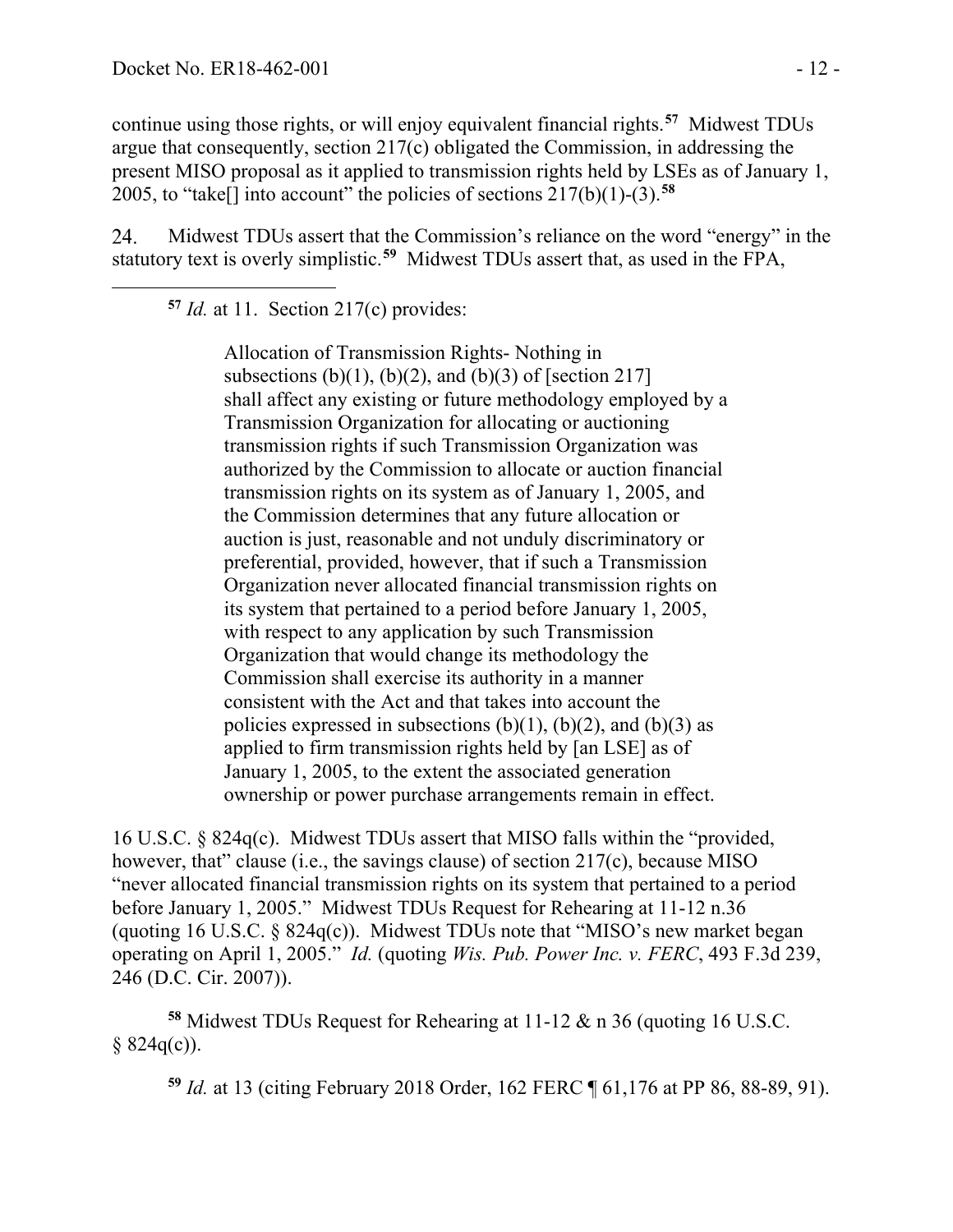"energy" encompasses capacity.**[60](#page-12-0)** Midwest TDUs contend that the Commission has made this holding in establishing jurisdiction over resource adequacy. Midwest TDUs note that the Commission held that the New England counterpart to MISO's Reserve Requirement—i.e., ISO New England Inc.'s (ISO-NE) Installed Capacity Requirement—is within federal jurisdiction because it is a practice affecting a jurisdictional rate—namely, "the price of capacity"—as the sale of capacity is a "sale[] subject to Commission jurisdiction."**[61](#page-12-1)** Midwest TDUs assert that FPA section 201 is the statutory provision that conferred the Commission's underlying jurisdiction over sales of capacity.**[62](#page-12-2)** Midwest TDUs observe that, just like section 217, section 201 does not include the word "capacity" and that section 201 instead refers to the "sale of electric *energy*."**[63](#page-12-3)** Midwest TDUs state that the D.C. Circuit affirmed this reasoning. **[64](#page-12-4)**

25. Midwest TDUs argue that similarly, the Commission established its jurisdiction over ISO-NE's Installed Capacity Requirement by citing the Commission's prior judicially affirmed holding that capacity deficiency charges are federally jurisdictional fees "for power and reserve service," and as such fall within the Commission's section 201 jurisdiction over the interstate wholesale "sale of electric energy."**[65](#page-12-5)** Midwest TDUs note that in *Municipalities of Groton v. FERC*, **[66](#page-12-6)** the D.C. Circuit affirmed the Commission's decision in *New England Power Pool Agreement*, **[67](#page-12-7)** in which the Commission found that a capacity deficiency charge is a charge for "sale of electric energy subject to the jurisdiction of the Commission" within the meaning of FPA section 205.**[68](#page-12-8)** Accordingly, Midwest TDUs argue that "energy" is synonymous with electrical power for purposes of section 201, section 205, and section 217, and thus encompasses both MWh and MW. Midwest TDUs assert that MW constitute "not

<span id="page-12-0"></span>**<sup>60</sup>** *Id.*

<span id="page-12-1"></span>**<sup>61</sup>** *Id.* (quoting *ISO New England Inc.*, 119 FERC ¶ 61,161, at P 23 (2008)).

**<sup>62</sup>** *Id.* (referencing 16 U.S.C. § 824 (2018)).

**<sup>63</sup>** *Id.* (quoting 16 U.S.C. § 824) (emphasis added by Midwest TDUs).

<span id="page-12-6"></span><span id="page-12-5"></span><span id="page-12-4"></span><span id="page-12-3"></span><span id="page-12-2"></span>**<sup>64</sup>** *Id.* (citing *Conn. Dep't of Pub. Util. Control v. FERC*, 569 F.3d 477 (2009) (*CT DPUC*)).

**<sup>65</sup>** *Id.* at 13-14 (citing *N.Y. State Reliability Council*, 122 FERC ¶ 61,153 (2008)).

**<sup>66</sup>** 587 F.2d 1296 (D.C. Cir. 1978) (*Groton*).

<span id="page-12-7"></span>**<sup>67</sup>** Opinion No. 775, 56 F.P.C. 1562 (1976).

<span id="page-12-8"></span>**<sup>68</sup>** Midwest TDUs Request for Rehearing at 14 (citation omitted).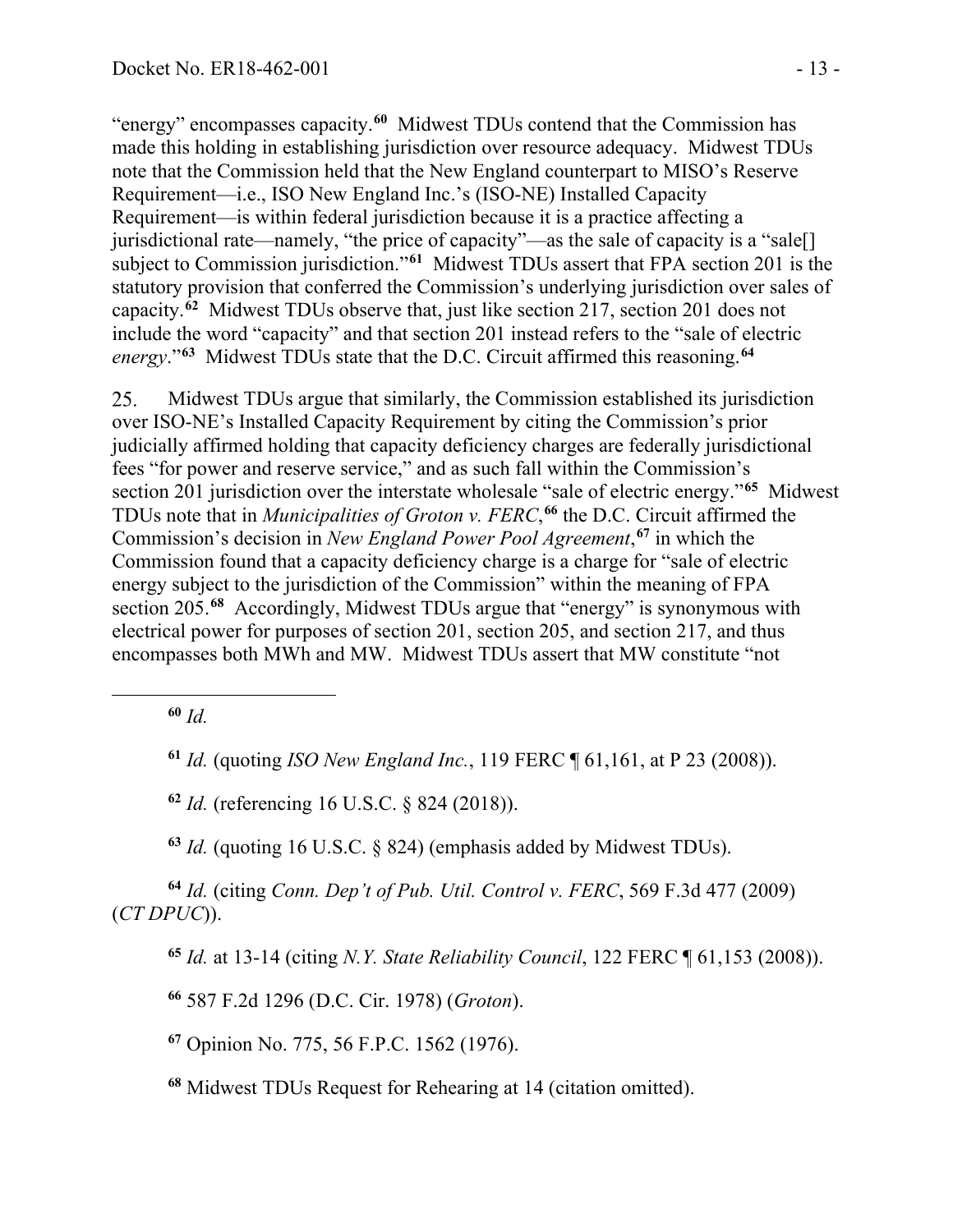electricity itself but the ability to produce it when necessary" thereby enabling "LSEs to . . . meet expected peaks in electricity demand."**[69](#page-13-0)**

26. Midwest TDUs also note that section 210 of the Public Utility Regulatory Policies Act (PURPA) requires electric utilities to purchase "electric energy" from qualifying facilities.**[70](#page-13-1)** Midwest TDUs observe that Commission regulations promulgated under this provision implement an obligation to purchase "energy *and capacity*" from qualifying facilities.**[71](#page-13-2)**

27. Further, Midwest TDUs note that section 217 also refers to native load "service obligations" and "long term power supply arrangements" without distinguishing between the capacity and energy aspects of those obligations and arrangements.**[72](#page-13-3)** Midwest TDUs assert that the statutory reference to "power supply arrangements" is telling because "power" has long been used as industry nomenclature for either capacity alone or capacity and energy together.**[73](#page-13-4)** Midwest TDUs assert that, relatedly, the statutory reference to "long term power supply arrangements" reinforces this denotation of capacity arrangements, as capacity goes to long-term reliability.**[74](#page-13-5)**

In addition, Midwest TDUs argue that section 217 also provides that LSEs may 28. use their firm transmission rights to deliver the "output" of their owned generation, not just "energy."**[75](#page-13-6)** Midwest TDUs assert that "output" in this context has been defined as "[t]he amount of *power or* energy produced by a generating unit, station, or

**<sup>69</sup>** *Id.* (quoting *CT DPUC*, 569 F.3d at 479).

**<sup>70</sup>** *Id.*

<span id="page-13-2"></span><span id="page-13-1"></span><span id="page-13-0"></span>**<sup>71</sup>** *Id.* (quoting 18 C.F.R. § 292.303(a) (2019)) (emphasis added by Midwest TDUs).

**<sup>72</sup>** *Id.* (quoting 16 U.S.C. § 824q(b)(4)).

<span id="page-13-5"></span><span id="page-13-4"></span><span id="page-13-3"></span>**<sup>73</sup>** *Id.* at 14-15 (citing, *inter alia*, U.S. Energy Info. Admin., Glossary, https://www.eia.gov/tools/glossary/?id=electricity (EIA Glossary) (defining "Power" as "[t]he rate of producing, transferring, or using energy, most commonly associated with electricity. Power is measured in watts and often expressed in [KW] or [MW].")).

**<sup>74</sup>** *Id.* at 15; *see also id.* at 9.

<span id="page-13-6"></span>**<sup>75</sup>** *Id.* at 15 (quoting 16 U.S.C. § 824q(b)(2)).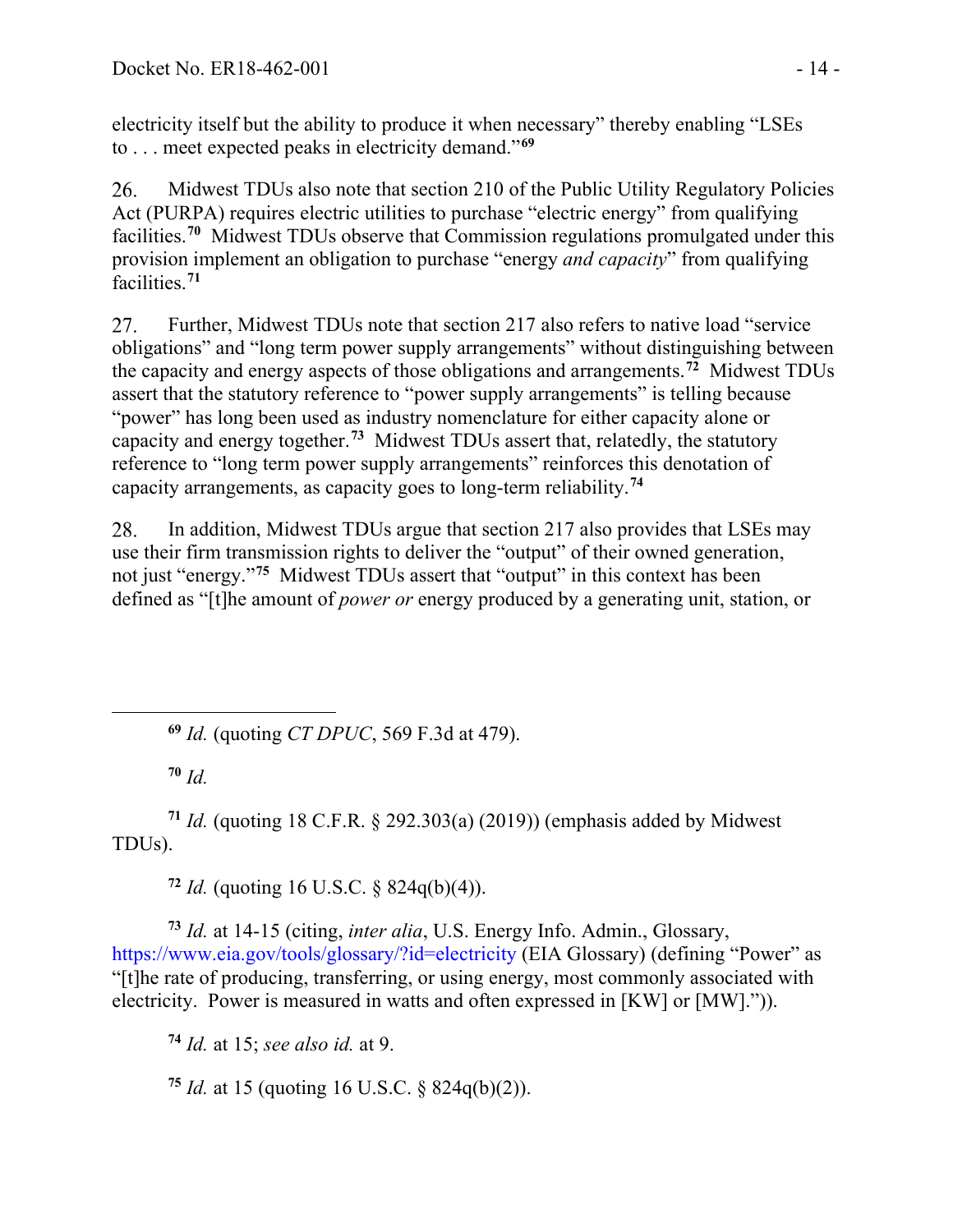system."**[76](#page-14-0)** Midwest TDUs contend that, similarly, the legislative history of the Energy Policy Act of 2005**[77](#page-14-1)** states that section 217 "requires [the Commission] to ensure that [LSEs] serving electricity consumers are entitled to use their transmission facilities or equivalent transmission rights to serve 'native load,' i.e., to meet certain service obligations and certain contractual obligations," without distinguishing between the capacity and energy aspects of service to native load.**[78](#page-14-2)** Midwest TDUs argue that Congress intended that the Commission protect both the capacity and energy aspects of LSEs' service obligations.

29. Midwest TDUs assert that firm deliverability of capacity means the ability to receive firm delivery of electric energy at the times when it is most needed.**[79](#page-14-3)** Midwest TDUs asserts that the February 2018 Order provides no explanation of why Congress would have protected LSEs' receipt of energy under long-term power supply arrangements, except at the times when they most need it.

30. In addition, Midwest TDUs note that the Commission cites to two orders concerning the PJM Interconnection, L.L.C. (PJM) capacity market (i.e., the PJM CIL Rehearing Order and the PJM Pseudo-Tie Enhancements Order) for its interpretation that section 217 does not apply to capacity markets. **[80](#page-14-4)** Midwest TDUs contend that the PJM capacity market is statutorily distinct from the MISO market, asserting that, pursuant to section 217(c), unlike MISO, PJM is not subject to section 217(b)(1)-(3).

 $31.$ Midwest TDUs argue that in the February 2018 Order, the Commission prevented LSEs from being able to secure a meaningful hedge against unpredictable charges for use of their longstanding capacity resources.**[81](#page-14-5)** Midwest TDUs argue that, consequently, LSEs can no longer rely on their firm transmission rights (or obtain a financial equivalent) for delivery of their capacity resources to their load to meet their resource

**<sup>77</sup>** Pub. L. No. 109-58, § 1233, 119 Stat. 594, 957 (2005) (EPAct 2005).

<span id="page-14-4"></span><span id="page-14-3"></span><span id="page-14-2"></span><span id="page-14-1"></span>**<sup>78</sup>** Midwest TDUs Request for Rehearing at 15 (quoting H.R. Rep. 109-215, at 263  $(2005)$ ).

**<sup>79</sup>** *Id.* at 16.

**<sup>80</sup>** *Id.*

<span id="page-14-5"></span>**<sup>81</sup>** *Id.* at 18.

<span id="page-14-0"></span>**<sup>76</sup>** *Id.* (quoting EIA Glossary (definition of "Output")) (emphasis added by Midwest TDUs).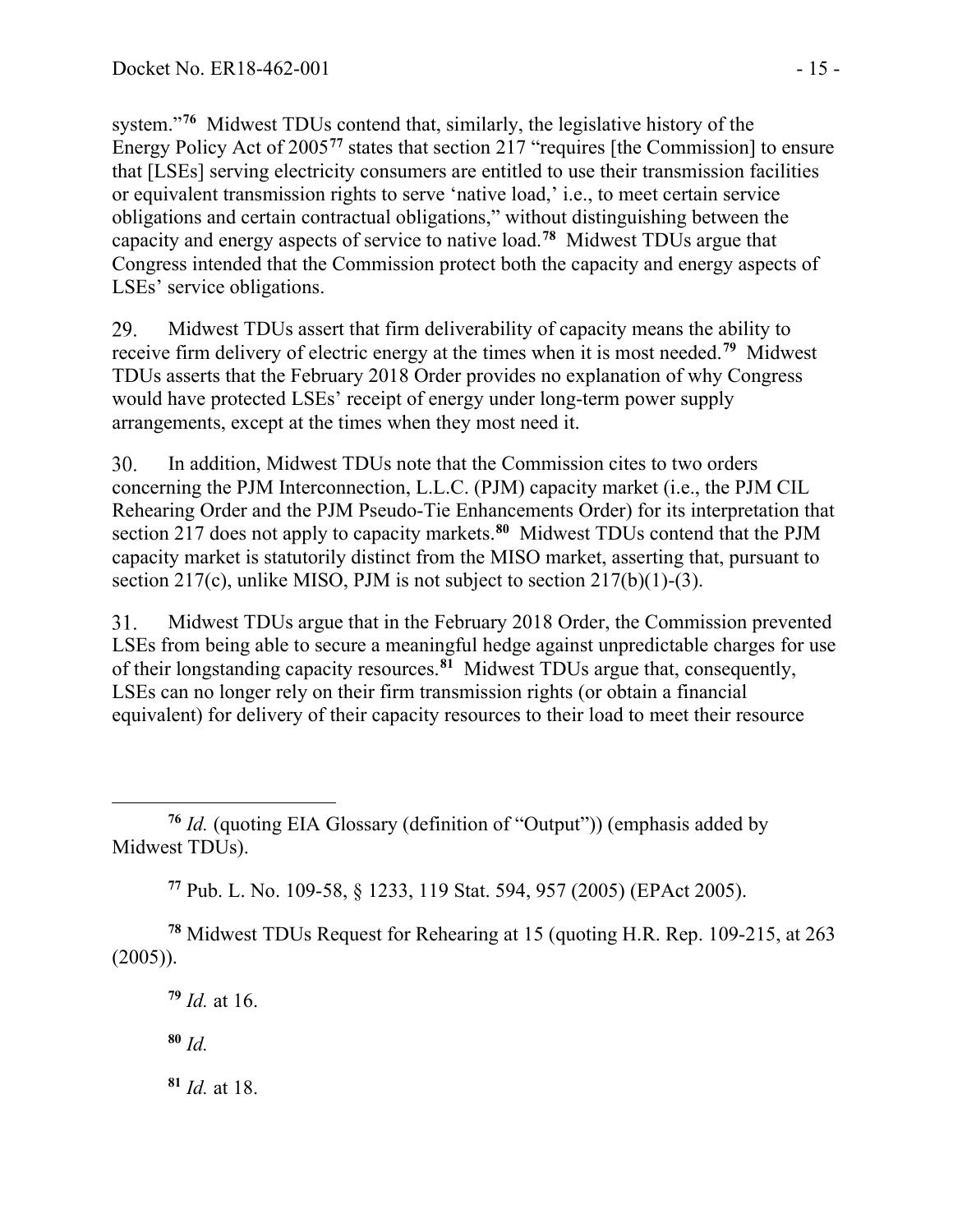adequacy obligations as they are exposed to additional charges in the event of inter-zonal transmission constraints.**[82](#page-15-0)**

32. Midwest TDUs argue that such charges are not subject to the limited hedging for new resources that trigger incrementally priced transmission upgrades (i.e., a Zonal Deliverability Charge Hedge), because the time when existing resources might have triggered such upgrades is past. Midwest TDUs explain that because existing resources have already cleared all applicable MISO tests for designation as a network resource, they have no way to receive Zonal Deliverability Charge Hedges. Midwest TDUs argue that because LSEs do not make new firm transmission service requests for their longstanding resources, the opportunity for hedging is never triggered.**[83](#page-15-1)**

33. Midwest TDUs note that the Commission held in Order No. 681 in interpreting section  $217(b)(4)$  that "for a transmission right to be 'firm,' it must be firm as to both quantity and price," meaning that "'firm transmission rights' must be firm as to both the ʻphysical' component of the right and the 'financial' component of the right."**[84](#page-15-2)** Midwest TDUs assert that, while that interpretation was expressed in the context of energy delivery firmness, it is equally applicable to capacity. Midwest TDUs contend that by imposing a zonal deliverability charge on existing resources,**[85](#page-15-3)** the February 2018 Order, via the MISO Tariff, charges an additional, unavoidable price for delivering capacity across zonal borders. Midwest TDUs assert that the zonal deliverability charge makes the transmission right to delivery of those resources non-firm. Midwest TDUs argue that, by placing unavoidable zonal deliverability charges on existing resources that became inter-zonal under MISO's proposed resource adequacy construct, the February 2018 Order is contrary to the definition of firmness in Order No. 681.**[86](#page-15-4)**

**<sup>83</sup>** *Id*. at 23.

**<sup>84</sup>** *Id.* at 19 (quoting Order No. 681, 116 FERC ¶ 61,077 at P 82).

<span id="page-15-3"></span><span id="page-15-2"></span><span id="page-15-1"></span>**<sup>85</sup>** Midwest TDUs assert that MISO's proposal applies "explicit and implicit zonal deliverability charges" and they use both capitalized and non-capitalized versions of the term, stating that "[i]n the Tariff Module E-1 nomenclature . . . the zonal deliverability charge takes the form of an explicit 'Zonal Deliverability Charge' (thus capitalized) when applied to an LSE utilizing the Fixed Resource Adequacy Plan option, and an implicit (but functionally identical) difference between market-clearing prices paid and received when applied to an LSE that self-schedules its capacity resources within the [Auction]." *Id.* at 17-18.

<span id="page-15-4"></span>**<sup>86</sup>** *Id.* at 20.

<span id="page-15-0"></span>**<sup>82</sup>** *Id.* at 18-19.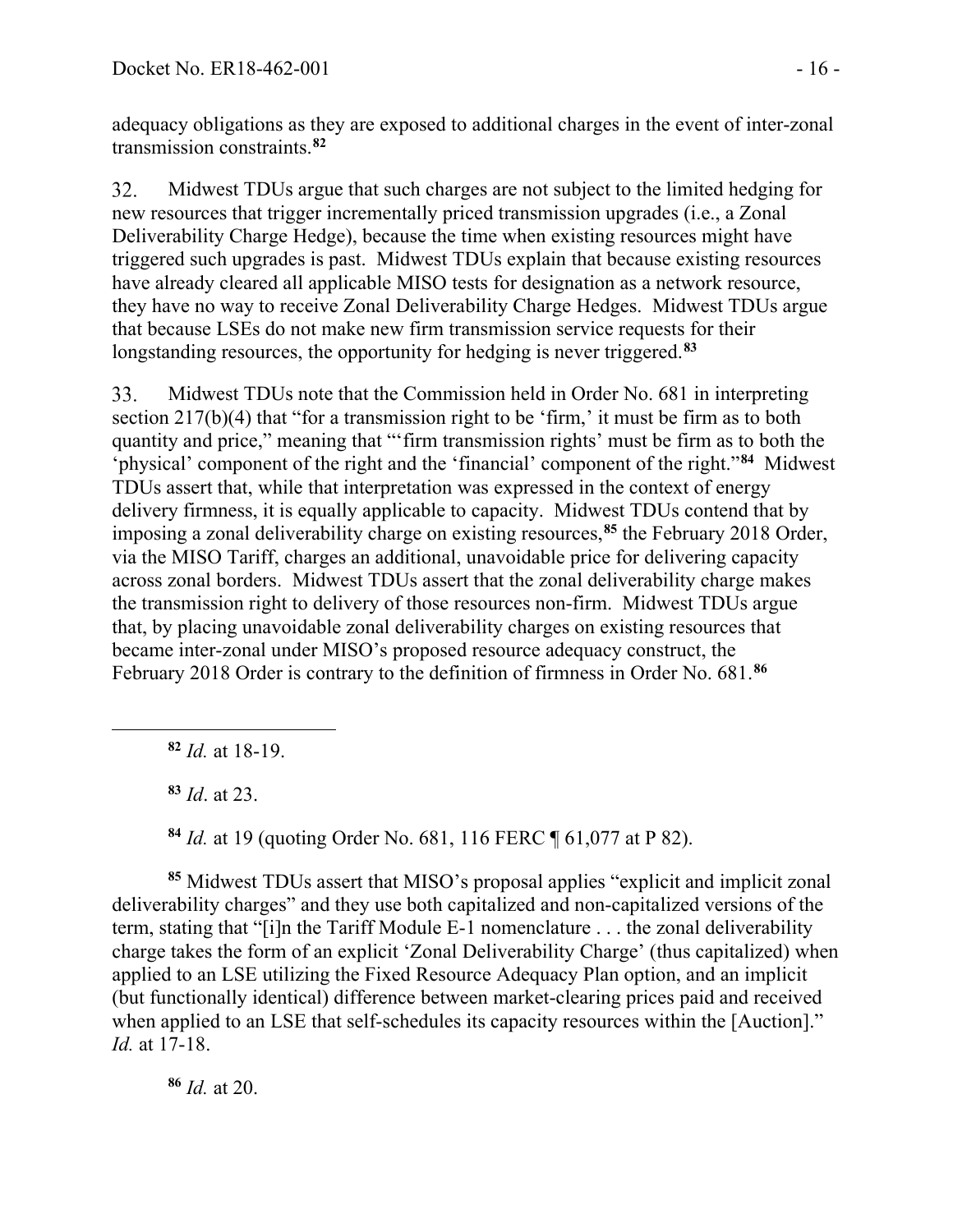34. Midwest TDUs argue that in effect, where a zonal deliverability charge applies, it requires LSEs to sell their capacity into the market at the zonal market price for capacity located in the Local Zone where the underlying physical resource is installed, and purchase substitute capacity off the market at the zonal market price for capacity located in the Local Zone that hosts the load.**[87](#page-16-0)** Thus, Midwest TDUs disagree with the Commission's statement in the February 2018 Order that "the Zonal Deliverability Charge does not affect the quantity of capacity that LSEs have relied on and can rely on from their resource."**[88](#page-16-1)** Midwest TDUs argue that the Commission fails to recognize that, in economic effect, zonal deliverability charges mean that LSEs are not receiving capacity "from their resource" and that LSEs are instead forced to purchase alternate capacity at a higher price. Midwest TDUs argue that this outcome does not honor the Commission's section 217(b)(4) obligations to enable long-term firm transmission rights for delivery of long-term service obligation power supply (or their financial equivalent) and to facilitate transmission planning and expansion to meet those needs or the Commission's obligations under sections 217(b)(1)-(2) and (c).**[89](#page-16-2)**

35. Midwest TDUs argue that under the prior regional resource adequacy construct, an LSE who brought a capacity resource to the transmission system and had firm transmission service rights from the resource to load had a Tariff entitlement to receive the capacity value of that resource at its load.**[90](#page-16-3)** Midwest TDUs assert that, under the February 2018 Order, however, that is no longer the case as to inter-zonal resources. Midwest TDUs argue that after having already paid the "Zonal Rate" that Transmission Customers taking Network Integration Transmission Service pay pursuant to Schedule 9 of the MISO Tariff, LSEs should not have to pay another delivery charge in the form of an explicit or implicit zonal deliverability charge.

36. Midwest TDUs argue that, contrary to statements in the February 2018 Order, they are not insisting that they be entirely "exempt" from zonal deliverability charges, or seeking to "forbid[] the imposition of Zonal Deliverability Charges on LSEs with firm transmission rights," or asking that "their cost of capacity must forever remain unchanged."**[91](#page-16-4)** Midwest TDUs argue that section 217 envisions a balancing of considerations, and thus "can be satisfied by imperfect but substantial hedging of capacity deliverability charges—just as it is satisfied, under Order [No.] 681 and its

<span id="page-16-2"></span>**<sup>89</sup>** *Id.* at 20-21.

<span id="page-16-3"></span>**<sup>90</sup>** *Id.* at 21.

<span id="page-16-4"></span>**<sup>91</sup>** *Id.* at 24 (quoting February 2018 Order, 162 FERC ¶ 61,176 at PP 84, 86, 88).

<span id="page-16-0"></span>**<sup>87</sup>** *Id.* at 18; *see also id.* at 20-21.

<span id="page-16-1"></span>**<sup>88</sup>** *Id.* at 20 (quoting February 2018 Order, 162 FERC ¶ 61,176 at P 88).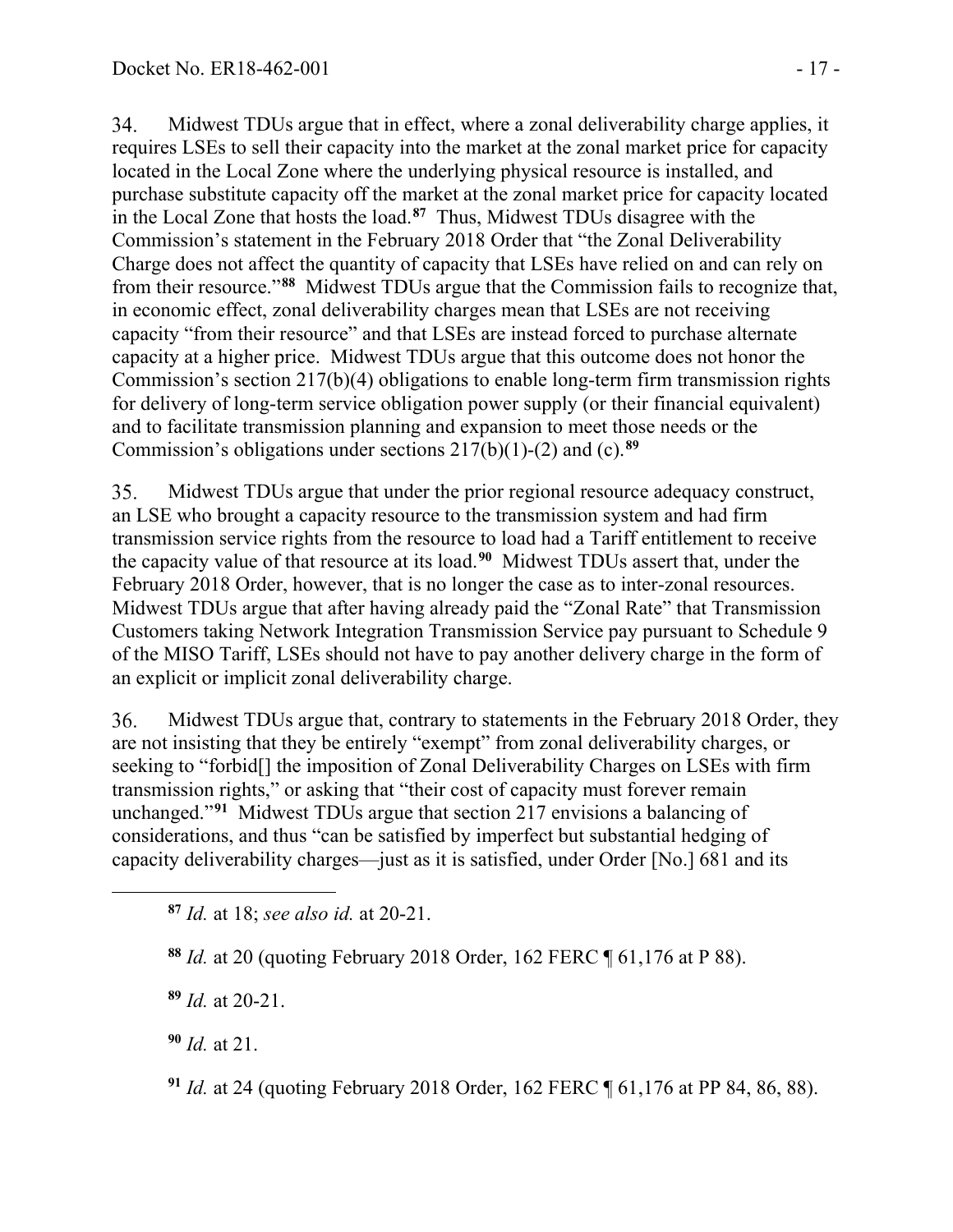implementation within MISO, by imperfect but substantial hedging of energy congestion charges."**[92](#page-17-0)** Midwest TDUs argue that the February 2018 Order erred by deeming section 217 irrelevant, and therefore failing to engage in the required balancing.

Further, Midwest TDUs state that it is not their position that "their cost of capacity 37. must forever remain unchanged."**[93](#page-17-1)** Midwest TDUs argue that LSEs' cost of capacity is determined by the cost or price of the resources they built or purchased and that the associated delivery cost changes over time to track the changing embedded cost of the transmission system that enables firm delivery of that capacity. Midwest TDUs argue that the cost of delivering capacity from long-term firm resources is a bundled-in component of network transmission service.**[94](#page-17-2)**

In addition, Midwest TDUs argue that the February 2018 Order erred in failing to 38. provide any meaningful opportunity to secure financially firm delivery of new capacity resources.**[95](#page-17-3)** Midwest TDUs argue that the conclusion that section 217 includes rights to financially firm delivery of existing capacity resources also applies to transmission of new capacity resources. Midwest TDUs contend that, absent a meaningful opportunity for LSEs to secure long-term financial hedges against inter-zonal Auction price separation for new resources, MISO's resource adequacy construct filing violates section 217 and is not just and reasonable.

39. To support their argument that MISO LSEs procuring new capacity resources have no meaningful opportunity to secure an accompanying hedge, Midwest TDUs note that the Zonal Deliverability Hedge would arise only if associated transmission requests triggered transmission upgrades, funded directly by a utility, that increased deliverability into the utility's load Local Zone.**[96](#page-17-4)** Midwest TDUs explain, however, that transmission service requests in MISO do not trigger studies of whether to add import capability, explaining that MISO now studies most new network resources only for "aggregate deliverability" upon interconnection, without studying their source-to-sink deliverability. Thus, MISO TDUs contend that the suggestion that the new designations of network resources will lead to identification of upgrades that LSEs could fund to increase import capability into their load Local Zone is illusory, and they argue that the hedging

<span id="page-17-0"></span>**<sup>92</sup>** *Id.* at 25.

<span id="page-17-1"></span>**<sup>93</sup>** *Id.* (quoting February 2018 Order, 162 FERC ¶ 61,176 at P 88).

<span id="page-17-2"></span>**<sup>94</sup>** *Id.*

<span id="page-17-3"></span>**<sup>95</sup>** *Id.* at 44.

<span id="page-17-4"></span>**<sup>96</sup>** *Id.* at 45-46 (citation omitted).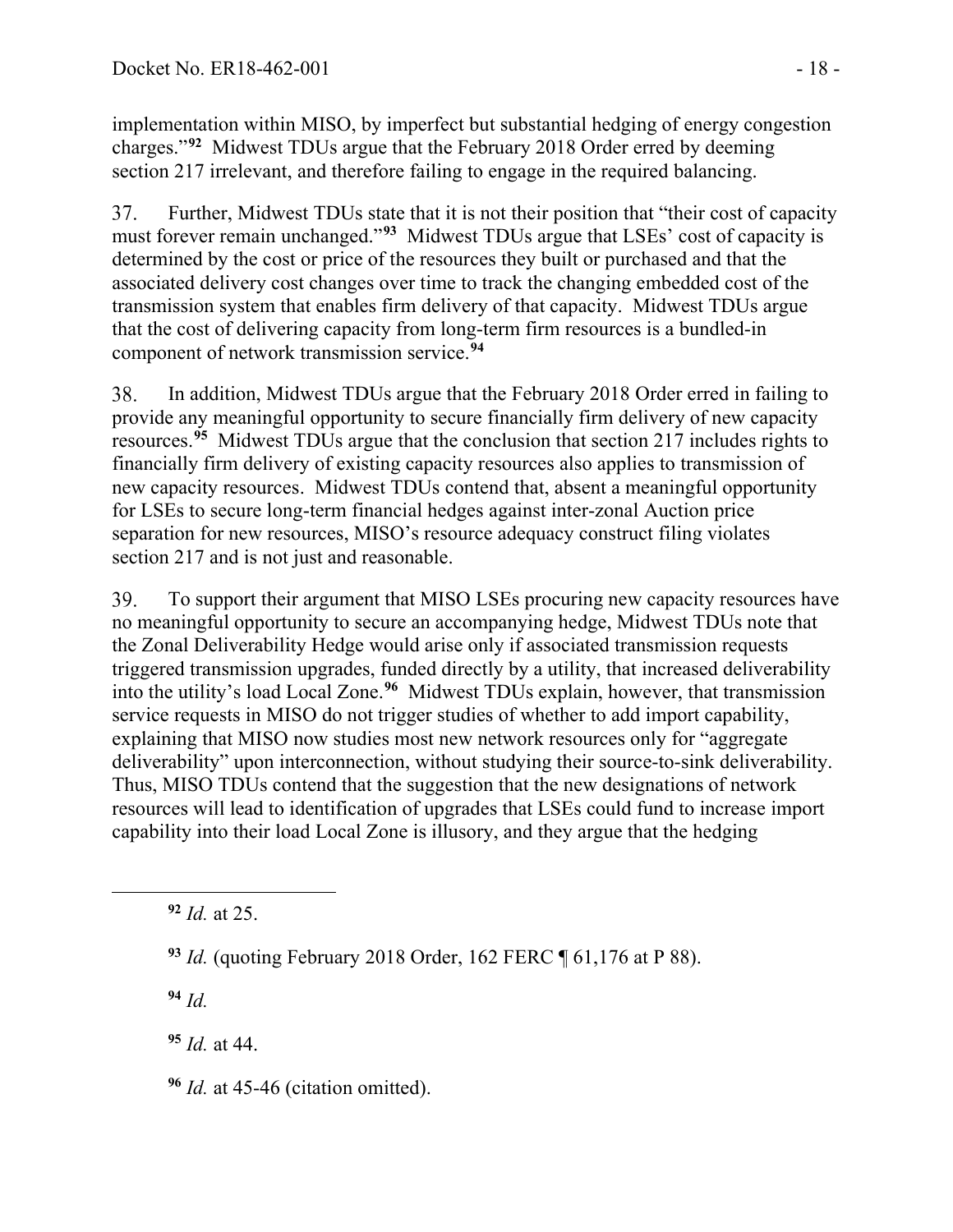opportunity is nonexistent. Midwest TDUs assert that this reality is confirmed by MISO's admission that it has never granted any Zonal Deliverability Charge Hedge.**[97](#page-18-0)**

Midwest TDUs argue that under the zonal construct approved by the 40. February 2018 Order, charges for delivering a long-term resource commitment can change unpredictably throughout that commitment's term.**[98](#page-18-1)** Midwest TDUs contend that, thus, it would be impossible for an unhedged transmission customer to know at the time that it seeks designation of a new network resource whether the capacity value of that resource will actually be delivered to the customer. Midwest TDUs argue that in economic effect, MISO's filing fails to make the firm delivery of new network resource capacity. Midwest TDUs aver that this failure violates not only section 217(b)(4), but also longstanding Commission precedent establishing customer rights to firm transmission of capacity and energy.**[99](#page-18-2)**

Midwest TDUs argue that the Commission's failure to provide for meaningful 41. hedges as to new capacity resources is not consistent with its treatment of a parallel issue in Order No. 681.**[100](#page-18-3)** Midwest TDUs note that in Order No. 681, the Commission determined that long-term financial rights for new resources must be made available from existing and expanded transmission capacity; according to Midwest TDUs, this determination was consistent with section 217's direction to support existing and planned long-term power supply arrangements.**[101](#page-18-4)**

### **ii. Determination**

42. We deny Midwest TDUs' request for rehearing, which reasserts the argument previously advanced in Midwest TDUs' protest that their transmission rights preserved in section 217 entitle them to hedges against Auction price separation that occurs under MISO's resource adequacy construct. We find nothing in the language of section 217, or Congressional intent in enacting it, that indicates that the transmission rights protected by section 217 includes the right to such hedges and thus affirm the February 2018 Order.

<span id="page-18-0"></span>43. Many of Midwest TDUs' arguments attempt to demonstrate that LSEs' transmission rights preserved by section  $217(b)(1)-(3)$  include the right to firm delivery

<span id="page-18-1"></span> *Id.* at 46. *Id.* at 45. **<sup>99</sup>** *Id. Id.* at 47.

<span id="page-18-4"></span><span id="page-18-3"></span><span id="page-18-2"></span>**<sup>101</sup>** *Id.* (citing Order No. 681, 116 FERC ¶ 61,077 at PP 210-211, 256).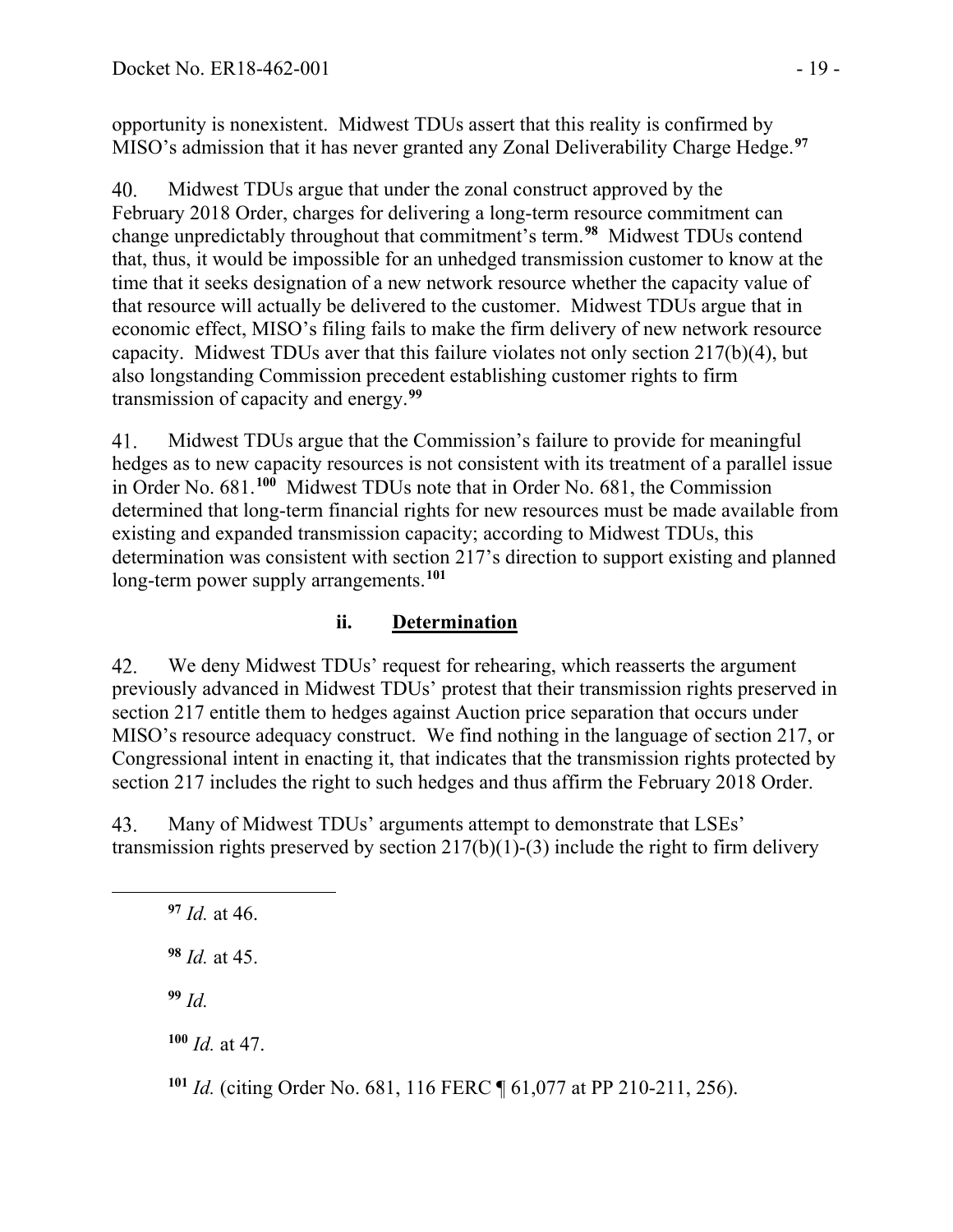of capacity from resources they designate to serve their load. Midwest TDUs thus contend that MISO may not impose on LSEs, under its resource adequacy construct, an unhedgeable zonal deliverability charge that reflects inter-zonal Auction price separation.

44. Section 217(b)(2) entitles LSEs to use "the firm transmission rights" (or equivalent tradable or financial transmission rights) that they held as of August 8, 2005 (i.e., the date of enactment of EPAct 2005) "to deliver the output" of the generation facilities described in section 217(b)(1) "or purchased energy" described in section 217(b)(1), "or the output of other generating facilities or purchased energy to the extent deliverable using the rights."**[102](#page-19-0)** The "generation facilities" described in section 217(b)(1) are those owned by the LSE or Federal generation facilities that the LSE marketed the "output" from, and the "purchased energy" refers to energy purchased by the LSEs under wholesale purchase contracts.**[103](#page-19-1)**

As discussed further below, we disagree with Midwest TDUs' contention that the 45. transmission rights protected by section 217 include the right to deliver capacity, and their extension of that argument to mean that their alleged transmission right to delivery of capacity from one MISO Local Zone to another should shield an LSE from the Zonal Deliverability Charge component of MISO's resource adequacy construct.

 $46<sub>1</sub>$ Midwest TDUs argue that the terms "output" and "energy" are used in section 217(b)(2) to indicate what is delivered under the transmission right and that those terms encompass or equate to "capacity." However, the term "capacity" is not used in section 217. The D.C. Circuit, in *CT DPUC*, described the distinction between capacity and the electricity that is produced from that capacity:

> Capacity is not electricity itself but the ability to produce it when necessary. It amounts to a kind of call option that electricity transmitters purchase from parties—generally, generators—who can either produce more or consume less when required. . . . The goal is for LSEs to purchase sufficient capacity to easily meet expected peaks in electricity demand on their transmission systems.**[104](#page-19-2)**

<span id="page-19-0"></span>47. Consistent with the D.C. Circuit's explanation, when an LSE purchases capacity, it is purchasing an option to call upon a resource to physically perform, i.e*.*, to produce "output" or "energy" to meet expected peaks in electricity demand. Given that capacity

<span id="page-19-1"></span>**<sup>103</sup>** 16 U.S.C. § 824q(b)(1)(A).

<span id="page-19-2"></span>**<sup>104</sup>** 569 F.3d 477 at 479.

**<sup>102</sup>** 16 U.S.C. § 824q(b)(2); *see also* 16 U.S.C. § 824q(b)(1).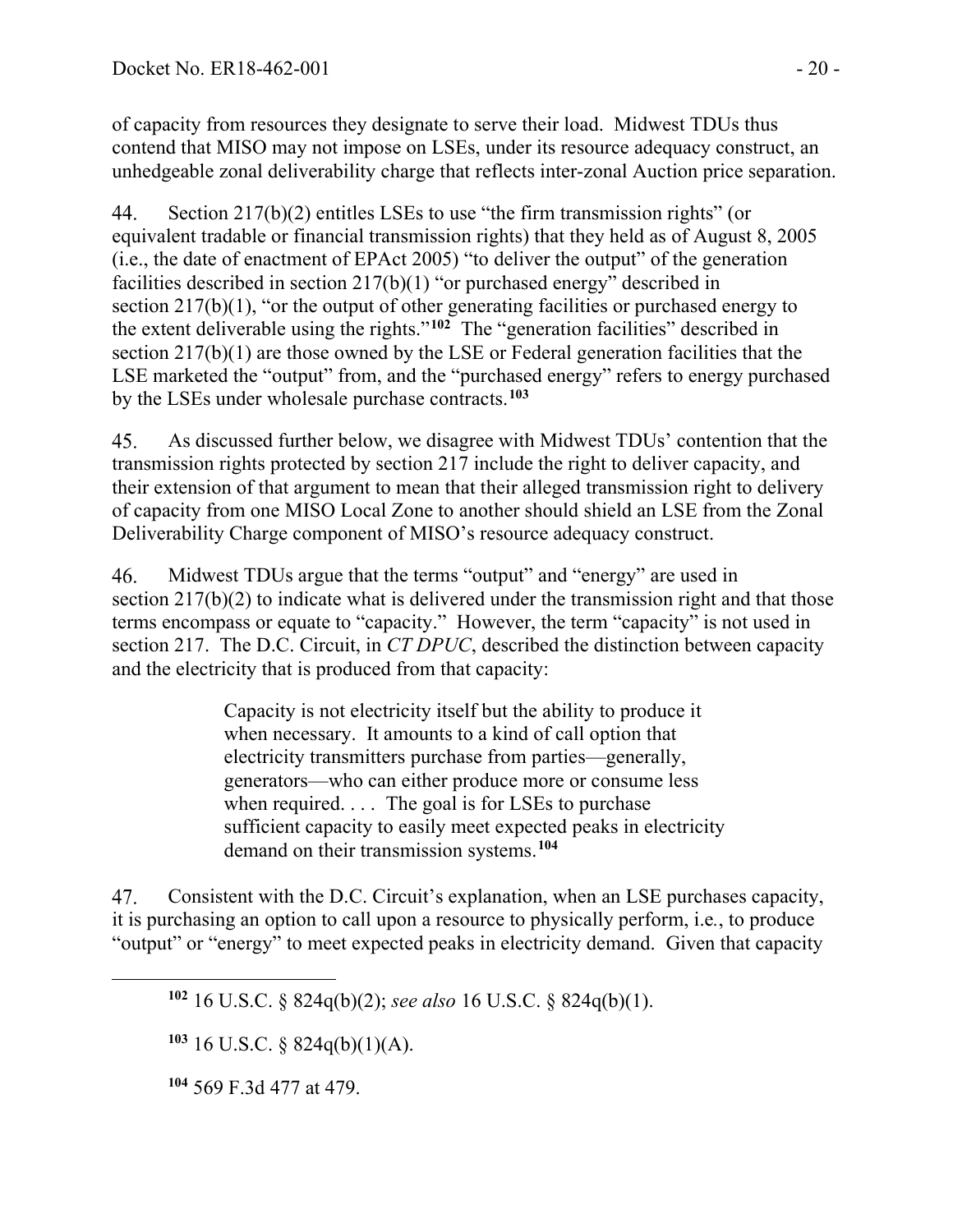represents "the ability to produce [electricity] when necessary," capacity is not the same as "output" which, as Midwest TDUs have recognized, has been defined as "[t]he amount of power or energy *produced* by a generating unit, station, or system."**[105](#page-20-0)**

48. Midwest TDUs rely upon the Commission's assertion of jurisdiction to regulate practices affecting the price of capacity sales as part of its jurisdiction over sales and transmission of "electric energy" to support their position that the term "energy" encompasses capacity. However, Midwest TDUs fail to distinguish the use of the term "electric energy" under section 201 and section 205 from the use of the term "energy" in section 217(b)(2). For purposes of the Commission's jurisdiction under section 201 and section 205, regulation of "electric energy" encompasses factors relating to capacity to the extent necessary to ensure just and reasonable rates and practices.**[106](#page-20-1)** But Congress did not use the term "electric energy" in specifying what LSEs' firm transmission rights encompass under section 217(b)(2). Instead, as noted above, Congress used the phrase "to deliver the output or purchased energy."**[107](#page-20-2)** Given this context, particularly the use of the word "output," we do not construe the term "energy," as used in section  $217(b)(2)$ , as encompassing or equating to capacity.

49. Section 217(b)(1) further indicates that Congress made a distinction between the terms "electric energy" and "energy." In describing one of the resources that can be used to meet an LSE's service obligation, Congress in section 217(b)(1)(A) used the term "electric energy":

> (1) Paragraph (2) applies to any [LSE] that, as of the date of enactment of this section—

> (A) owns generation facilities, markets the output of Federal generation facilities, or holds rights under one or more

<span id="page-20-1"></span>**<sup>106</sup>** *See, e.g.*, *Miss. Indus. v. FERC*, 808 F.2d 1525, 1543-44 (D.C. Cir. 1987) (internal citations omitted), *vacated and remanded in part on other grounds*, 822 F.2d 1103 (D.C. Cir. 1987); *Groton*, 587 F.2d at 1302 (citing *FPC v. Conway Corp.*, 426 U.S. 271 (1976)); *ISO New England Inc.*, 119 FERC ¶ 61,161 at PP 23-24 (citations omitted).

<span id="page-20-2"></span>**<sup>107</sup>** 16 U.S.C. § 824q(b)(2).

<span id="page-20-0"></span>**<sup>105</sup>** Midwest TDUs Request for Rehearing at 15 (quoting EIA Glossary (definition of "Output")) (emphasis added).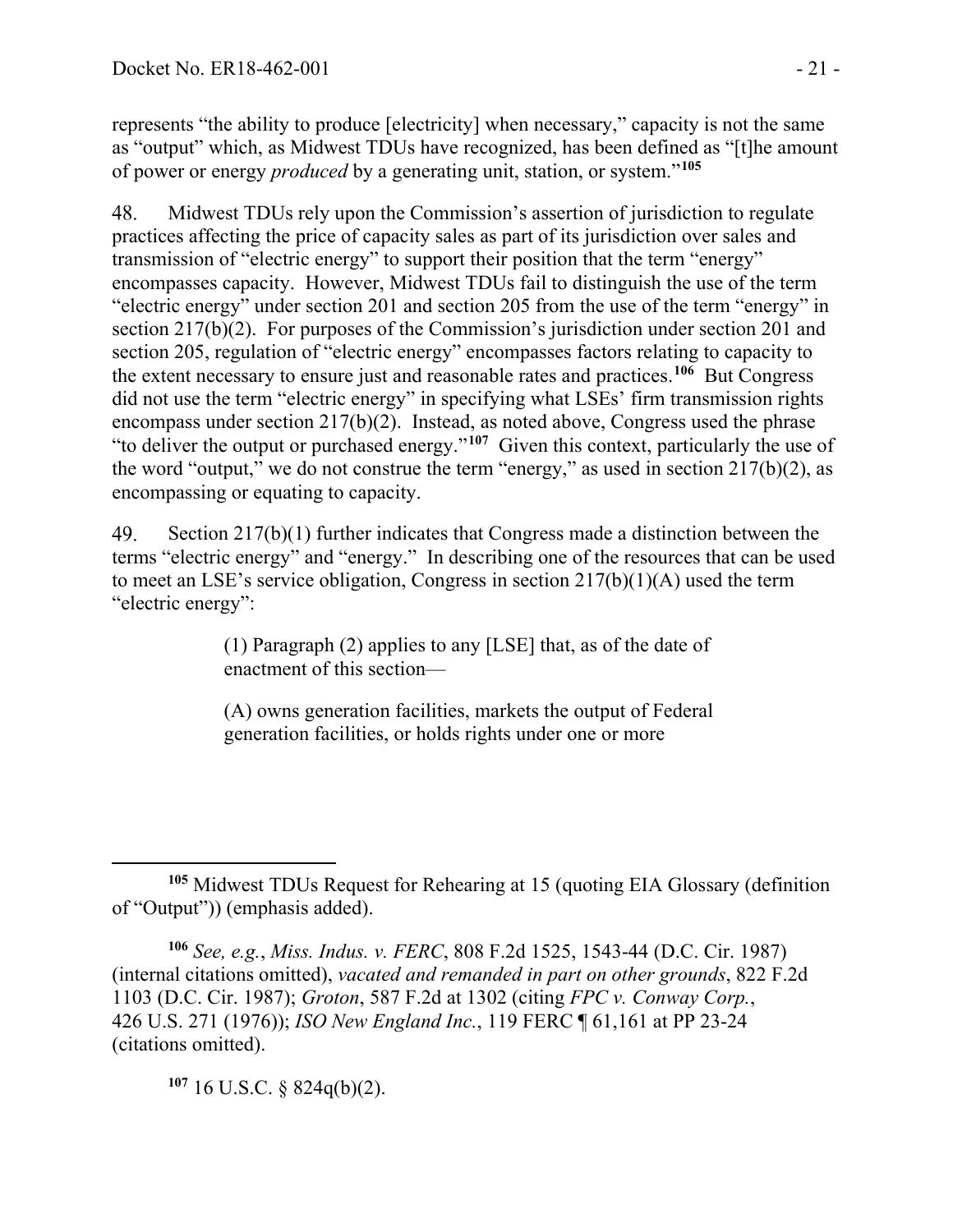wholesale contracts to purchase *electric energy*, for the purpose of meeting a service obligation; . . .**[108](#page-21-0)**

In the context of a wholesale purchase contract, the term "electric energy" indicates a sale subject to the Commission's jurisdiction under section 201. However, in section  $217(b)(1)(B)$ , when describing what is delivered under an LSE's firm transmission rights held as of the date of enactment to meet its service obligations, Congress referred to "delivery of the output of the generation facilities or *the purchased energy*" and not to delivery of "electric energy."**[109](#page-21-1)** Likewise, in section 217(b)(2), in describing the LSEs' continuing transmission right, Congress did not use the term "electric energy" to describe what is delivered but instead used the phrase "output or purchased energy," which again signals that what is delivered under the transmission right does not encompass or equate to capacity.

We find similarly unavailing Midwest TDUs' observation that section 210 of 50. PURPA requires electric utilities to purchase "electric energy" from qualifying facilities, while the Commission's regulations promulgated thereunder implement an obligation to purchase both "energy and capacity." Midwest TDUs again fail to distinguish the use of the term "electric energy," which for regulatory purposes under the FPA and PURPA may include considerations related to capacity costs and practices,**[110](#page-21-2)** from the use of the term "energy" to describe what is delivered under the section 217(b)(2) transmission right.

Midwest TDUs further argue that, because the MISO Tariff and the *pro forma* 51. OATT contemplate transmission service as including "the delivery of Capacity," delivery of capacity required to satisfy resource adequacy—and not only delivery of energy—is included in "firm transmission rights" referenced in section 217(b).**[111](#page-21-3)** We disagree. When the phrase "delivery of capacity" is used in the context of section 28.3 of the *pro forma* OATT and Module B of the MISO Tariff (which includes section 28.3), it

**<sup>108</sup>** 16 U.S.C. § 824q(b)(1)(A) (emphasis added).

**<sup>109</sup>** 16 U.S.C. § 824q(b)(1)(B) (emphasis added).

<span id="page-21-2"></span><span id="page-21-1"></span><span id="page-21-0"></span>**<sup>110</sup>** *See, e.g.*, *Small Power Production and Cogeneration Facilities; Regulations Implementing Section 210 of the Public Utility Regulatory Policies Act of 1978*, Order No. 69, FERC Stats. & Regs. ¶ 30,128, at PP 60-61 (cross-referenced 10 FERC ¶ 61,150), *order on reh'g*, Order No. 69-A, FERC Stats. & Regs. ¶ 30,160 (1980) (cross-referenced at 11 FERC ¶ 61,166), *aff'd in part & vacated in part sub nom. Am. Elec. Power Serv. Corp. v. FERC*, 675 F.2d 1226 (D.C. Cir. 1982), *rev'd in part sub nom. Am. Paper Inst. v. Am. Elec. Power Serv. Corp.*, 461 U.S. 402 (1983).

<span id="page-21-3"></span>**<sup>111</sup>** Midwest TDUs Request for Rehearing at 9-10 (citations omitted).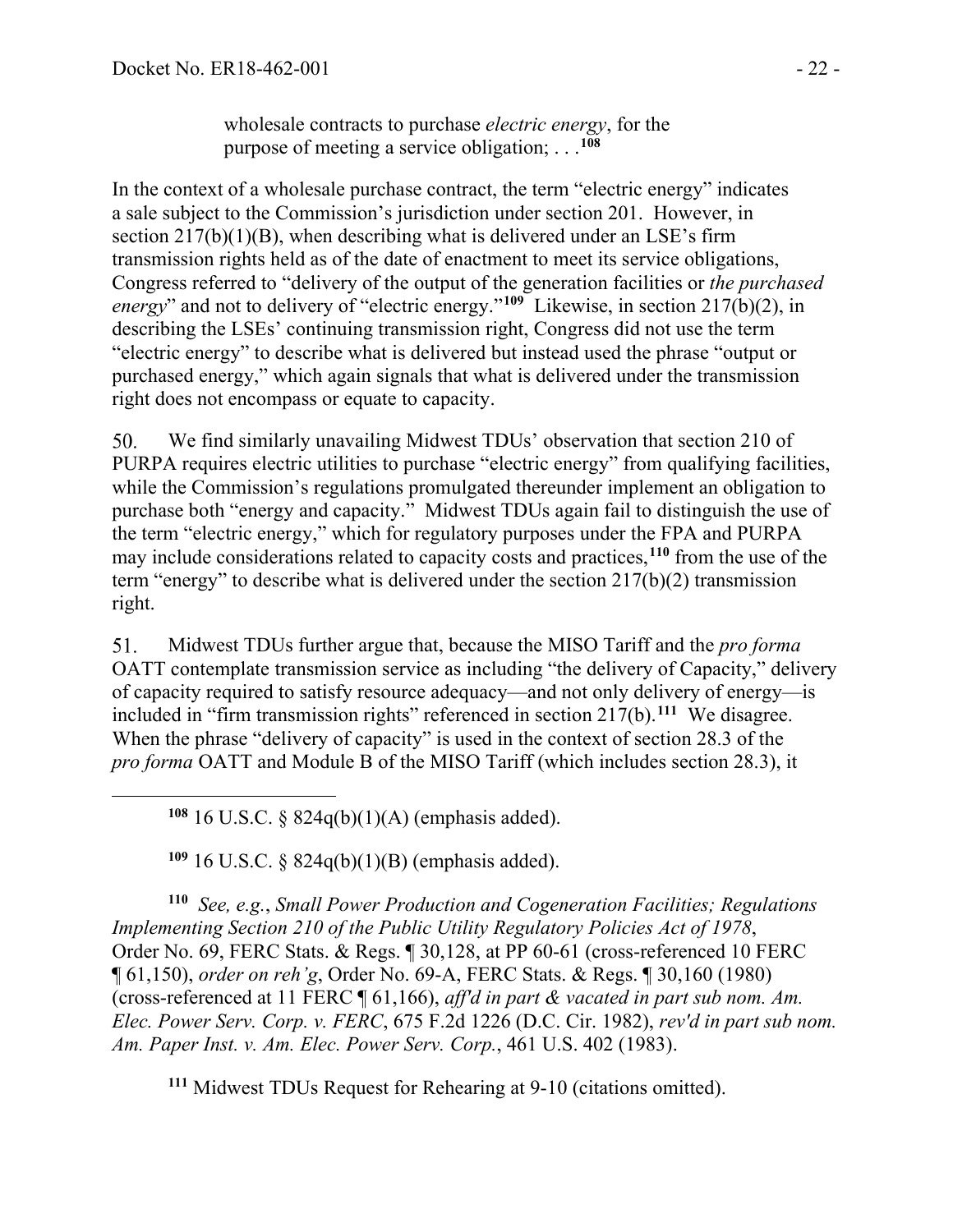refers to the ability of a transmission customer to place on the grid at one location the energy capable of being produced by a specified amount of capacity, and to withdraw that same amount of energy from a different point on the grid.**[112](#page-22-0)** Moreover, we find that the language that the *pro forma* OATT and MISO Tariff use to describe transmission service does not govern the Commission's interpretation of section 217. Not only does section 217 not use the term "capacity" but, as further discussed below, the terms "firm transmission rights" and "financial transmission rights" as used in section 217 apply only in the context of energy markets and not capacity markets.In any event, Midwest TDUs do not demonstrate how the phrase "delivery of Capacity" under the MISO Tariff and *pro forma* OATT requires the conclusion that section 217 prohibits MISO from incorporating as a component of its resource adequacy construct the value of a capacity resource that an LSE designates to meet its load as determined by market mechanisms, such as locational pricing.

52. We also disagree with Midwest TDUs' contention that the use of the term "long" term power supply arrangements" in section 217(b)(4) suggests that the delivery of capacity is part of the transmission right protected by section 217.**[113](#page-22-1)** Although the term "power" can refer to capacity and energy together, the term can also refer to energy alone.**[114](#page-22-2)** In addition, although, as Midwest TDUs note, capacity helps ensure long-term reliability, the term "reliability" is not referenced in section 217.

53. Similarly, contrary to Midwest TDUs' contentions, the reference to native load "service obligations" in section 217(b)(4)—and in other provisions of section 217—also does not indicate that section 217 refers to the delivery of capacity. As discussed above, the language of section  $217(b)(2)$  and section  $217(b)(1)(B)$  expressly provides that what is delivered under an LSE's firm transmission rights to meet the LSE's service

**<sup>113</sup>** *See* Midwest TDUs Request for Rehearing at 9, 14-15.

<span id="page-22-2"></span><span id="page-22-1"></span>**<sup>114</sup>** *See, e.g.*, EIA Glossary (defining "Power" as "[t]he rate of producing, transferring, or using energy, most commonly associated with electricity. Power is measured in watts and often expressed in [KW] or [MW]."); *see also id.* (defining "Power loss" as "[t]he difference between electricity input and output as a result of an energy transfer between two points").

<span id="page-22-0"></span>**<sup>112</sup>** For example, when the *pro forma* OATT at section 1.42 defines Reserved Capacity for transmission, it requires it to be expressed in terms of "whole megawatts a 60-minute interval," i.e. MWh, which is a measure of energy. Similarly, under section 13.8 of the *pro forma* OATT, "scheduling of any capacity and energy that is to be delivered must be stated in terms of 1,000 kW per hour," which again is a measure of energy.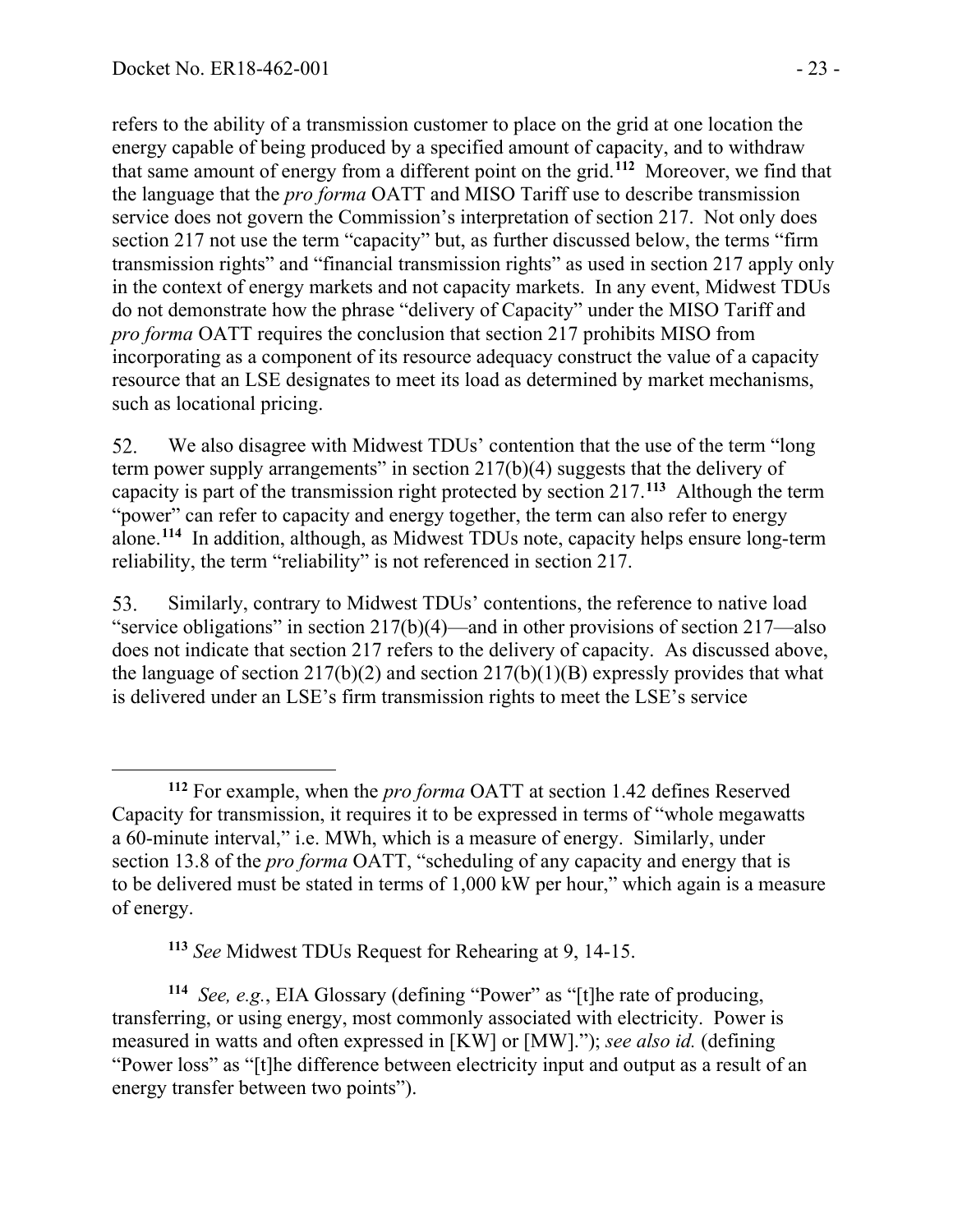obligations is "output [of the generation facilities] or purchased energy"**[115](#page-23-0)** and does not reference capacity. In light of this language, and in light of the use of the term "financial transmission rights" described below, we disagree with Midwest TDUs' assertion that Congress has not distinguished between the capacity and energy aspects of an LSE's service obligations and long-term power arrangements. Indeed, consistent with the D.C. Circuit's observation that "capacity is not electricity itself but the ability to produce it when necessary,"**[116](#page-23-1)** we find that an LSE does not physically deliver capacity to end-users to meet its service obligations; rather, an LSE delivers energy produced from capacity resources to end-users—or to a distribution utility who in turn provides energy to end-users. In arguing that an LSE should have a hedge against Auction price separation, Midwest TDUs essentially seek that all the LSE's capacity resources be treated as if they were located in the same Local Zone as the LSE's load.

54. Section 217(b)(1)-(2) preserves to LSEs the transmission rights they held as of the date of enactment, August 8, 2005, to meet their service obligations. To the Commission's knowledge, no transmission rights existed in 2005 in MISO or elsewhere that included hedges for the locational value of a capacity resource. Accordingly, there is no basis for finding that the transmission rights preserved by section 217(b)(2) include the capacity hedging right Midwest TDUs are now seeking.

Further, we find that Congress's use of the term "financial transmission rights" in 55. 2005 when it enacted section 217 supports the interpretation that section 217 was not intended to apply to capacity markets and thus does not shield LSEs from capacity market price separation. The LSEs' transmission rights protected by section 217 are referred to in the statute as "firm transmission rights" or "equivalent tradeable or financial transmission rights."**[117](#page-23-2)** Congress did not define the term "financial transmission rights" in section 217 or elsewhere in EPAct 2005, thereby leaving it to the Commission to interpret this term when implementing section 217. Financial transmission rights had been established in PJM, ISO-NE, and New York Independent System Operator, Inc. (NYISO) by January 1, 2005,**[118](#page-23-3)** and were also established in

**<sup>115</sup>** 16 U.S.C. § 824q(b)(2); *see also* 16 U.S.C. § 824q(b)(1)(B).

**<sup>116</sup>** *CT DPUC*, 569 F.3d at 479.

<span id="page-23-2"></span><span id="page-23-1"></span><span id="page-23-0"></span>**<sup>117</sup>** *See* 16 U.S.C. § 824q(b)(2)-(4). Section 217(b)(4) refers to "financial rights" rather than "financial transmission rights," but given the similar language in this context between section 217(b)(2) and section 217(b)(3) compared with section 217(b)(4), we presume that these terms have the same meaning.

<span id="page-23-3"></span>**<sup>118</sup>** As discussed *infra*, section 217(c) provides in part that subsections 217(b)(1), (b)(2), and (b)(3) would not affect any existing or future methodology employed by a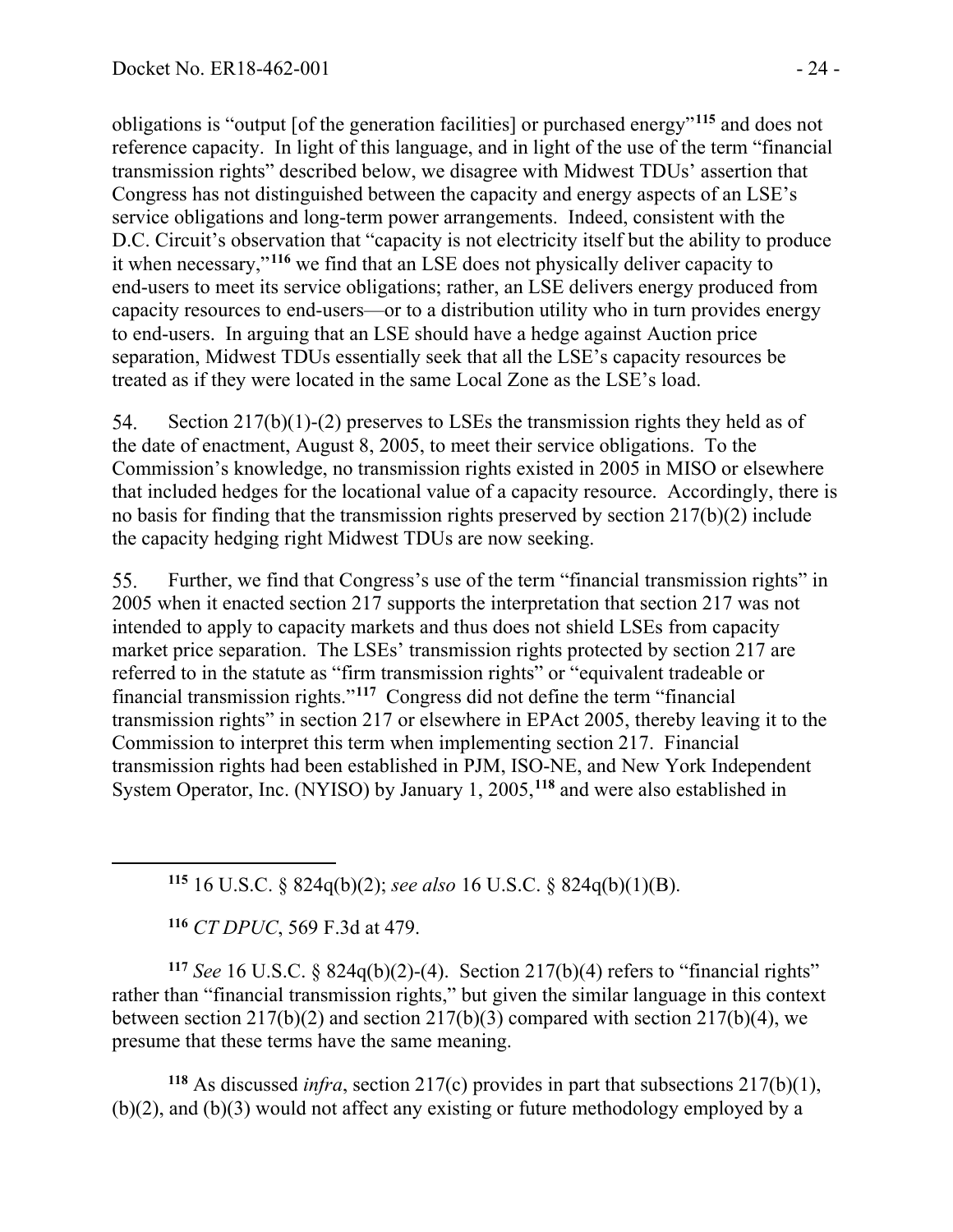MISO by August 8, 2005, the date section 217 was enacted as part of EPAct 2005.**[119](#page-24-0)** These RTOs/ISOs used financial transmission rights to allow market participants to hedge against energy market price separation in systems where Locational Marginal Prices (LMP) were used to establish pricing for energy transactions.**[120](#page-24-1)** Because financial transmission rights, as they existed and were understood at the time Congress considered and enacted section 217, had no relationship to the pricing of capacity or the locational value of capacity, we conclude that Congress did not intend in section 217 that firm transmission rights or financial transmission rights would entitle LSEs to have a hedge against capacity market price separation.

56. Section 217(c) supports this interpretation of financial transmission rights. Section 217(c) provides that sections  $217(b)(1)$  through  $217(b)(3)$  do not affect any existing or future methodology employed by an RTO/ISO for allocating or auctioning transmission rights if the RTO/ISO allocated financial transmission rights prior to January 1, 2005. In other words, the requirements of sections 217(b)(1) through 217(b)(3) do not require alteration of any existing or future methodology for PJM,**[121](#page-24-2)** ISO-NE, and NYISO for allocating or auctioning transmission rights. Thus, section 217(c) demonstrates that Congress did not intend, or deem it necessary for purposes of section 217, to expand or reconfigure financial transmission rights in those three RTOs/ISOs to provide a hedge to capacity market price separation.

57. To accept Midwest TDUs' argument that section 217 entitles LSEs to have a hedge against capacity market price separation, we would have to interpret section 217 in

transmission organization for allocating or auctioning transmission rights if it was authorized to do so as of January 1, 2005.

<span id="page-24-0"></span>**<sup>119</sup>** *Pennsylvania-New Jersey-Maryland Interconnection*, 81 FERC ¶ 61,257 (1997); *Cent. Hudson Gas & Elec. Corp.*, 88 FERC ¶ 61,306 (1999); *New England Power Pool*, 102 FERC ¶ 61,112 (2002).

<span id="page-24-1"></span>**<sup>120</sup>** *See* Order No. 681, 116 FERC ¶ 61,077 at P 5 ("Financially, in LMP markets the price of congestion is measured as the difference in the cost of energy in the spot market at two different locations in the network. When such price differences occur, a congestion charge is assessed to transmission users based on their nodal injections and withdrawals. These price differences can be variable and difficult to predict. In order to manage the risk associated with the variability in prices due to transmission congestion, these markets use various forms of financial transmission rights . . . to allow market participants who hold the rights to protect against such price risks.").

<span id="page-24-2"></span>**<sup>121</sup>** As discussed above, Midwest TDUs assert that the PJM is statutorily distinct from MISO claiming that pursuant to Section 217(c), unlike MISO, PJM is not subject to Section 217(b)(1)-(3). *See supra* 30.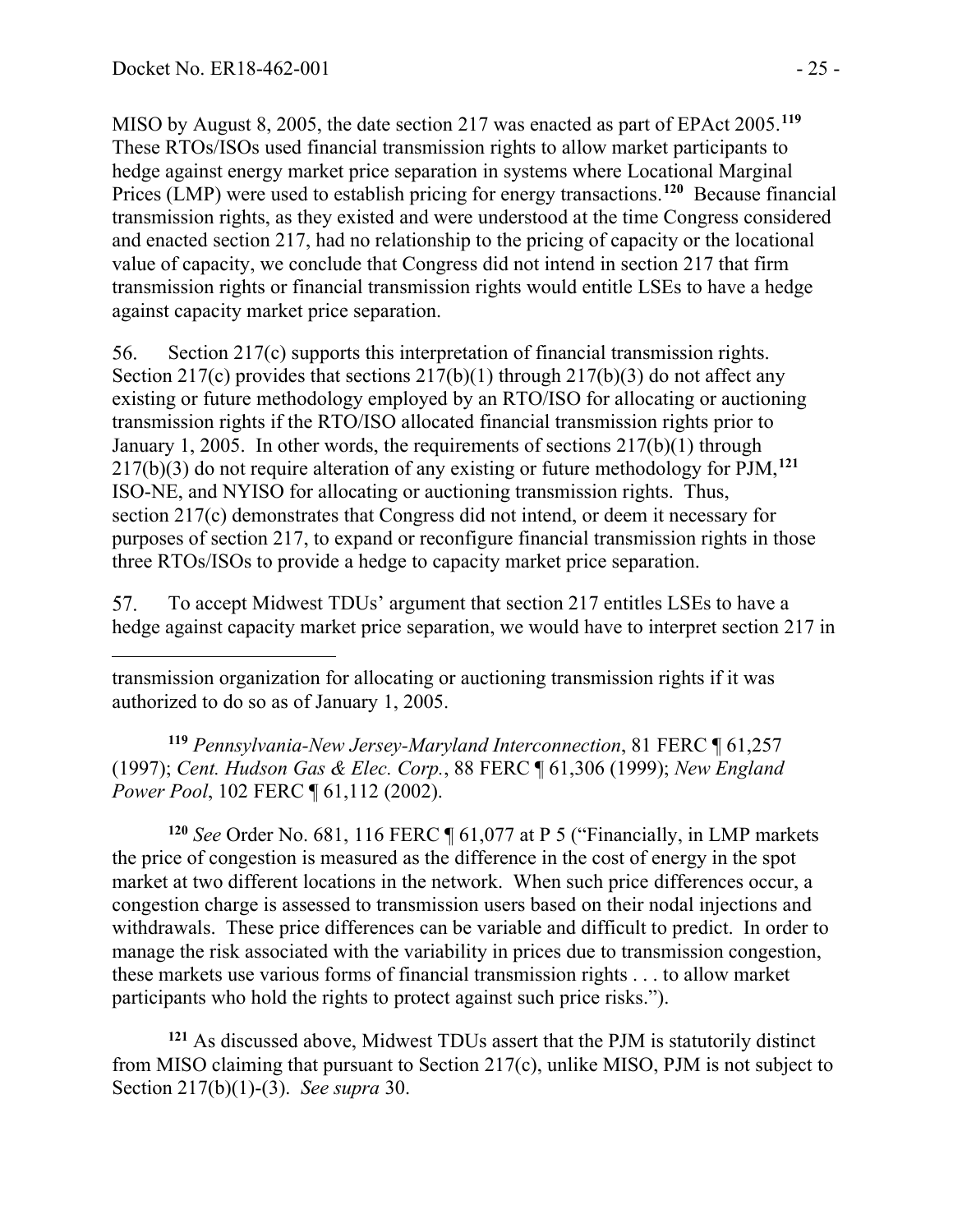a way that suggests that Congress intended that the firm transmission rights protected by section 217 must include a hedge against capacity market price separation, but only in the three RTOs/ISOs that had not established financial transmission rights prior to January 1, 2005. Such an interpretation is not reasonable absent express language from Congress.

58. In addition, NYISO had in place a locational capacity market that did not provide a hedging mechanism before Congress enacted EPAct 2005. It is reasonable to presume that Congress was aware that this market existed, and yet it allowed the capacity market differentials to continue for LSEs in that market along with NYISO's existing transmission rights allocation methodology. It is difficult to reconcile Midwest TDUs' interpretation of section 217 that Congress intended for MISO to offer LSEs a hedge against Auction price separation but did not require NYISO to provide LSEs such a hedge, simply because NYISO had been allocating financial transmission rights for its energy market on January 1, 2005. We find such interpretation illogical and not consistent with the intent of Congress as evidenced by what Congress required in the context of the existing factual situation at the time of enactment.**[122](#page-25-0)**

Moreover, even if section 217 were interpreted to require that LSEs be shielded 59. from Auction price separation as Midwest TDUs argue, MISO's current resource adequacy construct provides LSEs with reasonable protections against such price separation and thus would not contravene this statutory provision. As an initial matter, section 217 does not entitle LSEs to have a complete hedge against congestion but rather discusses meeting "the reasonable needs" of LSEs.**[123](#page-25-1)** Among other things, it requires the Commission to exercise its authority to "enable[] [LSEs] to secure firm transmission rights (or equivalent tradable or financial rights) on a long-term basis for long-term power supply arrangements made, or planned, to meet [their reasonable] needs."**[124](#page-25-2)** Further, the Commission explained in Order No. 681 that it did not envision financial transmission rights, which apply in energy markets, to offer LSEs a "perfect hedge."**[125](#page-25-3)** Indeed, Midwest TDUs have conceded that section 217 "can be satisfied by imperfect but substantial hedging of capacity deliverability charges—just as it is satisfied, under Order

<span id="page-25-0"></span>**<sup>122</sup>** *See supra* para. 55.

**<sup>123</sup>** 16 U.S.C. § 824q(b)(4).

**<sup>124</sup>** *Id.*

<span id="page-25-3"></span><span id="page-25-2"></span><span id="page-25-1"></span>**<sup>125</sup>** *See* Order No. 681, 116 FERC ¶ 61,077 at P 174. As noted in the February 2018 Order, in Order No. 681, the Commission applied the requirements of FPA section 217 to energy and ancillary services markets, and did not address capacity markets. February 2018 Order, 162 FERC ¶ 61,176 at P 87.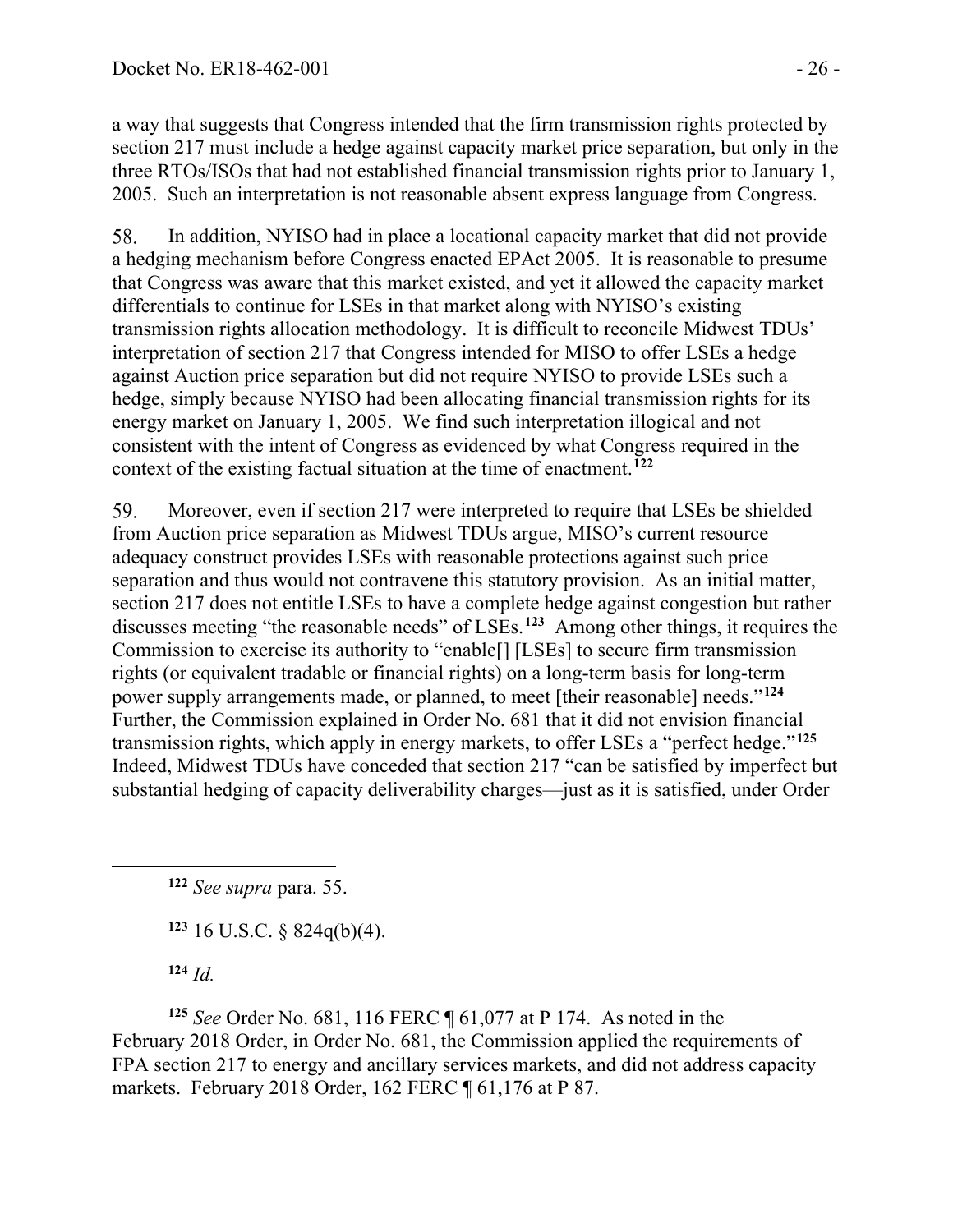[No.] 681 and its implementation within MISO, by imperfect but substantial hedging of energy congestion charges."**[126](#page-26-0)**

60. MISO's resource adequacy construct provides an opportunity to hedge against Auction price separation. First, as the Commission stated in the February 2018 Order, an LSE can sponsor transmission upgrades to accommodate its capacity arrangements.**[127](#page-26-1)** By doing so, the LSE would qualify for a Zonal Deliverability Charge Hedge, which would provide it a perfect hedge against Auction price separation. We do not agree with Midwest TDUs' claim that the Zonal Deliverability Charge Hedge does not provide capacity resources a meaningful opportunity to hedge. Per the MISO Tariff provision and processes in the MISO Business Practices Manual, market participants must identify the network upgrade they are funding and the associated transmission service request in their application for the Zonal Deliverability Charge Hedge.**[128](#page-26-2)** While it is true that a new network resource will only be evaluated for aggregate deliverability, this does not make the Zonal Deliverability Charge Hedge illusory. Rather, in the process of applying for firm transmission service from the new resource, an LSE can identify any network upgrades and thereby obtain a Zonal Deliverability Charge Hedge. Second, even if an LSE elects to procure capacity from a different Local Zone without sponsoring transmission upgrades, that LSE is still provided a partial hedge against Auction price separation through MISO's *pro rata* allocation of the Zonal Deliverability Benefit, which is based on the difference between the resource costs paid by LSEs in a given Local Zone and the revenues paid to resources that cleared in the Auction for that Local Zone. **[129](#page-26-3)**

61. Finally, as noted above and discussed below, **[130](#page-26-4)** MISO's resource adequacy construct currently includes HUC provisions. HUCs shield LSEs with pre-July 20, 2011 capacity arrangements from inter-zonal Auction price separation. Thus, with respect to these existing arrangements, HUCs provide LSEs a meaningful opportunity to hedge Zonal Deliverability Charges, which Midwest TDUs allege is required under section 217.

**<sup>126</sup>** Midwest TDUs Request for Rehearing at 25.

<span id="page-26-1"></span><span id="page-26-0"></span>**<sup>127</sup>** February 2018 Order, 162 FERC ¶ 61,176 at P 90; *see also* MISO, FERC Electric Tariff, Module E-1, § 69A.7.7(b) (33.0.0).

<span id="page-26-4"></span><span id="page-26-3"></span><span id="page-26-2"></span>**<sup>128</sup>** *See* MISO, FERC Electric Tariff, Module E-1, § 69A.7.7(b) (33.0.0); MISO Resource Adequacy Business Practices Manual, § 5.4.2.

**<sup>129</sup>** *See* MISO, FERC Electric Tariff, Module E-1, § 69A.7.7(c) (35.0.0).

**<sup>130</sup>** *See supra* section I.B.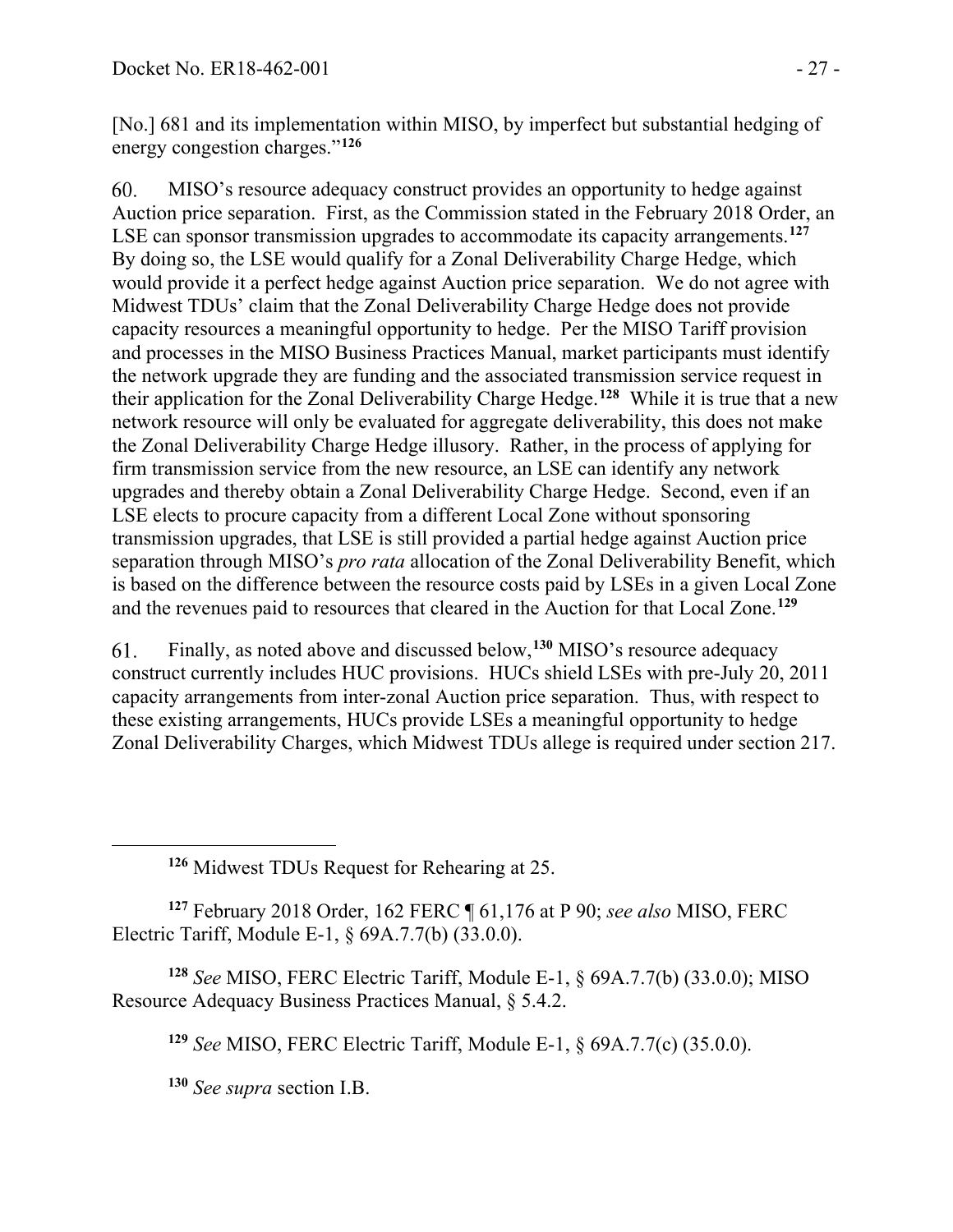#### **b. Whether Imposing the Zonal Deliverability Charge for Capacity from Existing Resources is Just and Reasonable**

### **i. Midwest TDUs' Arguments**

62. In addition to their arguments based on section 217, Midwest TDUs assert that the Commission should find that, absent an effective opportunity for LSEs to secure a substantial financial hedge against zonal deliverability charges for their longstanding resources, MISO's filing is not just and reasonable. Midwest TDUs contend that firm service commitments sunk prior to MISO's zonal construct should be honored, and that such capacity remain deliverable based on a price for transmission that, unlike the zonal deliverability charge, is cost-based and non-discriminatory. **[131](#page-27-0)**

63. Midwest TDUs disagree with the Commission's findings in the February 2018 Order that "[s]hielding LSEs from locational price differentials . . . [w]ould undermine the functionality of the MISO [resource adequacy] construct and potentially harm reliability," and that zonal deliverability charges are "necessary to correctly value the locational aspects of capacity so that the system operator can ensure resource adequacy."**[132](#page-27-1)** Midwest TDUs argue that allowing for hedging of zonal deliverability charges imposed on existing resources would not harm reliability.**[133](#page-27-2)**

64. Midwest TDUs argue that the assumption that LSE resource planning will respond to price signals related to the inter-zonal deliverability of a particular resource depends on that signal preceding the LSE's long-term economic commitment to that resource.**[134](#page-27-3)** Midwest TDUs contend that accordingly, if the Commission wishes to signal the deliverability cost consequences of a proposed new long-term resource, the Commission should confine the unhedged exposure to that signal to future resources. In addition, Midwest TDUs assert that Network Integration Transmission Service did not allow LSEs to disregard location when selecting their existing long-term resource commitments.**[135](#page-27-4)** Midwest TDUs argue that deliverability factored into the planning for the acquisition of new capacity resources because it affected the pricing of the transmission service used to deliver the capacity and/or energy output of those resources. Finally, Midwest TDUs

<span id="page-27-3"></span>**<sup>134</sup>** *Id.* at 28.

<span id="page-27-4"></span>**<sup>135</sup>** *Id.* at 30.

<span id="page-27-0"></span>**<sup>131</sup>** Midwest TDUs Request for Rehearing at 26.

<span id="page-27-1"></span>**<sup>132</sup>** *Id.* (quoting February 2018 Order, 162 FERC ¶ 61,176 at PP 85-86).

<span id="page-27-2"></span>**<sup>133</sup>** *Id.* at 26, 48 n.129.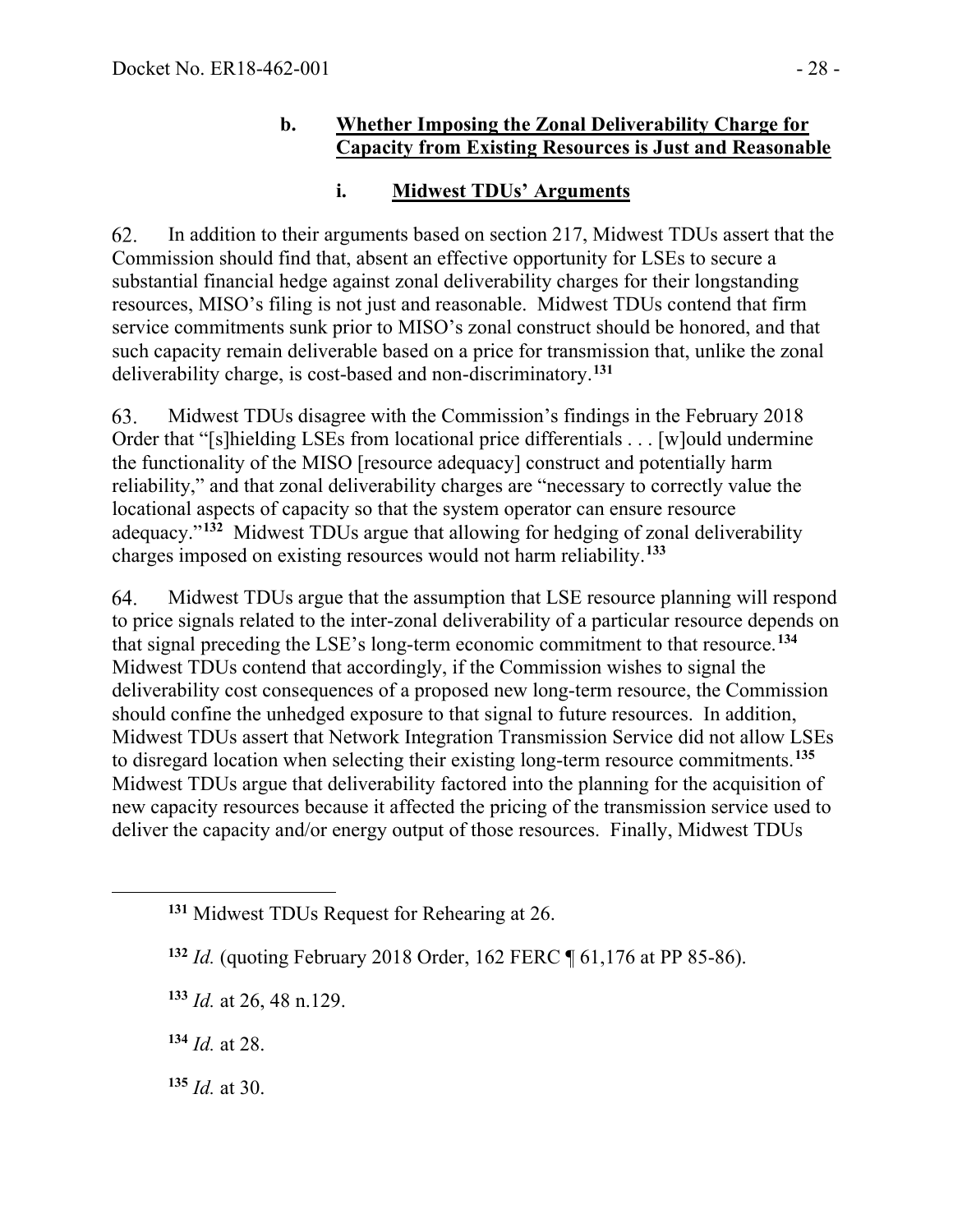assert that the region has more than ample capacity, suitably distributed geographically, to reliably meet load.

Midwest TDUs argue that the Commission's approval of MISO's method 65. of allocating the consequences of zonal capacity import limitations in the February 2018 Order is unduly discriminatory.**[136](#page-28-0)** Midwest TDUs argue that section 217 calls for MISO to plan and effect the development of a transmission system that enables the value of LSEs' long-term power supply arrangements to reach their load on a financially firm basis. Midwest TDUs assert that financial firmness means that, if such development is not timely achieved, the consequences are to be shared broadly. Midwest TDUs assert that under the February 2018 Order, those consequences will no longer be shared.

Midwest TDUs argue that the section 217 statutory protection of the deliverability 66. of LSEs' capacity resources reflects the long-established principle that LSEs who pay their fair share of transmission system costs are entitled to long-term-firm delivery of their long-term-firm resources, through first-come, first-served access to existing facilities and reflects the planning obligation of Transmission Providers to develop the grid so as to maintain firm deliverability.**[137](#page-28-1)** Midwest TDUs argue that MISO will make individual transmission customers bear the financial consequences if new constraints arise and affect previously accepted network resources that are now deemed inter-zonal.**[138](#page-28-2)** Midwest TDUs argue that it is arbitrary to place the consequences of such MISO non-performance disproportionately on individual transmission customers rather than uplifting them broadly.**[139](#page-28-3)**

Midwest TDUs argue that this arbitrariness is even worse for 67. transmission-dependent utilities, for at least two reasons.**[140](#page-28-4)** First, Midwest TDUs assert that Transmission Owners are inherently better positioned than are transmission-dependent utilities to ensure that transmission planning and construction maintains firm delivery of their network resources. Second, they maintain that transmission-dependent utilities are more likely than Transmission Owners to find that

- <span id="page-28-1"></span>**<sup>137</sup>** *Id.* at 10-11 (citations omitted).
- <span id="page-28-2"></span>**<sup>138</sup>** *Id.* at 32.
- <span id="page-28-3"></span>**<sup>139</sup>** *Id.*
- <span id="page-28-4"></span>**<sup>140</sup>** *Id.*

<span id="page-28-0"></span>**<sup>136</sup>** *Id.* at 31.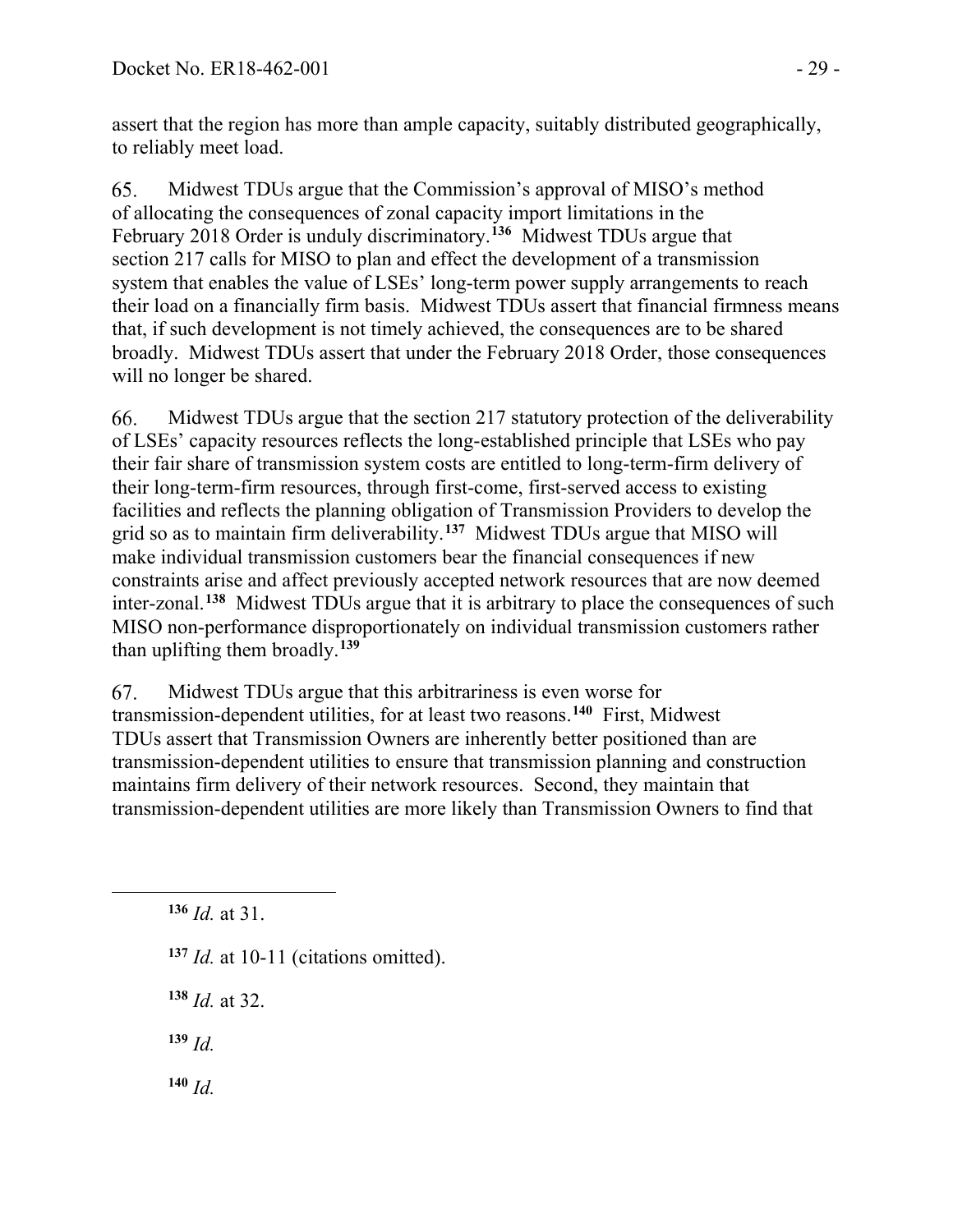zonal boundaries lie between their resources and their loads.**[141](#page-29-0)** Midwest TDUs explain that MISO's zonal boundaries place each of MISO's large and longstanding vertically integrated transmission owners in one particular Local Zone, while implicitly leaving many TDUs to be partitioned among multiple Local Zones. Midwest TDUs note that the first criterion by which MISO defines Local Resource Zones is "the electrical boundaries of Local Balancing Authorities,"**[142](#page-29-1)** and they observe that Local Balancing Authority boundaries are the primary basis for the zonal boundaries.**[143](#page-29-2)**

68. Midwest TDUs also contend that the distribution of zonal deliverability charge revenues (i.e., the Zonal Deliverability Benefit) is unduly discriminatory.**[144](#page-29-3)** Midwest TDUs note that the surplus that is created when LSEs pay for capacity at a heightened load Local Zone price instead of receiving the value of their own capacity resources is distributed to all entities serving load in the "Deliverability Benefit Zone," i.e., the Local Zone or Zones that clear at the same heightened price as was paid by the LSE paying the zonal deliverability charge. Midwest TDUs contends that the payment by LSEs of the zonal deliverability charge and the distribution of the Zonal Deliverability Benefits is socialized expropriation, arguing that it inequitably diverts to others the fruits of the TDUs' acquisition of less expensive neighboring Local Zone resources to build or purchase.**[145](#page-29-4)**

Midwest TDUs assert that the Commission has recognized that transmission 69. pricing designed to charge more for crossing legacy transmission ownership boundaries is unduly discriminatory, and that the market distortion introduced by this discrimination weakens regional markets.**[146](#page-29-5)** Midwest TDUs contend that, by applying this charge, the February 2018 Order reinstitutes a modified form of pancaked ratemaking against TDUs. Midwest TDUs argue that the MISO proposal is contrary to open access and market-independent system operation and is not reasonable.

<span id="page-29-1"></span>**<sup>142</sup>** *Id.* at 34 (quoting MISO, FERC Electric Tariff, Module E-1, § 68A.3 (34.0.0)).

<span id="page-29-2"></span>**<sup>143</sup>** *Id.* at 35.

**<sup>144</sup>** *Id.* at 33.

**<sup>145</sup>** *Id.*

<span id="page-29-5"></span><span id="page-29-4"></span><span id="page-29-3"></span>**<sup>146</sup>** *Id.* at 36 (citing *Alliance Cos.*, 89 FERC ¶ 61,298, at 61,929 (1999), *order on reh'g and compliance*, 91 FERC ¶ 61,152 (2000), *order on reh'g and compliance*, 94 FERC ¶ 61,070, *order on reh'g*, 95 FERC ¶ 61,182 (2001)).

<span id="page-29-0"></span>**<sup>141</sup>** *Id.* at 34-36.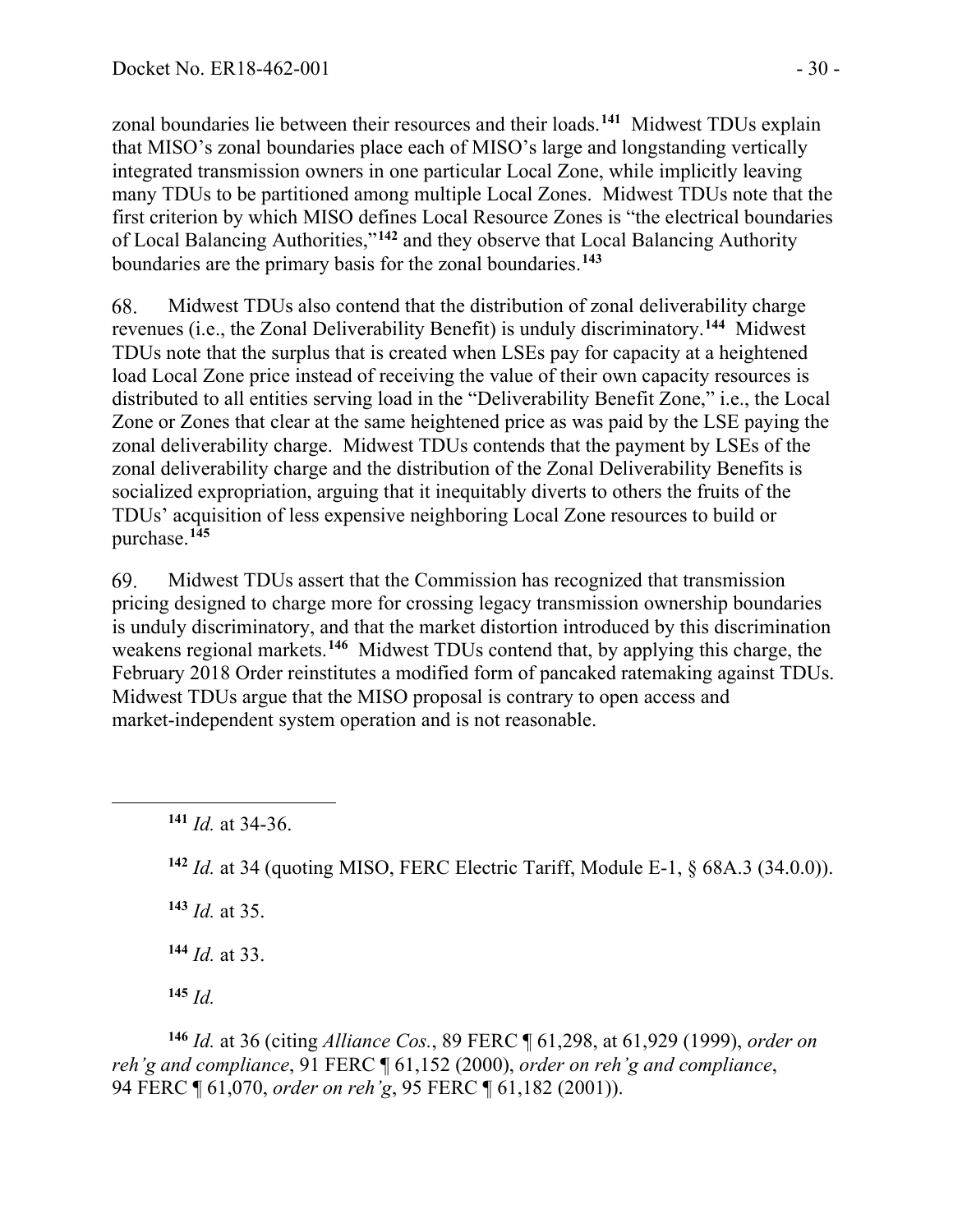70. Midwest TDUs contend that, in Order No. 890-A, the Commission found that a proposal to make a disfavored class of customers disproportionately responsible for system shortfalls would be inconsistent with section 217. **[147](#page-30-0)** Midwest TDUs argue that the February 2018 Order leaves partially intact, within Local Zones, the firm deliverability of service obligation capacity, noting that no zonal deliverability charge applies where the capacity resource and its load are located within the same Local Zone, even if there were intra-zonal congestion. Midwest TDUs contend that, because sections 205 and 206 preclude undue discrimination and undue preferences on the basis of locality, the February 2018 Order should have likewise respected the firm deliverability of service obligation resources between Local Zones. **[148](#page-30-1)**

71. In addition, Midwest TDUs argue that the February 2018 Order fails to honor investment-backed reliance on the first-come, first-served open access that had been fundamental Commission policy.**[149](#page-30-2)** Midwest TDUs argue that, by subjecting pre-July 2011 resources to zonal deliverability charges, the February 2018 Order amounts to an inequitable regulatory bait-and-switch. Midwest TDUs argue that under MISO's prior regional construct, MISO and its Transmission Owners were required to plan and build the MISO Transmission System so as to maintain the long-term, region-wide deliverability of designated network resources to load.**[150](#page-30-3)** Midwest TDUs assert that LSEs entered into long-term commitments to inter-zonal resources in reliance on the regional construct. Midwest TDUs contend that the February 2018 Order adopts a new legal construct in which transmission customers are asked to take existing and later-arising transmission constraints as unyielding parameters, and modify their resource selections to live within them.

**<sup>148</sup>** *Id.*

**<sup>149</sup>** *Id.*

<span id="page-30-0"></span>**<sup>147</sup>** *Id.* at 37 (referencing *Preventing Undue Discrimination and Preference in Transmission Service*, Order No. 890-A, 121 FERC ¶ 61,297, at PP 23-24 (2007), *order on reh'g*, Order No. 890-B, 123 FERC ¶ 61,299 (2008), *order on reh'g*, Order No. 890-C, 126 FERC ¶ 61,228, *order on clarification*, Order No. 890-D, 129 FERC ¶ 61,126 (2009)).

<span id="page-30-3"></span><span id="page-30-2"></span><span id="page-30-1"></span>**<sup>150</sup>** *Id.* at 38 (citing *Midwest Indep. Transmission Sys. Operator, Inc.*, 121 FERC ¶ 61,062, at PP 46-49 (2007)).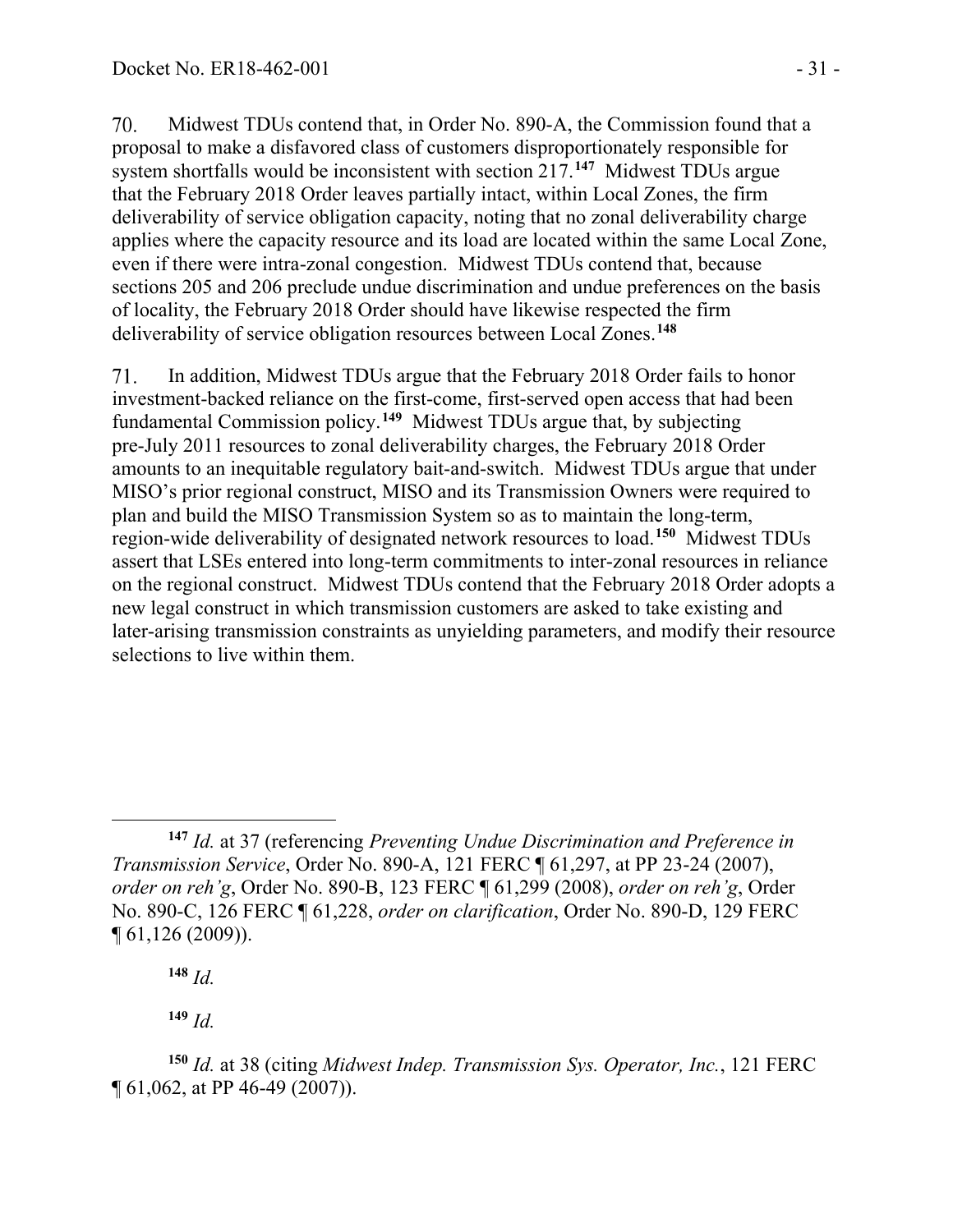#### **ii. Determination**

As discussed above, **[151](#page-31-0)** after Midwest TDUs filed their request for rehearing, the 72. Commission issued the October 2018 Order, which accepted MISO's enhancements to its resource adequacy construct, including MISO's HUC provisions. HUCs shield LSEs from inter-zonal Auction price separation with respect to pre-July 20, 2011 arrangements with internal resources. Further, as noted above, Midwest TDUs have stated that MISO's HUC provisions are consistent with section 217 and "go a long way toward mitigating [their section 217] concerns with regard to pre-July 2011 resources."**[152](#page-31-1)** Accordingly, we find that with the Commission's acceptance of HUCs in the October 2018 Order, Midwest TDUs' arguments on rehearing with respect to MISO's imposition of the Zonal Deliverability Charge on LSEs that rely on existing resources (i.e., internal resources for which LSEs had rights predating July 20, 2011 and external resources for which LSEs had rights predating March 26, 2018) have effectively been addressed and therefore have become moot, and we need not further address these arguments.

#### **c. Whether Imposing the Zonal Deliverability Charge for Capacity from New Resources is Just and Reasonable**

#### **i. Midwest TDUs' Arguments**

73. Midwest TDUs argue that, absent a meaningful opportunity for LSEs to secure long-term financial hedges against inter-zonal Auction price separation for new resources, MISO's filing is not just and reasonable.**[153](#page-31-2)** Midwest TDUs assert that the Commission should require MISO to correct that deficiency.

74. Midwest TDUs disagree with the Commission that "limit[ing]" hedges is necessary "to provide price signals to LSEs for where to locate resources" and "correctly value the locational aspects of capacity so that the system operator can ensure resource adequacy."**[154](#page-31-3)** Midwest TDUs argue that hedging zonal deliverability charges would not harm reliability because LSEs already face Locational Clearing Requirements and other transmission charges (such as energy congestion and loss charges) that amply discourage

<span id="page-31-0"></span>**<sup>151</sup>** *See supra* section I.B.

<span id="page-31-1"></span>**<sup>152</sup>** *See supra* P 6.

<span id="page-31-2"></span>**<sup>153</sup>** Midwest TDUs Request for Rehearing at 44.

<span id="page-31-3"></span>**<sup>154</sup>** *Id.* at 47 (quoting February 2018 Order, 162 FERC ¶ 61,176 at PP 85-86, 90).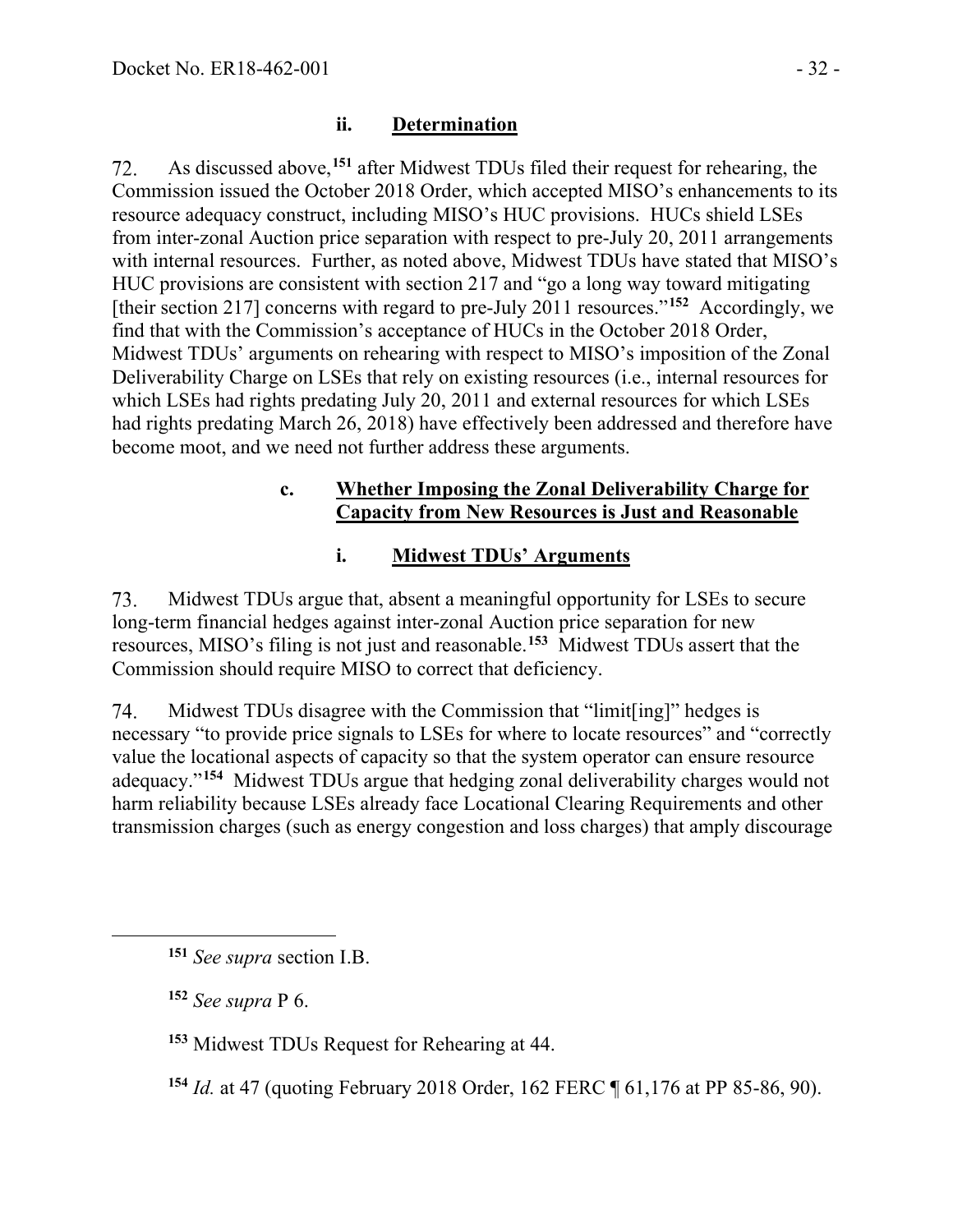them from making new commitments to inter-zonal resources that are already expected to face inter-zonal constraints.**[155](#page-32-0)**

75. Midwest TDUs argue that a resource adequacy construct of an RTO or ISO should have a regional scope and a long-term orientation.**[156](#page-32-1)** Midwest TDUs argue that, instead, by failing to provide a meaningful opportunity for LSEs to secure long-term financial hedges against inter-zonal Auction price separation, the Commission in the February 2018 Order wrongly balkanizes and truncates capacity markets.

76. Midwest TDUs assert that, if LSEs have no meaningful way to enjoy substantial assurance of receiving the capacity value of their power supply purchases, then they will be constrained to purchase locally. Midwest TDUs aver that a hurdle discouraging out-of-zone capacity resources will be erected, resulting in higher power supply costs for generation resource developers and LSEs alike. Midwest TDUs argue that this hurdle may result in a disconnect whereby resources are characterized as deliverable throughout MISO for purposes of determining market-based rate authority, "while constraints that effectively require local purchasing confer market power within more narrow markets."<sup>[157](#page-32-2)</sup> Midwest TDUs assert that such a disconnect would be arbitrary and unreasonable and should not be permitted. Midwest TDUs contend that because establishing sub-MISO Local Zones balkanizes the market and the application of zonal deliverability charges re-introduces a form of delivery charge pancaking, they undermine the basis for treating the MISO Region as a single market for market-based rate purposes.**[158](#page-32-3)** Midwest TDUs argue that zonal deliverability charges therefore should result in a narrower default relevant geographic market when sellers located within the submarket undergo market-based-rate analysis.

Further, Midwest TDUs argue that charges for crossing borders at which 77. constraints arise after a purchase is committed will truncate capacity markets. Midwest TDUs argue that the February 2018 Order's refusal to assure the long-term-firm deliverability of long-term-firm resources works against the fundamental purpose of resource adequacy requirements by creating a perverse incentive for short-term, last-minute resources, which, according to Midwest TDUs, runs counter to Order No. 719.**[159](#page-32-4)** Midwest TDUs contend that under the February 2018 Order, an LSE

<span id="page-32-0"></span>**<sup>155</sup>** *Id.*; *see also id.* at 26.

<span id="page-32-1"></span>**<sup>156</sup>** *Id.* at 48.

**<sup>157</sup>** *Id.* at 48-49.

**<sup>158</sup>** *Id.* at 49 n.31.

<span id="page-32-4"></span><span id="page-32-3"></span><span id="page-32-2"></span>**<sup>159</sup>** *Id.* at 49-50 (citing *Wholesale Competition in Regions with Organized Electric Markets*, Order No. 719, 125 FERC ¶ 61,071, at PP 278-279 (2008), *order on reh'g*,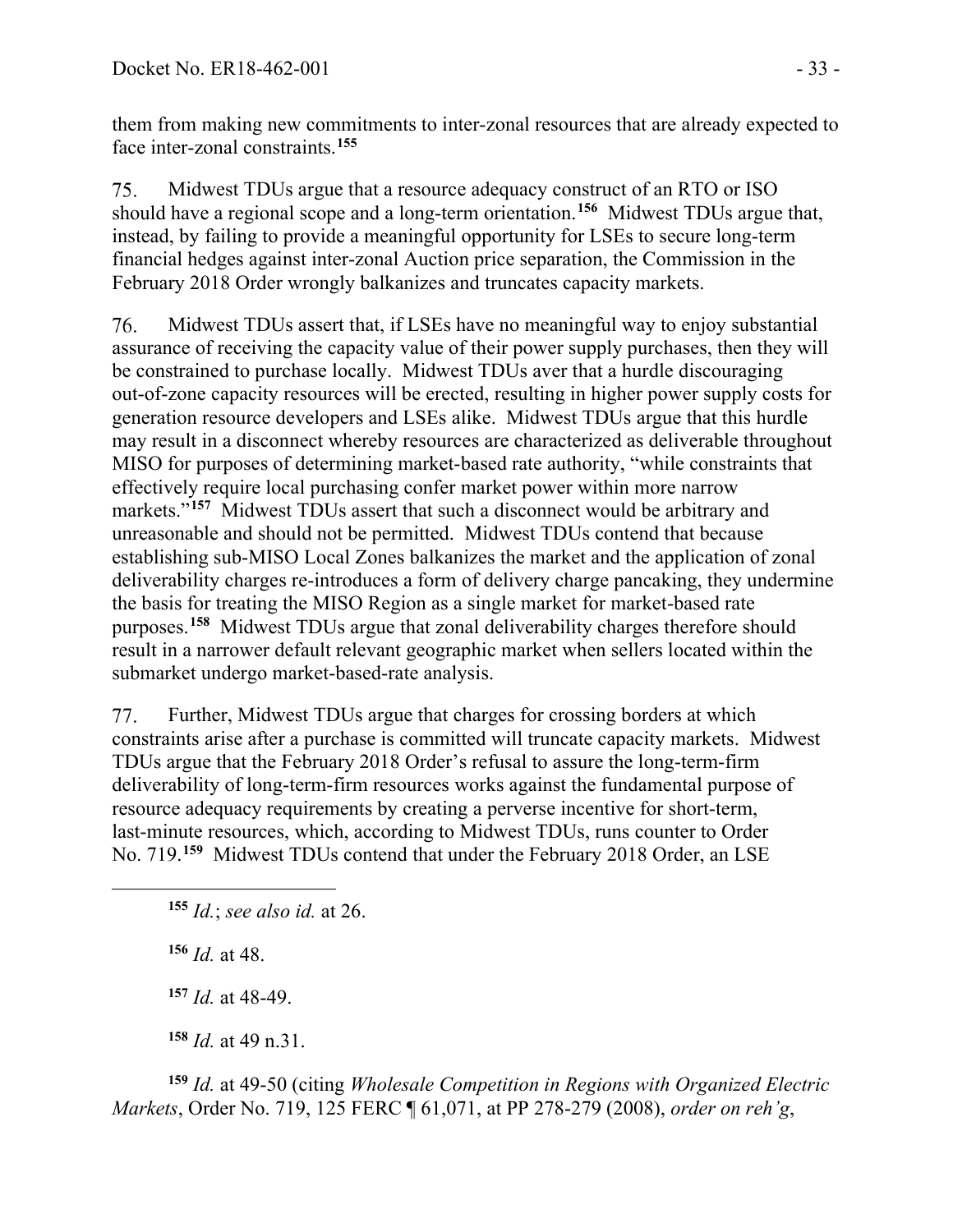weighing a short-term versus a long-term commitment to a resource located in a neighboring Local Zone knows that a long-term commitment might leave it stuck paying zonal deliverability charges, i.e., stuck paying for the remote capacity at the higher price of local capacity. Midwest TDUs assert that the applicability of zonal deliverability charges may leave an LSE worse off if it is committed to a remote resource than if it is uncommitted. Midwest TDUs argue that the risk of zonal deliverability charges therefore will push the LSE to commit to the import for only so long as it can confidently predict zonal deliverability charges will not apply.

Midwest TDUs argue that the Commission should ensure that MISO sends price 78. signals for the deliverability cost consequences of a proposed new long-term capacity resource when that new capacity resource is proposed for designation, not through after-the-fact annual zonal deliverability charges.**[160](#page-33-0)** Midwest TDUs argue that, at the time an LSE proposes to designate a new network resource, an LSE cannot reasonably be expected to foresee zonal import constraints that arise after a purchase is committed. **[161](#page-33-1)** Midwest TDUs assert that zonal deliverability charges imposed on deliveries will therefore constitute surprising and arbitrary penalties rather than incentives that would effectively steer LSEs away from those resources. Midwest TDUs contend that imposing an unfair distribution of the consequences of that surprise therefore will not solve the reliability concern. Instead, Midwest TDUs support the use of robust transmission and construction to address the reliability concern.**[162](#page-33-2)**

79. Midwest TDUs argue that the February 2018 Order approves an elaborate set of rules that increases the likelihood of the transmission system becoming insufficiently robust by reversing incentives to plan and build transmission facilities needed to maintain ongoing deliverability.**[163](#page-33-3)** Midwest TDUs argue that the reliability benefits of switching to this new construct, under which capacity may be priced higher when it crosses zonal borders, are not clear. Midwest TDUs argue that zonal deliverability charges fail to ensure planning and construction of transmission facilities and will discourage it. Specifically, Midwest TDUs assert that unhedgeable zonal deliverability charges will enable MISO's major vertically integrated transmission owners to profit from persistent transmission constraints that inhibit capacity deliverability, by raising Auction Clearing

**<sup>160</sup>** *Id.* at 30 n.92; *see also id.* at 49-50.

**<sup>161</sup>** *Id.* at 49-50.

<span id="page-33-2"></span>**<sup>162</sup>** *Id.* at 50-51.

<span id="page-33-3"></span>**<sup>163</sup>** *Id.* at 51.

<span id="page-33-1"></span><span id="page-33-0"></span>Order No. 719-A, 128 FERC ¶ 61,059, *order on reh'g*, Order No. 719-B, 129 FERC ¶ 61,252 (2009)).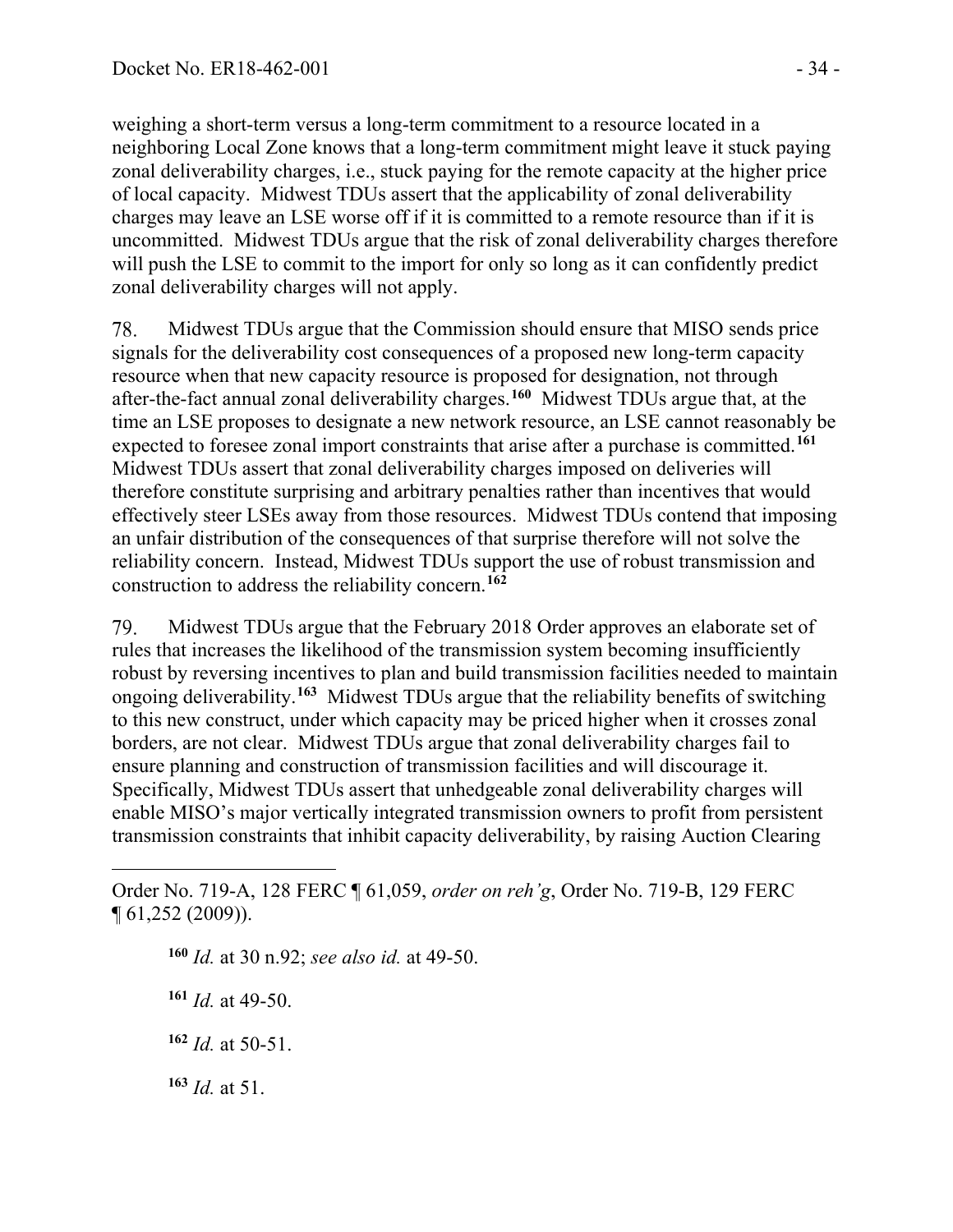Prices when transmission constraints are allowed to persist, and then distributing the extra revenue predominantly to the entities in that Local Zone (and similarly priced Local Zones) that have the most load. Accordingly, Midwest TDUs argue that unhedgeable zonal deliverability charges undermine the transmission predicate to any effective regional market for capacity.**[164](#page-34-0)**

### **ii. Determination**

80. We deny rehearing. Midwest TDUs' concerns regarding the competitive impacts of locational market mechanisms must be assessed in the context of the purpose of a resource adequacy construct, namely ensuring reliability. The relevant analysis for reliability in MISO's resource adequacy construct is the annual local reliability analysis of Local Clearing Requirements, Capacity Import Limits, and Capacity Export Limits. This analysis goes beyond simply providing firm transmission service and transmission planning, as discussed below. Midwest TDUs' preferred resource adequacy construct, which would shield new resources against inter-zonal Auction price separation, would not account for local resource availability or Local Zone capacity limits, thereby negating the purpose of a resource adequacy construct to ensure reliability on the peak day. The proposed MISO construct appropriately balances the competing goals of maximizing competition and ensuring reliability by allowing LSEs to serve their load with remote resources but having them bear the risk of Auction price separation if there are impediments to the deliverability of such resources. For this reason, we affirm the Commission's determination in the February 2018 Order that the Zonal Deliverability Charge is just and reasonable.

81. We disagree with Midwest TDUs' contention that Local Clearing Requirements and other transmission charges already amply discourage LSEs from making new commitments to inter-zonal resources that are expected to face inter-zonal constraints. Absent the Zonal Deliverability Charge, Local Clearing Requirements would have no impact on LSEs with resources in lower-priced Local Zones because those LSEs could avoid the high Auction Clearing Prices elicited by the Local Clearing Requirements by using a Fixed Resource Adequacy Plan. We also disagree with Midwest TDUs' argument that MISO should use robust transmission planning and construction rather than Zonal Deliverability Charges to address the reliability concerns, specifically limits in aggregate deliverability. Having found MISO's proposal just and reasonable under

<span id="page-34-0"></span>**<sup>164</sup>** *Id.* at 52.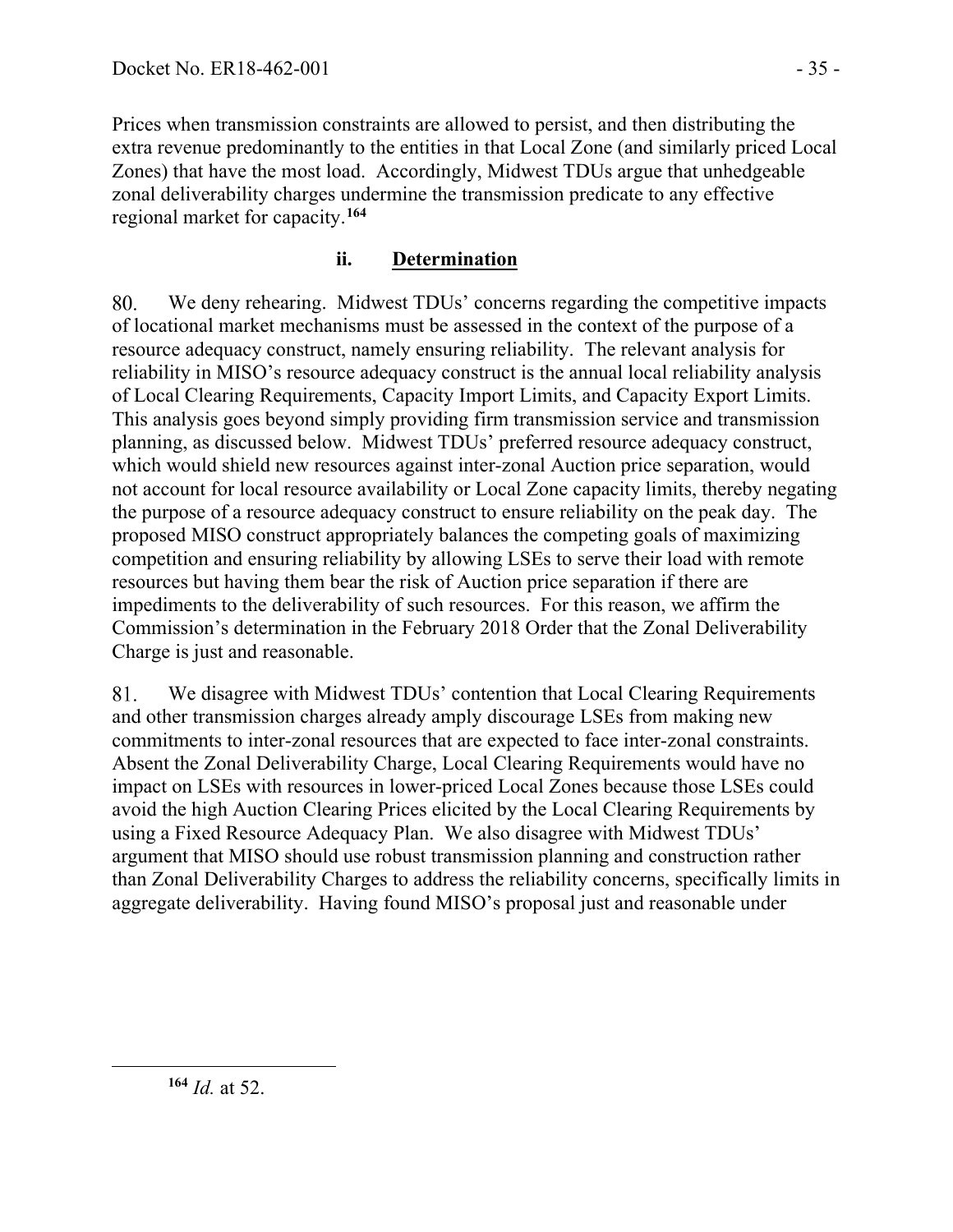section 205 of the FPA, the Commission is not required to consider whether the Zonal Deliverability Charge is more or less just and reasonable than other alternatives.**[165](#page-35-0)**

82. Moreover, Midwest TDUs' arguments against the need for locational price signals contravene the Commission's prior directives for a locational mechanism in MISO's Resource Adequacy construct that recognizes the impact of transmission constraints in resource planning.**[166](#page-35-1)** MISO's proposal in this proceeding complies with the Commission's prior directives to incorporate locational market mechanisms that address deliverability and thereby ensures that sufficient capacity is available in import-restricted Local Zones. For example, the Commission expressed its concern that transmission constraints would limit aggregate deliverability in the Locational Requirements Order addressing MISO's prior resource adequacy construct. **[167](#page-35-2)** The Commission explained "that a more robust and permanent approach to addressing congestion that limits aggregate deliverability is ultimately required."**[168](#page-35-3)** In order to resolve these deliverability concerns, the Commission directed MISO to evaluate locational capacity requirements in other regions to ensure sufficient capacity is available in import-restricted Local Zones to satisfy reliability requirements. Further, the Commission directed MISO to "inform the Commission . . . what steps are being taken to develop a more permanent approach."**[169](#page-35-4)**

The Commission subsequently rejected MISO's filing submitted in compliance 83. with the Locational Requirements Order because MISO had failed to address aggregate deliverability in the region.**[170](#page-35-5)** Although MISO had argued that its transmission planning processes had been sufficient in addressing constraints that may limit deliverability and that its studies had revealed no local reliability problems for many years out,**[171](#page-35-6)** the

<span id="page-35-0"></span>**<sup>165</sup>** *See Cities of Bethany v. FERC*, 727 F.2d 1131, 1136 (D.C. Cir. 1984), *cert denied*, 469 U.S. 917 (1984); *OXY USA Inc. v. FERC*, 64 F.3d 679, 692 (D.C. Cir. 1995); *Cal. Indep. Sys. Operator Corp*., 128 FERC ¶ 61,265, at P 21 (2009).

<span id="page-35-2"></span><span id="page-35-1"></span>**<sup>166</sup>** *See Midwest Indep. Transmission Sys. Operator, Inc.*, 126 FERC ¶ 61,144, at P 47 (2009) (Locational Requirements Order), *order rejecting compliance filing*, 131 FERC ¶ 61,228, at PP 23-24, 26-27 (2010) (Locational Requirements Compliance Order), *order on clarification*, 135 FERC ¶ 61,081 (2011).

**<sup>167</sup>** Locational Requirements Order, 126 FERC ¶ 61,144 at P 47.

<span id="page-35-3"></span>**<sup>168</sup>** *Id.*

<span id="page-35-4"></span>**<sup>169</sup>** *Id.*

<span id="page-35-5"></span>**<sup>170</sup>** Locational Requirements Compliance Order, 131 FERC ¶ 61,228 at P 23.

<span id="page-35-6"></span>**<sup>171</sup>** *See id.* PP 8-9.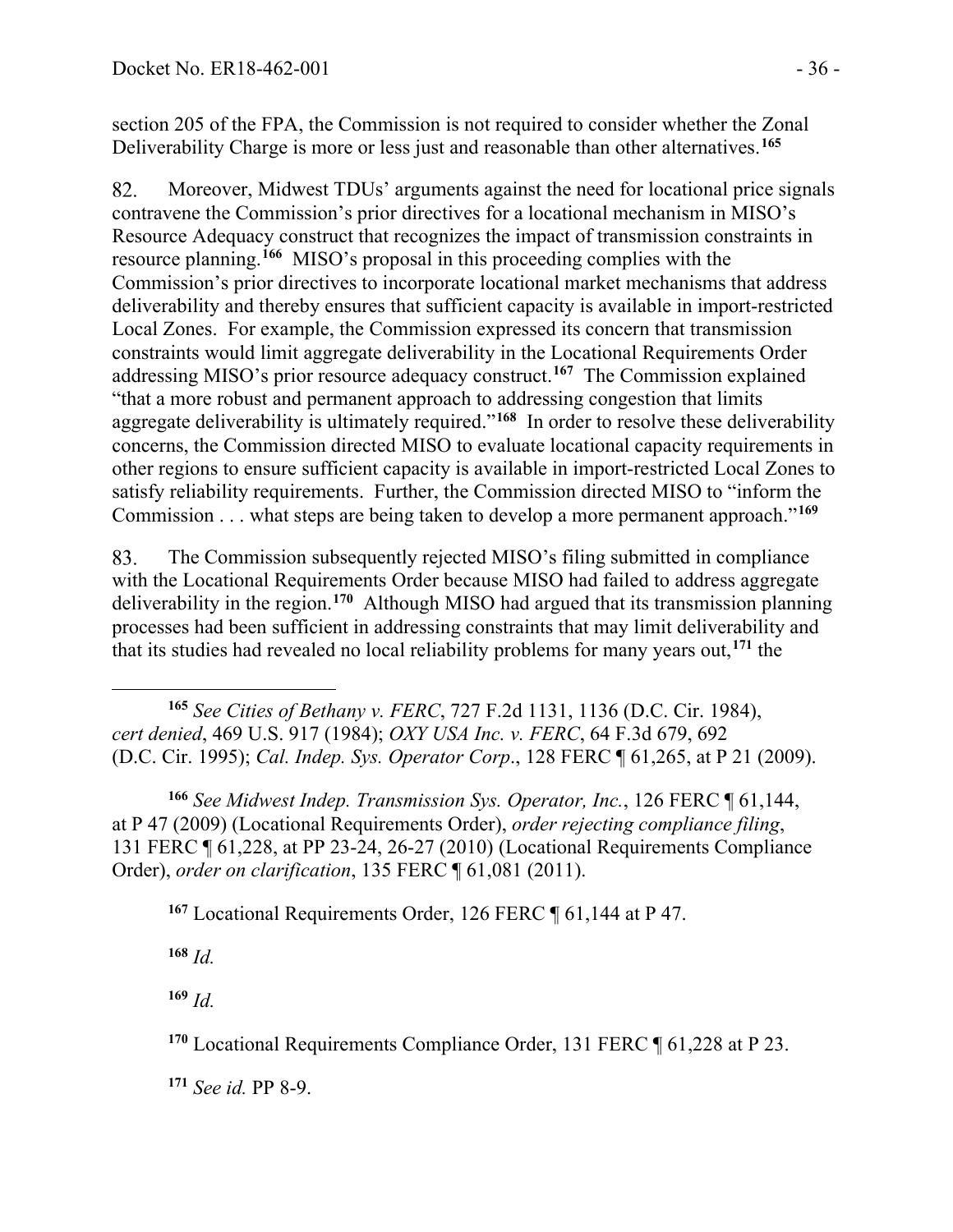Commission required MISO to implement a permanent approach to address congestion that limits aggregate deliverability.**[172](#page-36-0)** The Commission further directed MISO to utilize market mechanisms such as locational pricing and locational market rules that provide incentives for market participants to obtain sufficient local resources to ensure reliability.**[173](#page-36-1)** The Commission clarified that the Locational Requirements Order requires MISO to "develop a plan that details the steps that will be taken to incorporate [locational] market mechanisms into the Resource Adequacy Plan."**[174](#page-36-2)** Consequently, contrary to assertions by Midwest TDUs, MISO's proposal is not a departure from the pre-existing construct. The Commission only conditionally approved the preexisting construct on the condition that MISO add a locational element, a requirement that the Zonal Deliverability Charge satisfies. Accordingly, MISO's proposal in this proceeding complies with the Commission's prior directives to incorporate locational market mechanisms that address deliverability and thereby ensures that sufficient capacity is available in import-restricted Local Zones. In contrast, Midwest TDUs' suggestion that MISO should rely exclusively on transmission planning and construction would not recognize the impact of transmission constraints in resource planning.

84. Nor are we persuaded by Midwest TDUs' assertion that the Zonal Deliverability Charge will discourage the planning and construction of transmission between Local Zones. Although Midwest TDUs argue that the Zonal Deliverability Charge could provide an incentive for vertically integrated transmission owners to profit from constraints, the Commission has established policies for open and transparent transmission planning in Order Nos. 890**[175](#page-36-3)** and 1000, **[176](#page-36-4)** which protect against, *inter alia*, the exercise of vertical market power.**[177](#page-36-5)** Midwest TDUs provide no explanation of how

<span id="page-36-0"></span>**<sup>172</sup>** *Id.* P 23.

**<sup>173</sup>** *Id.* P 24.

**<sup>174</sup>** *Id.* 

<span id="page-36-3"></span><span id="page-36-2"></span><span id="page-36-1"></span>**<sup>175</sup>** *Preventing Undue Discrimination and Preference in Transmission Service*, Order No. 890, 118 FERC ¶ 61,119, at PP 418-425 (2007) (subsequent history omitted).

<span id="page-36-4"></span>**<sup>176</sup>** *Transmission Planning and Cost Allocation by Transmission Owning and Operating Public Utilities*, Order No. 1000, 136 FERC ¶ 61,051, at P 70 (2011), *order on reh'g*, Order No. 1000-A, 139 FERC ¶ 61,132, *order on reh'g and clarification*, Order No. 1000-B, 141 FERC ¶ 61,044 (2012), *aff'd sub nom. S.C. Pub. Serv. Auth.* v. *FERC*, 762 F.3d 41 (D.C. Cir. 2014).

<span id="page-36-5"></span>**<sup>177</sup>** *See* Order No. 890, 118 FERC ¶ 61,119 at P 1747 ("[W]e have long held that the existence of an OATT is deemed to mitigate vertical market power and transmission market power held by a transmission provider and its affiliates in a particular market.").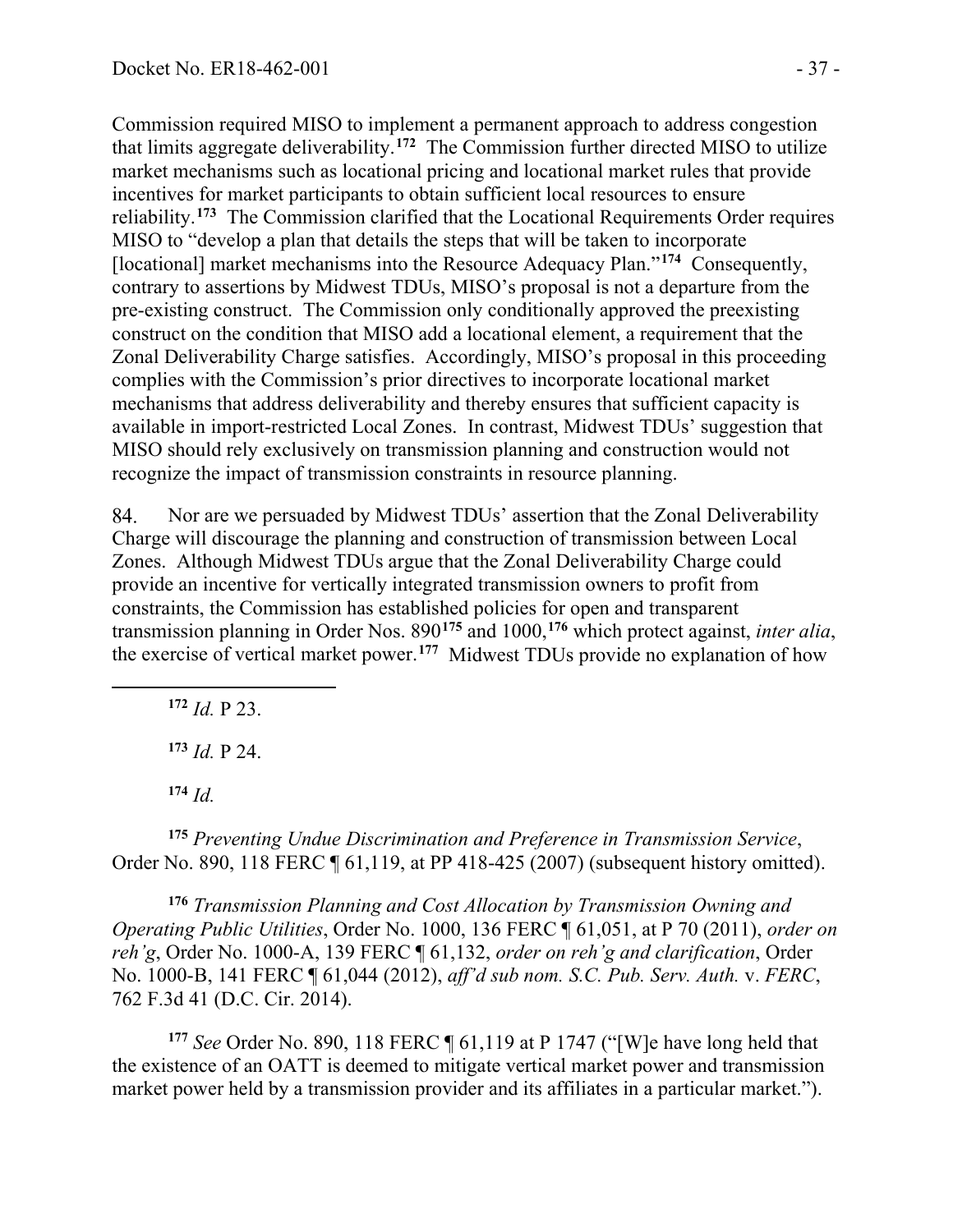these requirements would no longer be effective, and therefore we have no basis for concluding that the Zonal Deliverability Charge would negate the impact of these orders. For example, the revenues and profits of transmission owners in MISO are regulated under cost-of-service regulation. Generally, transmission owners in MISO cannot profit by selling their excess generation at higher prices in the long run from constraints created from failing to expand transmission capacity because such revenues are credited against retail rates. Moreover, Order No. 1000 provides a process to expand transmission capacity when and where additional transmission capacity is needed. Additionally, the MISO resource adequacy construct—which includes the Zonal Deliverability Charge—that Midwest TDUs decry has been in place since 2012. No party has presented evidence on the record that such balkanization, if it exists, has hindered transmission development during this time. Accordingly, we consider Midwest TDUs' concern to be speculative.

85. We also disagree with Midwest TDUs' claim that MISO's application of the Zonal Deliverability Charge reintroduces a form of delivery charge pancaking, as the Zonal Deliverability Charge is not a charge for transmission service. Rather, the Zonal Deliverability Charge represents Auction price separation between the location of the LSE's resource and its load. Locational Auction Clearing Prices ensure that LSEs pay for capacity based on the cost of capacity where that capacity is provided and relied upon, namely at the load location. As discussed in the February 2018 Order, the Zonal Deliverability Charge is necessary in order to send a price signal regarding the relative values of resources in different locations so that the system operator can ensure resource adequacy. **[178](#page-37-0)** Binding transmission constraints exist when system demand exceeds available transmission capability, which can occur irrespective of the amount of firm transmission service rights issued by the transmission provider. Thus, having firm transmission service is not a guarantee against Auction price separation between Local Zones. As discussed above, the Commission recognized in the Locational Requirements Order that transmission constraints could limit aggregate deliverability.**[179](#page-37-1)**

86. Accordingly, an LSE having firm transmission service is not relevant to what constitutes the cost of capacity to serve its load. As the resource location is not where the capacity is being provided and relied upon, the cost of a new capacity resource at the resource location under a long-term commitment does not necessarily constitute the cost of capacity to serve load in a different location. MISO's annual local reliability analysis for each Planning Year is not based on long-term firm transmission rights. Rather, MISO annually evaluates the Local Clearing Requirements in each Local Zone based on an

<span id="page-37-0"></span>**<sup>178</sup>** *See* February 2018 Order, 162 FERC ¶ 61,176 at PP 85-86.

<span id="page-37-1"></span>**<sup>179</sup>** Locational Requirements Order, 126 FERC ¶ 61,144 at P 47.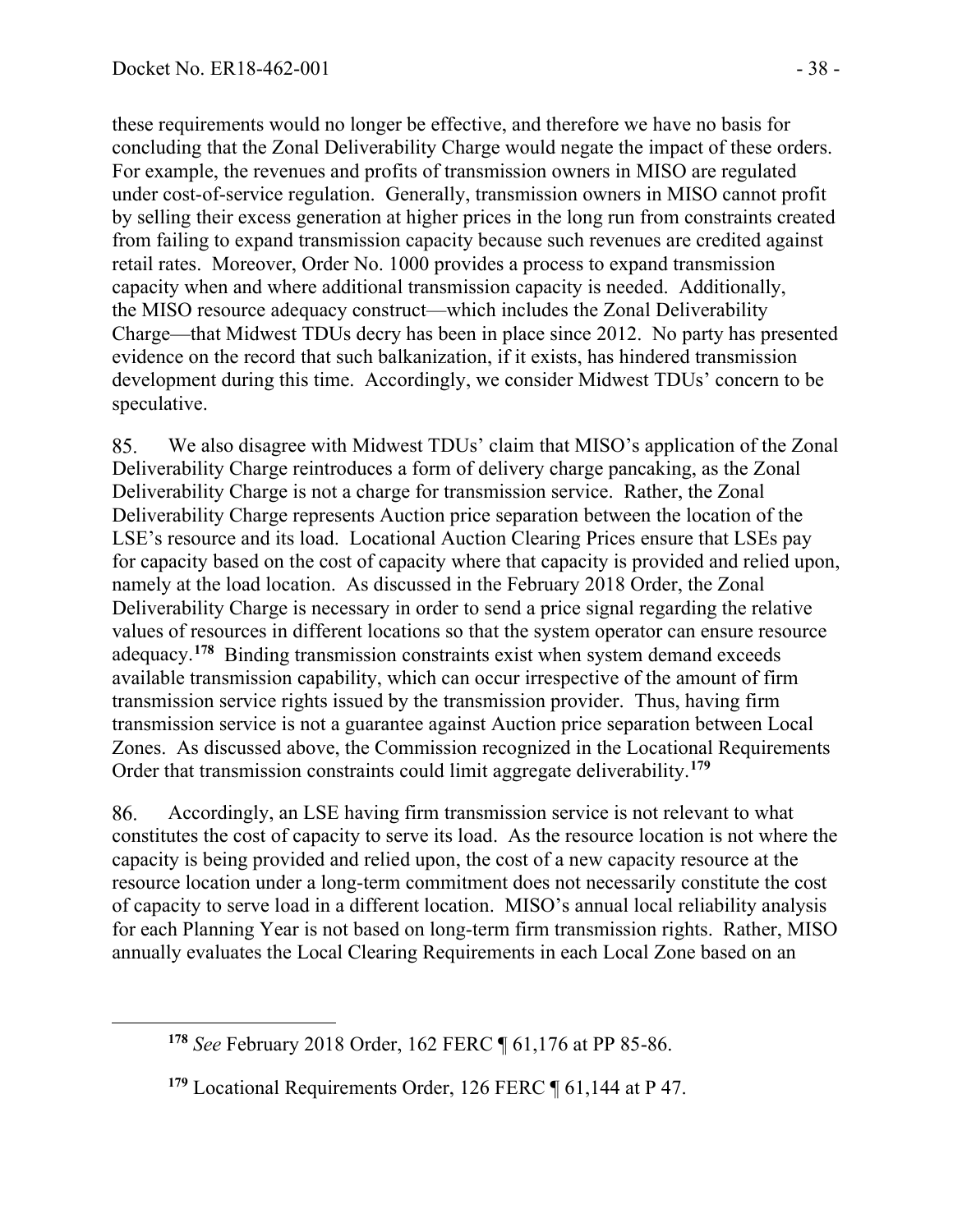assessment of the Local Reliability Requirement, the Zonal Import Ability, and controllable exports. **[180](#page-38-0)**

Thus, when LSEs pay a locational market price, they are not paying for 87. transmission service. Instead, they are paying a locational market price based on the market-clearing price for capacity in the Local Zone. Therefore, the locational market price is not another layer of costs or "pancaked costs" on top of the transmission service charge. Similarly, as noted above, the Zonal Deliverability Charge arising from the locational component of MISO's resource adequacy construct is not a transmission service charge. As such, contrary to Midwest TDUs' claim, the Zonal Deliverability Charges does not undermine the basis for treating the MISO region as a single market for market-based rate purposes.

88. Further, we disagree with Midwest TDUs' arguments that the Zonal Deliverability Charge that results from zonal Auction Clearing Prices represent "surprising and arbitrary penalties" on LSEs that build or acquire rights to resources from outside their Local Zone and that MISO should send price signals to LSEs when a new resource is proposed for designation and not through after-the-fact annual zonal deliverability charges.**[181](#page-38-1)** Midwest TDUs essentially argue that, for the life of an LSE's new resource or agreement, the LSE should be insulated from yearly Auction price separation. However, as noted above, we consider it appropriate that the value of capacity reflect the locational cost of capacity. Therefore, it would be unreasonable to suspend zonal Auction Clearing Prices an LSE faces after designating the new resource for the entire life of a resource.

89. We agree with Midwest TDUs that an LSE cannot be reasonably expected to foresee, with perfect precision, zonal import constraints that arise after a purchase is committed. However, the lack of perfect precision does not mean that such decisions cannot be informed by current and potential constraints. Where there is already a constraint, or data is released by MISO indicating that the Local Clearing Requirement, Capacity Import Limit, or Capacity Export Limit are close to binding, such information should inform LSEs' resource decisions. LSEs may acquire resources located physically far from their load but it is appropriate that they—and not other market participants—bear the risk of constraints and resulting Auction price separation.

90. In sum, the Zonal Deliverability Charge ensures that an LSE that acquires a new resource outside a constrained Local Zone pays a price for capacity that reflects the locational cost of capacity. LSEs that designate a resource in their Fixed Resource Adequacy Plan in each Planning Year are designating resources that have been

<span id="page-38-1"></span><span id="page-38-0"></span>**<sup>180</sup>** MISO, FERC Electric Tariff, Module E-1, § 68A.6 (35.0.0); *see also* October 2018 Order, 165 FERC ¶ 61,067 at P 130 & n.219.

**<sup>181</sup>** *See* Midwest TDUs Request for Rehearing at 50.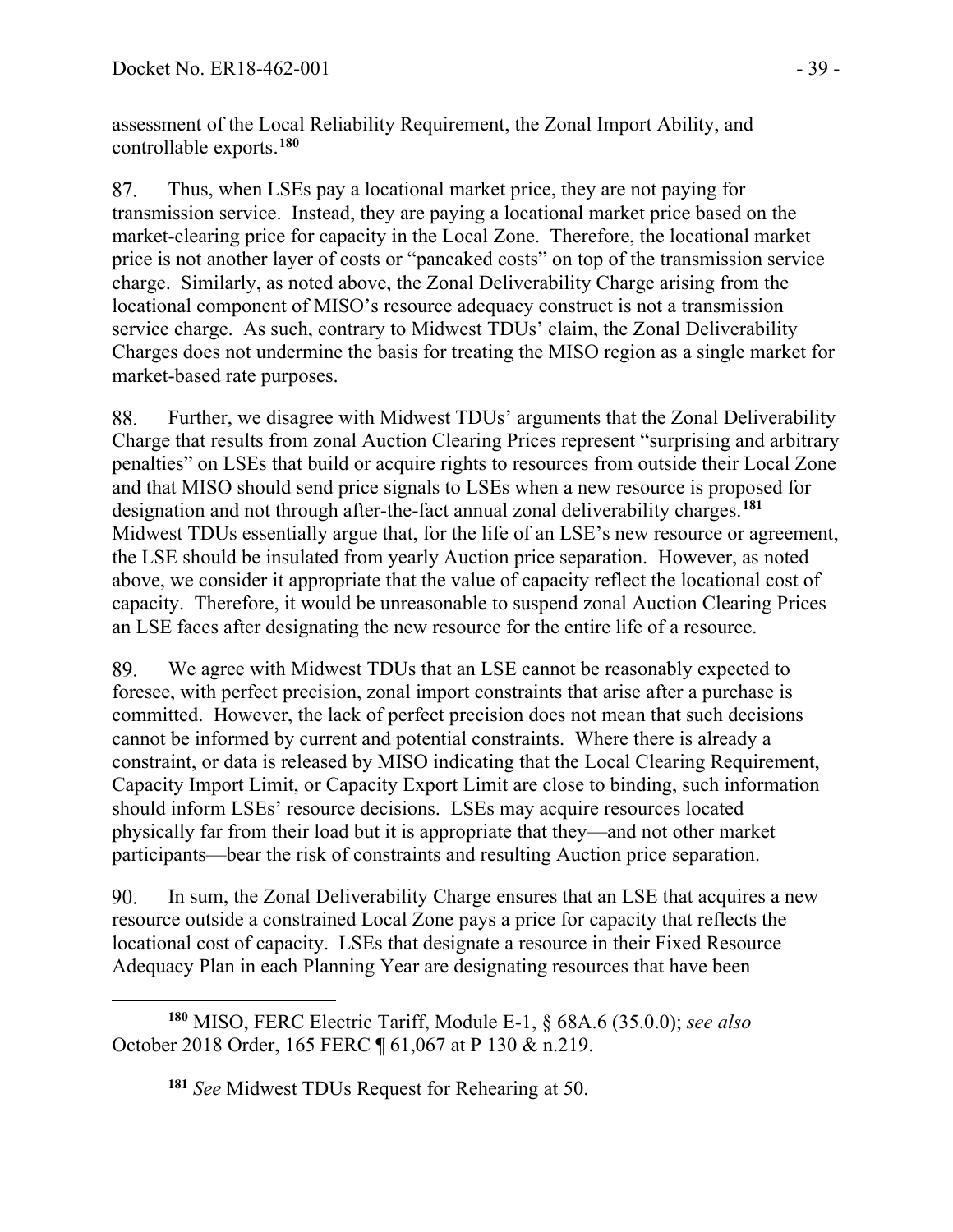interconnected and have been determined to have deliverability to the MISO network. However, the cost of capacity is appropriately based on the locational cost of capacity in the load Local Zone—where the capacity is being provided and relied upon—as reflected in a market-based charge, the Zonal Deliverability Charge, that recognizes the impact of transmission constraints and Local Reliability Requirements.

# **B. Auction Participation**

## **1. February 2018 Order**

91. In the February 2018 Order, the Commission acknowledged that the Auction is voluntary for buyers (i.e., LSEs) and mandatory for sellers, but disagreed with protesters' assertions that this treatment is unduly discriminatory. The Commission explained that, although buyers do have the option to refrain from procuring sufficient capacity to meet their Reserve Requirements, doing so comes at a significant cost (i.e., the Capacity Deficiency Charge).**[182](#page-39-0)** The Commission noted that no LSE has ever paid the Capacity Deficiency Charge, concluding that the charge has been effective in encouraging LSEs to satisfy their full Reserve Requirements. The Commission also explained that, although the MISO Tariff requires sellers to offer uncommitted resources into the Auction, sellers are not bound to this requirement if they sell their capacity bilaterally or to a neighboring region. The Commission found that there need not be perfect symmetry between the mitigation for buyers and sellers because of differences in how they might be able to exercise market power. **[183](#page-39-1)**

92. The Commission disagreed with the notion that LSEs have the ability to exercise buyer-side market power by toggling between procuring capacity in the Auction and submitting Fixed Resource Adequacy Plans. The Commission asserted that capacity sellers have the same—if not greater—ability to similarly toggle between selling capacity in the Auction and bilaterally, and that capacity sellers have the option to sell capacity directly to LSEs in MISO through bilateral contracts, through the Auction, to buyers or RTOs/ISOs in neighboring regions, or through a combination of the three. The Commission explained that, through these options, capacity sellers can pursue whichever strategy they expect to maximize revenues so long as they do not violate the MISO Tariff or manipulate the market.**[184](#page-39-2)**

<span id="page-39-1"></span>**<sup>183</sup>** *Id.*

<span id="page-39-2"></span>**<sup>184</sup>** *Id.* PP 63-65.

<span id="page-39-0"></span>**<sup>182</sup>** February 2018 Order, 162 FERC ¶ 61,176 at PP 61-62.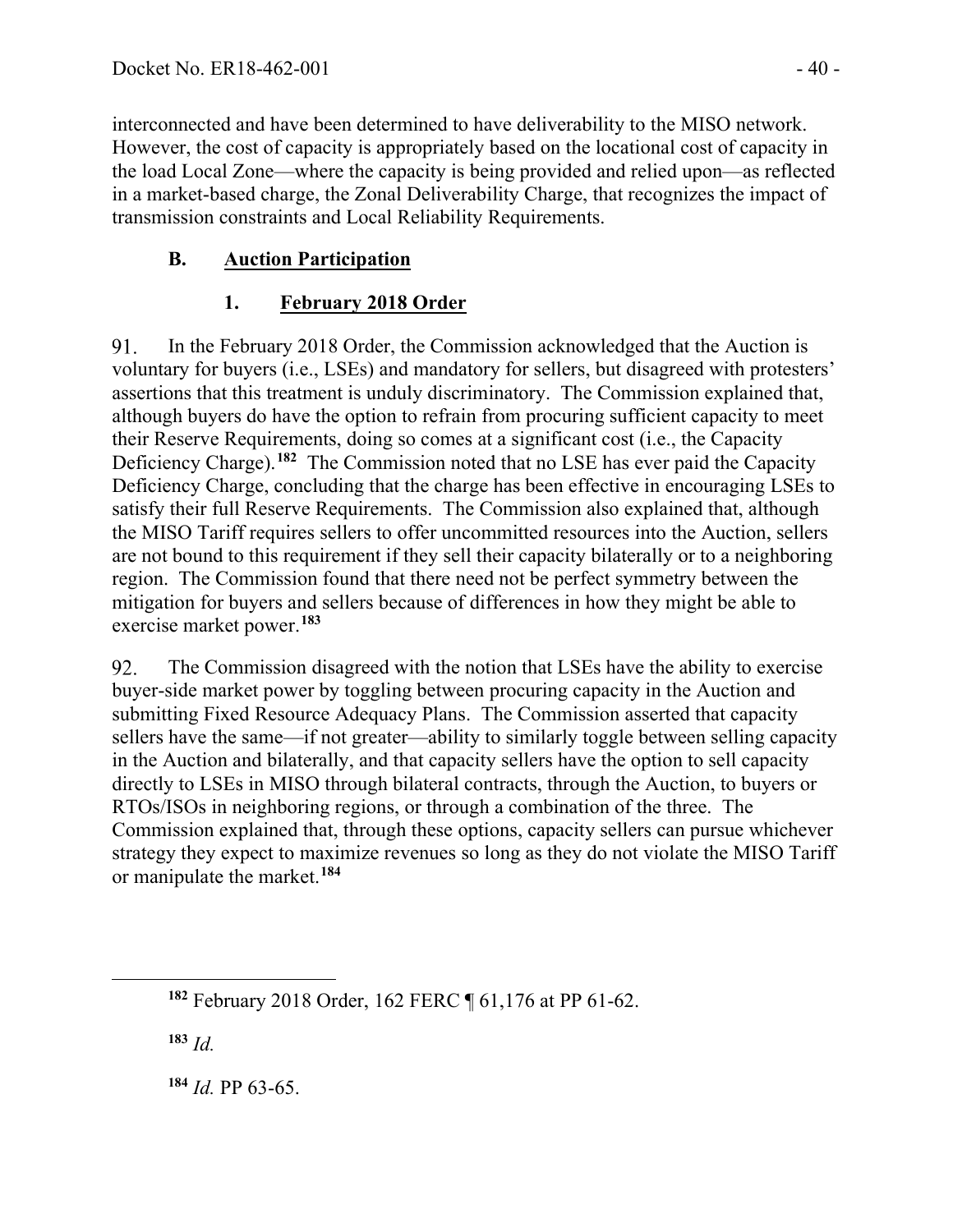#### **2. Request for Rehearing**

Suppliers argue that the Commission failed to properly address their arguments 93. that it is unduly discriminatory for the Auction to be voluntary for buyers and mandatory for sellers. Suppliers take issue with the Commission's explanations that "sellers are not bound to this requirement if they sell their capacity bilaterally or to a neighboring region" and that "capacity sellers have the same—if not greater—ability [as LSEs] to similarly toggle between selling capacity bilaterally and through the Auction."**[185](#page-40-0)** Suppliers assert that the Commission failed to respond to their argument that "[t]here is no basis for the Commission's apparent assumption that bilateral contracts at compensatory prices are available for the taking whenever an independent generator is not recovering its costs in organized auction markets."**[186](#page-40-1)**

### **3. Determination**

94. We continue to find that it is not unduly discriminatory for the Auction to be voluntary for buyers and mandatory for sellers who have uncommitted capacity. As an initial matter, while the Commission has an obligation to ensure that similarly situated market participants are not unduly discriminated against in the provision of jurisdictional services, it does not follow that market participants who are *not* similarly situated are unduly discriminated against simply because they are subject to different sets of rules.**[187](#page-40-2)** Suppliers do not argue that Auction buyers and sellers—who are situated on opposite ends of the MISO resource adequacy construct—are similarly situated, nor do Suppliers argue that the service sought is the "same service" (i.e., that sellers and buyers are seeking the same service).

95. Suppliers argue that the Commission erred in the February 2018 Order by failing to respond to their argument that "[t]here is no basis for the Commission's apparent assumption that bilateral contracts at compensatory prices are available for the taking whenever an independent generator is not recovering its costs in organized auction

<span id="page-40-2"></span><span id="page-40-1"></span>**<sup>187</sup>** *See, e.g., City of Vernon v. FERC*, 845 F.2d 1042, 1045-46 (D.C. Cir. 1988) (setting forth a two-part test for discriminatory treatment where different rates or services are offered, requiring a showing that the unequally treated customers are "similarly situated" and that the service sought is the "same service" actually offered elsewhere).

<span id="page-40-0"></span>**<sup>185</sup>** Suppliers Request for Rehearing at 19 (quoting February 2018 Order, 162 FERC ¶ 61,176 at PP 61, 65).

**<sup>186</sup>** *Id.* (quoting NRG Companies and Dynegy Companies Protest at 18).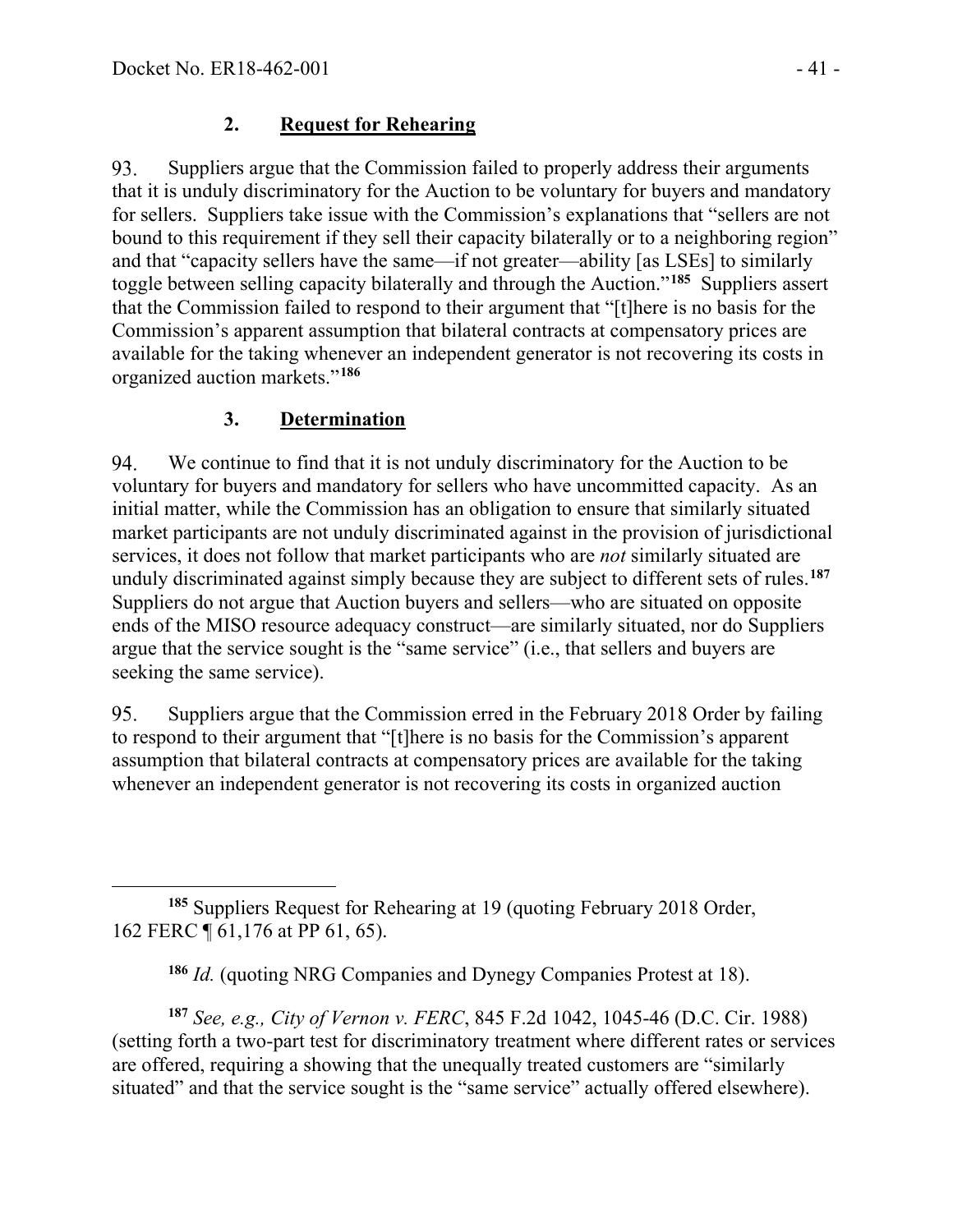markets."**[188](#page-41-0)** However, the Commission has never made this assumption. In the 2015 Rehearing Order, the Commission was clear that neither the Auction nor bilateral contracts must assure merchant generator viability in order to be just and reasonable, so long as the prices in the market reflect supply and demand conditions.<sup>[189](#page-41-1)</sup> To the extent that Suppliers argue that MISO's Auction is unjust and unreasonable because, even with the option for a merchant generator to pursue a bilateral contract in lieu of participating in the Auction, a merchant generator may not guarantee full cost recovery, we address that, and similar arguments, below. **[190](#page-41-2)** Regardless, Suppliers have not demonstrated that it is unduly discriminatory for the Auction to be mandatory for sellers on the sole basis that the Auction does not guarantee merchant generator viability.

### **C. Just and Reasonable Rates**

## **1. February 2018 Order**

The Commission found in the February 2018 Order that MISO's resource 96. adequacy construct enables the MISO region to maintain sufficient capacity to maintain the one day in 10 year reliability standard and, therefore, results in just and reasonable rates.**[191](#page-41-3)** The Commission explained that capacity prices (i.e., Auction Clearing Prices) may be below the net Cost of New Entry when the RTO/ISO region features surplus capacity.**[192](#page-41-4)** The Commission disagreed with arguments that generators in MISO cannot recover their costs, and noted that the Market Monitor stated that most resources' energy and ancillary services revenues entirely cover their net going-forward costs.**[193](#page-41-5)** The

<span id="page-41-0"></span>**<sup>188</sup>** Suppliers Request for Rehearing at 19 (quoting NRG Companies and Dynegy Companies Protest at 18).

<span id="page-41-1"></span>**<sup>189</sup>** 2015 Rehearing Order, 153 FERC ¶ 61,229 at P 110 ("Such resources could sell capacity as part of long-term bilateral contracts, locking in a level of capacity revenues based on their expected value over the life of the agreements or could sell their capacity in the auction each year. In neither case must rates, in order to be just and reasonable, assure viability of such resources, so long as the prices in the market reflect supply and demand conditions.").

**<sup>190</sup>** *See infra* section III.C.

**<sup>191</sup>** February 2018 Order, 162 FERC ¶ 61,176 at P 58; *see also id.* P 69.

<span id="page-41-4"></span><span id="page-41-3"></span><span id="page-41-2"></span>**<sup>192</sup>** *Id.* P 59 (citing *N.Y. Indep. Sys. Operator, Inc.*, 122 FERC ¶ 61,211, at P 35 (2008)).

<span id="page-41-5"></span>**<sup>193</sup>** *Id.* (citing Motion to Intervene Out of Time and Protest of the Market Monitor at 9 (Market Monitor Protest)).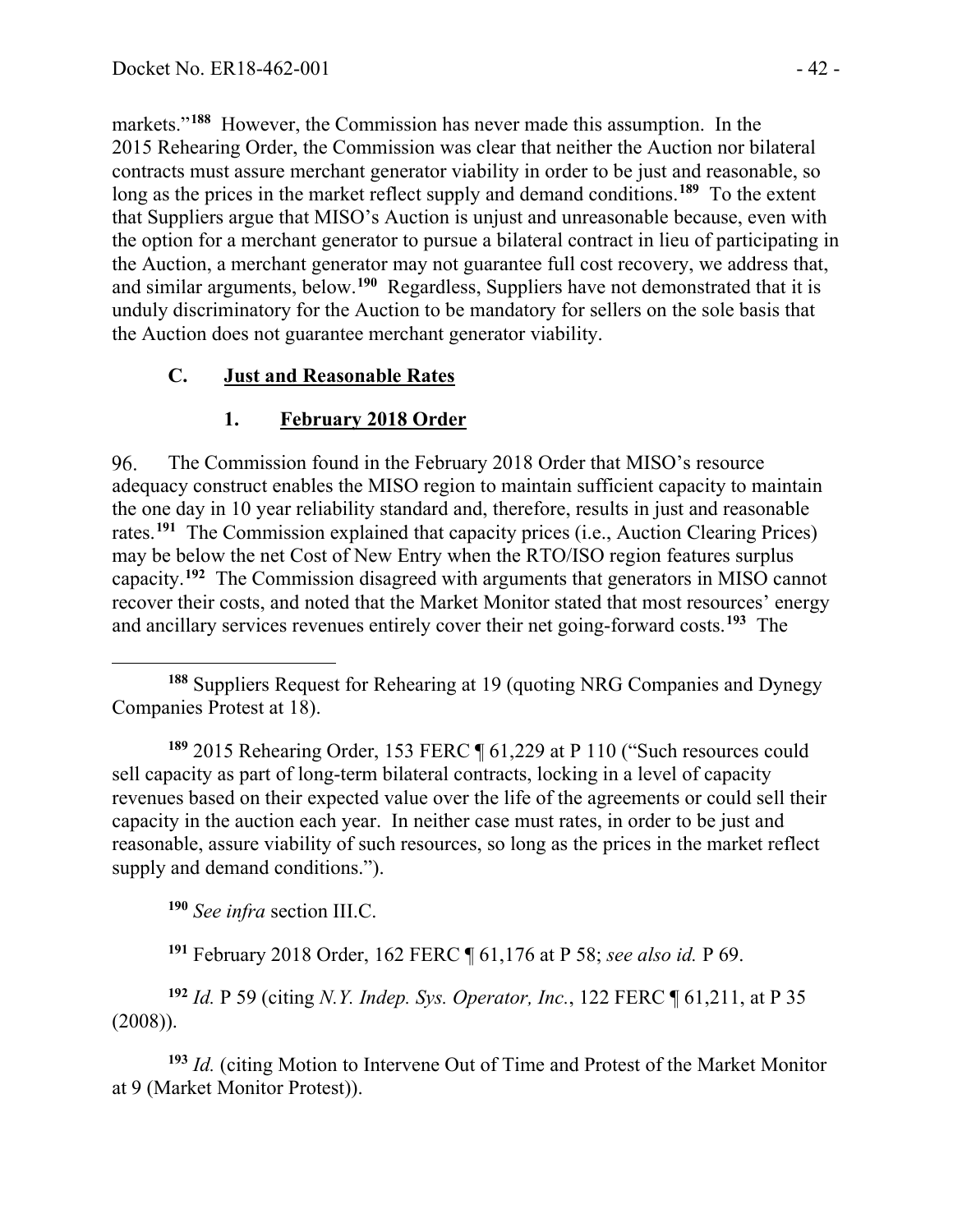Commission stated that the Auction Clearing Prices correlated with movements in supply and demand conditions, and found that the low capacity prices in MISO accurately reflect MISO's capacity surplus.**[194](#page-42-0)**

## **2. Requests for Rehearing**

97. The Market Monitor argues that the February 2018 Order is arbitrary and capricious because it departs from Commission precedent and policy without adequate explanation. According to the Market Monitor, the standard in assessing the justness and reasonableness of a capacity market design is whether it will produce price signals sufficient to attract and retain the necessary amount of capacity.**[195](#page-42-1)** The Market Monitor states that the Commission cited the goal of providing appropriate price signals in its orders approving the use of a sloped demand curve in NYISO, PJM, and ISO-NE.**[196](#page-42-2)** The Market Monitor asserts, however, that the MISO resource adequacy construct does not attract and retain needed capacity because it fails to accurately model the incremental value of demand and therefore misprices capacity.**[197](#page-42-3)** The Market Monitor argues that the February 2018 Order failed to respond to the arguments related to the "attract and retain" standard.**[198](#page-42-4)**

The Market Monitor argues that, although the Commission is "afforded wide 98. latitude in rate-setting due to its expertise and broad statutory mandate,"**[199](#page-42-5)** there is a zone of reasonableness bounded by investor interest against confiscation and consumer interest

 $194$  *Id.* P 60.

<span id="page-42-1"></span><span id="page-42-0"></span>**<sup>195</sup>** Market Monitor Request for Rehearing at 15-16 & n.34 (quoting *N. Y. Indep. Sys. Operator, Inc.,* 111 FERC **[61,117, at P 25 (2005)** ("The purpose of [a capacity] requirement is to ensure a minimum amount of capacity in the market to promote reliability, and thus, to elicit additional capacity that might not otherwise enter the market.")).

<span id="page-42-2"></span>**<sup>196</sup>** *Id.* at 17-18 (citing *N. Y. Indep. Sys. Operator, Inc.*, 103 FERC ¶ 61,201, at PP 35-36, *reh'g denied*, 105 FERC ¶ 61,108 (2003); *PJM Interconnection, L.L.C.*, 115 FERC ¶ 61,079 (2006); *ISO New England, Inc.*, 153 FERC ¶ 61,338, at P 12 (2015)).

**<sup>197</sup>** *Id.* at 18.

**<sup>198</sup>** *Id.* at 18-20.

<span id="page-42-5"></span><span id="page-42-4"></span><span id="page-42-3"></span>**<sup>199</sup>** *Id.* at 20 (quoting *New England Power Generators Ass'n, Inc. v. FERC*, 881 F.3d 202, 210 (D.C. Cir. 2018)).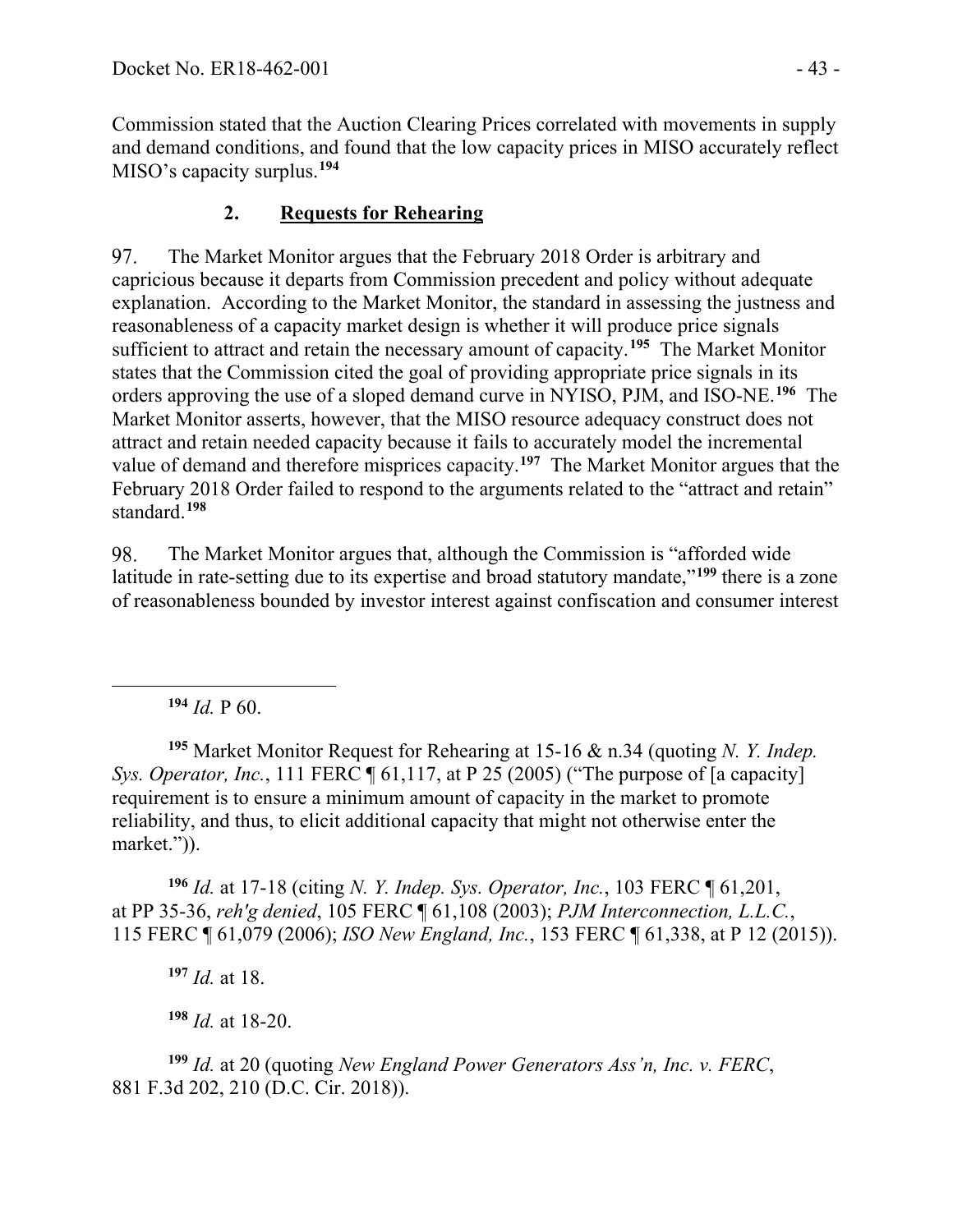against exorbitant rates.**[200](#page-43-0)** According to the Market Monitor, a rate, term, or condition of jurisdictional service that falls outside of this zone of reasonableness is not just and reasonable.**[201](#page-43-1)** Quoting the Supreme Court's decision in *FPC v. Hope Natural Gas Co.*, the Market Monitor argues that rates must be sufficiently high to "enable the company to operate successfully, to maintain its financial integrity, to attract capital, and to compensate its investors for the risks assumed . . . ."**[202](#page-43-2)**

99. The Market Monitor asserts that MISO's resource adequacy construct is unjust and unreasonable because it does not afford suppliers a reasonable opportunity to recover their costs.**[203](#page-43-3)** According to the Market Monitor, "a market structure that consistently results in near-zero prices on the ground that the effects of such prices can be mitigated by state subsidies for a subset of participants, implies that prices are unreasonably low for others."**[204](#page-43-4)** The Market Monitor contends that the Commission failed to explain how the impacts of near-zero capacity prices on competitive suppliers could be reasonable.**[205](#page-43-5)**

100. The Market Monitor asserts that older, higher-cost existing resources, which are needed and economic for resource adequacy, and new resources being developed by competitive suppliers cannot cover their going-forward costs through energy and ancillary services revenues.**[206](#page-43-6)** The Market Monitor argues that a competitive supplier will not enter the market and make necessary capacity investment without an expectation

<span id="page-43-1"></span><span id="page-43-0"></span>**<sup>200</sup>** *Id.* (citing *Washington Gas Light Co. v. Baker*, 188 F.2d 11, 14 (D.C. Cir. 1950), *cert. denied*, 340 U.S. 952 (1951)).

**<sup>201</sup>** *Id.*

**<sup>202</sup>** *Id.* at 21 (quoting *FPC v. Hope Natural Gas Co.*, 320 U.S. 602 (1944) (*Hope*)).

<span id="page-43-3"></span><span id="page-43-2"></span>**<sup>203</sup>** *Id.* at 21-22 (citing *Bridgeport Energy*, LLC, 113 FERC ¶ 61,311, at P 29 (2005) ("[T]he Commission has no obligation in a competitive marketplace to guarantee Bridgeport its full traditional cost-of-service. Rather, in a competitive market, the Commission is responsible only for assuring that Bridgeport is provided the opportunity to recover its costs.")).

<span id="page-43-6"></span><span id="page-43-5"></span><span id="page-43-4"></span>**<sup>204</sup>** *Id*. at 12. **<sup>205</sup>** *Id*. at 13. **<sup>206</sup>** *Id.* at 22-23.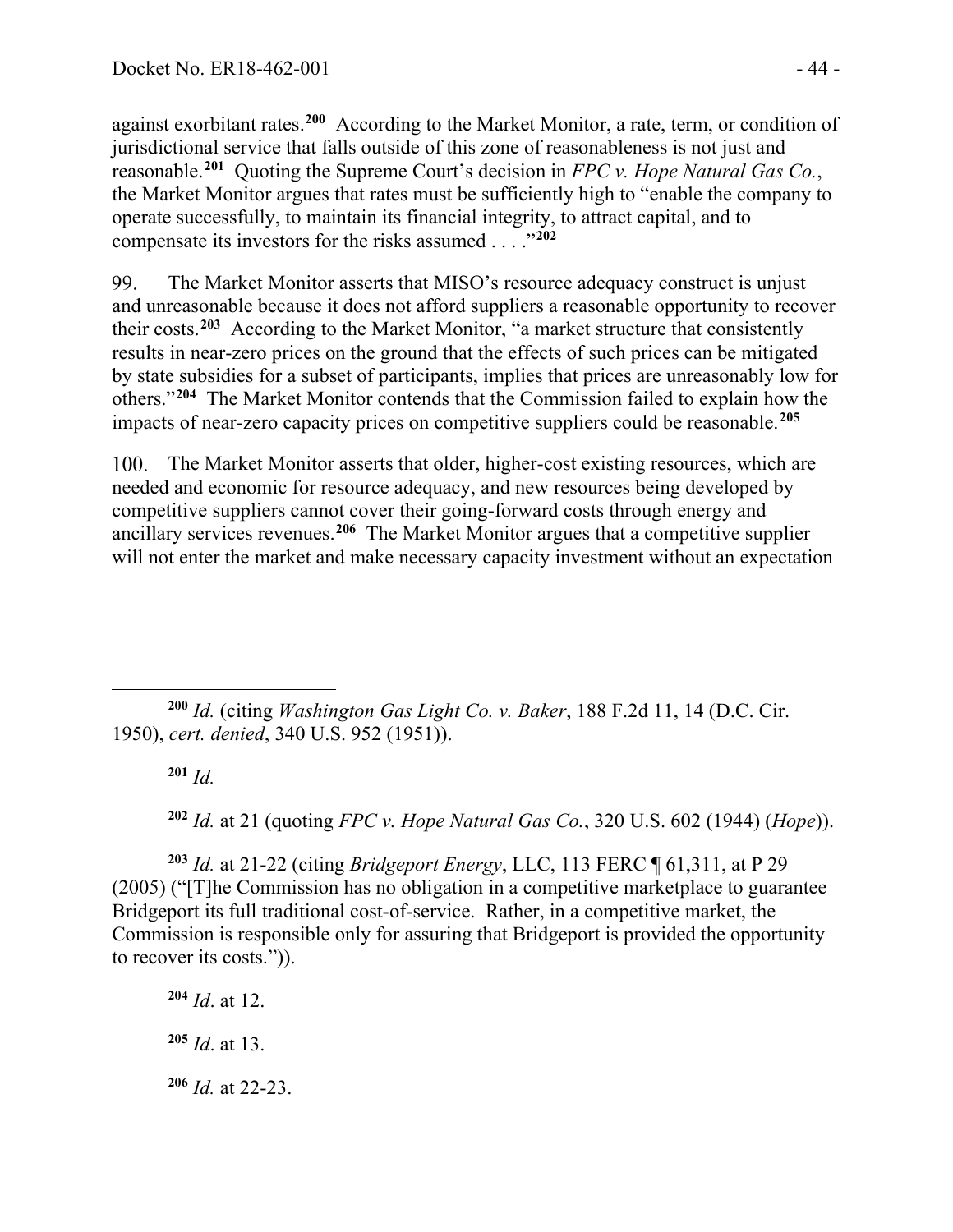that it will be able to recover its costs.**[207](#page-44-0)** According to the Market Monitor, because there is no such expectation of cost recovery under the existing resource adequacy construct, the amount of available capacity in MISO will continue to fall.**[208](#page-44-1)**

101. The Market Monitor argues that the Commission erred by finding that MISO's "resource adequacy construct enables the MISO region to maintain sufficient resources to meet system-wide and locational Reserve Requirements and, thus, results in just and reasonable rates."**[209](#page-44-2)** The Market Monitor asserts that: (1) this finding incorrectly assumes that MISO's capacity market prices played a meaningful role in producing the current capacity surplus; (2) the new resources built in MISO over the past decade have been built by vertically integrated utilities whose capacity costs are supported by retail rates; and (3) nearly ten percent of MISO's load is not served by vertically integrated utilities and a similar amount of MISO's generation is owned by competitive suppliers. According to the Market Monitor, there is no evidence that MISO's capacity surplus will continue into the future. The Market Monitor contends that the capacity surplus has been falling for two reasons: (1) vertically integrated utilities do not need to build new resources if they have sufficient resources to satisfy their capacity requirements; and (2) because the MISO markets do not provide sufficient revenue for existing resources with substantial going-forward costs, competitive suppliers have been exporting capacity or retiring their resources.**[210](#page-44-3)**

102. The Market Monitor disagrees with the Commission's finding that "low capacity" prices . . . accurately reflect MISO's capacity surplus."**[211](#page-44-4)** The Market Monitor states that the Commission failed to demonstrate that the near-zero capacity prices accurately reflect the surplus level in MISO. The Market Monitor asserts that, by stating that capacity prices may be below the net Cost of New Entry in an RTO/ISO region that features surplus capacity, the Commission established an unreasonable standard. The Market Monitor claims that any capacity price between \$0/MW-day and \$250/MW-day would

**<sup>208</sup>** *Id.*

<span id="page-44-3"></span> $210$  *Id.* at 5-7.

<span id="page-44-1"></span><span id="page-44-0"></span>**<sup>207</sup>** *Id.* at 23. The Market Monitor states that the capital costs for such new resources are not yet sunk and thus there must be an expectation of cost recovery for investment to occur. *Id.*

<span id="page-44-2"></span>**<sup>209</sup>** *Id.* at 5 (quoting February 2018 Order, 162 FERC ¶ 61,176 at P 58).

<span id="page-44-4"></span>**<sup>211</sup>** *Id.* at 7 (quoting February 2018 Order, 162 FERC ¶ 61,176 at P 60).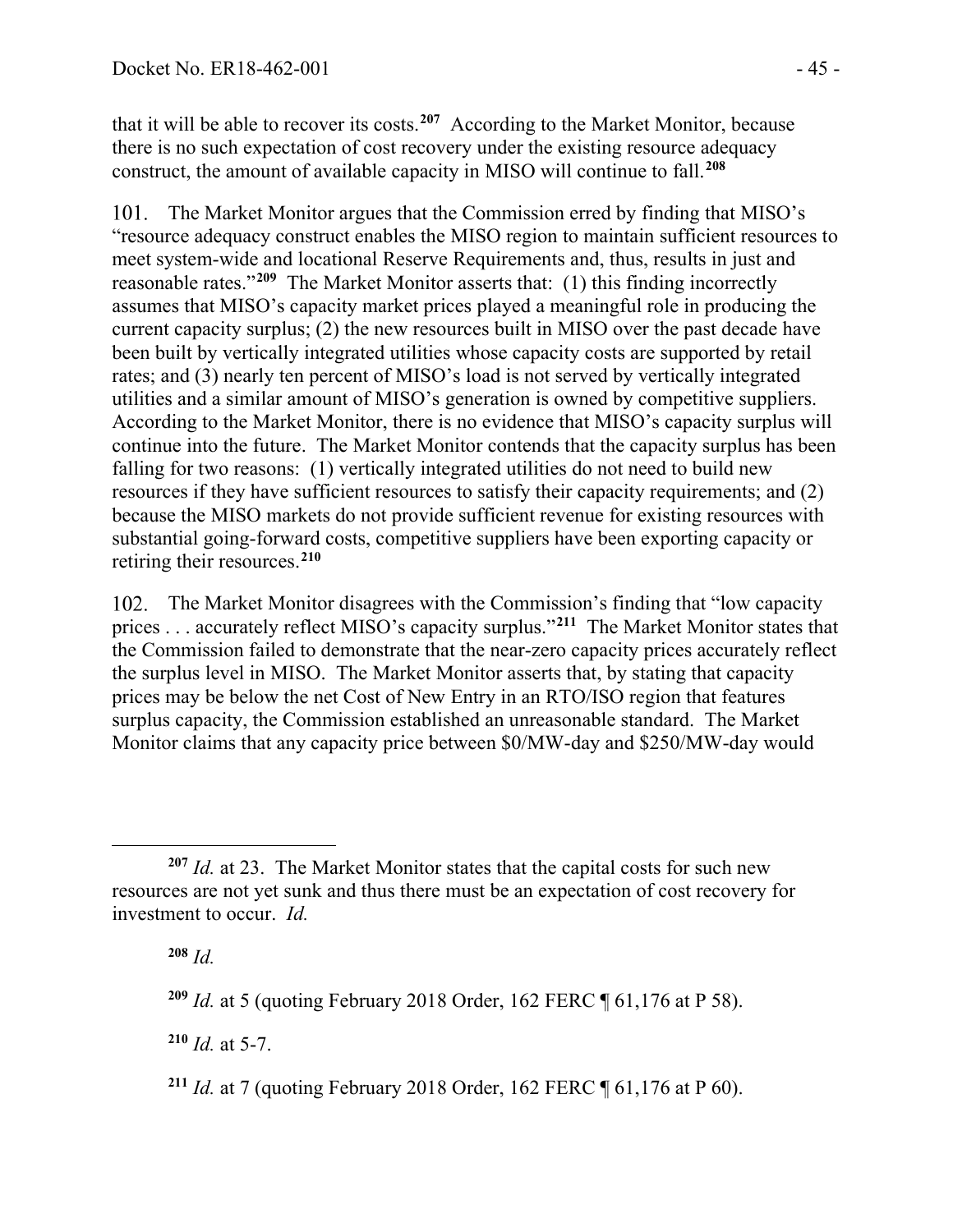satisfy that standard, and therefore the Commission's "seeming view" eliminates the possibility that it could find any capacity price to be unjust and unreasonable.**[212](#page-45-0)**

The Market Monitor also disputes the Commission's observation that capacity prices over the last three years of data correlate to movements in supply and demand conditions.**[213](#page-45-1)** The Market Monitor argues that this correlation disappears if: (1) the capacity price for the 2016/2017 Auction is adjusted to reflect greater sub-regional deliverability; and (2) the 2014/2015 Auction is also considered. The Market Monitor asserts that MISO's capacity surplus of 2,000 MW to 4,000 MW is only around one to three percent of the market, which the Market Monitor explains clears over 140,000 MW. The Market Monitor also argues that the Commission ignored the Market Monitor's demonstration that an efficiently designed market would clear at approximately \$115/MW-day.**[214](#page-45-2)**

The Market Monitor claims that the February 2018 Order mischaracterized the 104. Market Monitor's following statement regarding why most suppliers offer capacity into the Auction at near-zero prices: "Because most existing resources earn enough energy and ancillary services revenues to entirely cover their going-forward costs[], the net [going-forward cost] is zero or very close to zero."**[215](#page-45-3)** According to the Market Monitor, the February 2018 Order cited this statement as the sole basis for rejecting arguments that MISO's resource adequacy construct does not provide competitive suppliers with a reasonable opportunity to recover their costs. The Market Monitor argues that its statement was limited to most existing resources and thus does not encompass new resources or all existing resources.**[216](#page-45-4)**

105. Main Line states that the Commission erred in accepting a resource adequacy construct that fails to produce just and reasonable rates in competitive retail areas and that unduly discriminates against merchant generators.**[217](#page-45-5)** Main Line argues that the

**<sup>212</sup>** *Id.* at 7-8.

<span id="page-45-2"></span><span id="page-45-1"></span><span id="page-45-0"></span>**<sup>213</sup>** *Id.* at 9 (citing February 2018 Order, 162 FERC ¶ 61,176 at P 60). The Market Monitor also claims that the Commission introduced evidence not in the record by referencing the Auction Clearing Prices from the 2015/2016, 2016/2017, and 2017/2018 Auctions. *Id.*

**<sup>214</sup>** *Id.* at 9-10.

<span id="page-45-3"></span>**<sup>215</sup>** *Id.* at 14 (quoting Market Monitor Protest at 9).

<span id="page-45-4"></span>**<sup>216</sup>** *Id*.

<span id="page-45-5"></span>**<sup>217</sup>** Main Line Request for Rehearing at 5.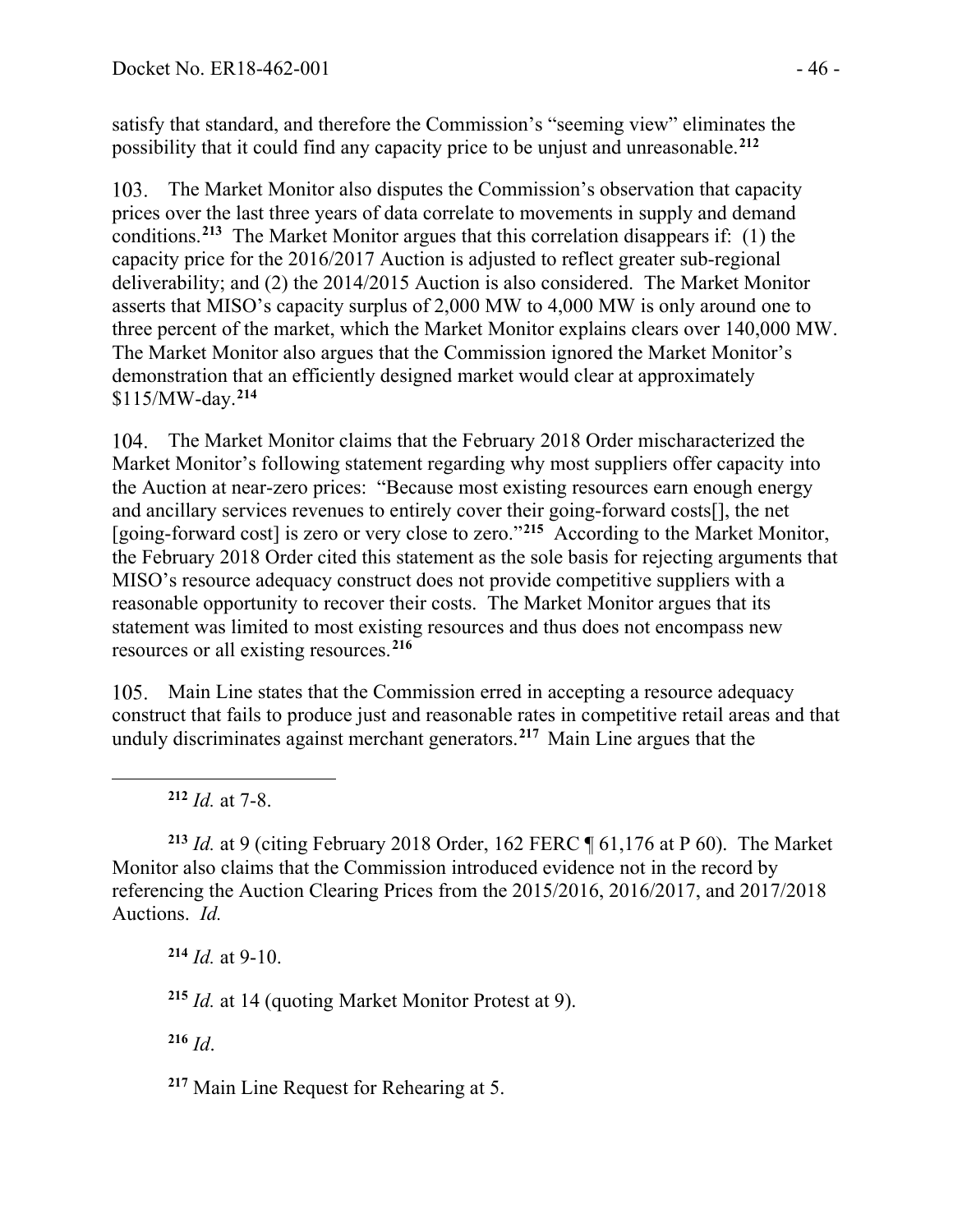Commission's finding contradicts section 205 because MISO's resource adequacy construct does not provide rational price signals for market participants and discriminates against merchant generators by not permitting them to recover their costs.**[218](#page-46-0)** Main Line argues that the Commission ignored record evidence that the price signals for competitive retail states are neither meaningful for reliability nor rational for merchant generators.**[219](#page-46-1)**

106. Suppliers argue that the Commission failed to consider the interests of independent power producers or ensure that they have a reasonable opportunity to recover their costs of invested capital.**[220](#page-46-2)** Suppliers state that, while prices may be less than net Cost of New Entry in a given year, the combined flaws of MISO's resource adequacy construct produce a long string of zero or low Auction Clearing Prices that provide no meaningful signal to the market.**[221](#page-46-3)** Suppliers argue that the Commission repeatedly ignored or glossed over serious concerns that flawed aspects of MISO's market design would consistently produce Auction Clearing Prices that are near zero.**[222](#page-46-4)** Suppliers also argue that the Commission failed to acknowledge capacity prices are only a fraction of net Cost of New Entry and note that the highest clearing price to date, \$72/MW-day in Local Zones 2-7 in the 2016/2017 Auction, represented approximately one quarter of net Cost of New Entry. Suppliers state that the Commission failed to explain how suppliers can expect to recoup their investments with these low capacity prices.**[223](#page-46-5)**

Suppliers argue that the Commission's statement that prices will be low when 107. there is excess capacity does not constitute a meaningful response to Suppliers' arguments that MISO's market rules are designed to consistently result in unjust and unreasonably low clearing prices.**[224](#page-46-6)** Suppliers note MISO's past recognition that existing rules have proven inadequate in competitive retail choice areas and that they are

<span id="page-46-1"></span>**<sup>219</sup>** *Id.* at 7.

<span id="page-46-2"></span>**<sup>220</sup>** Suppliers Request for Rehearing at 7.

<span id="page-46-3"></span>**<sup>221</sup>** *Id.* at 8.

<span id="page-46-4"></span>**<sup>222</sup>** *Id.* at 16 (citing NRG Companies and Dynegy Companies Protest at 12).

<span id="page-46-5"></span>**<sup>223</sup>** *Id.* at 9-10 (citing Market Monitor Protest at 5).

<span id="page-46-6"></span>**<sup>224</sup>** *Id.* at 8-9 (citations omitted).

<span id="page-46-0"></span>**<sup>218</sup>** *Id.* at 5-6 (citing February 2018 Order, 162 FERC ¶ 61,176 at PP 67, 73, 76).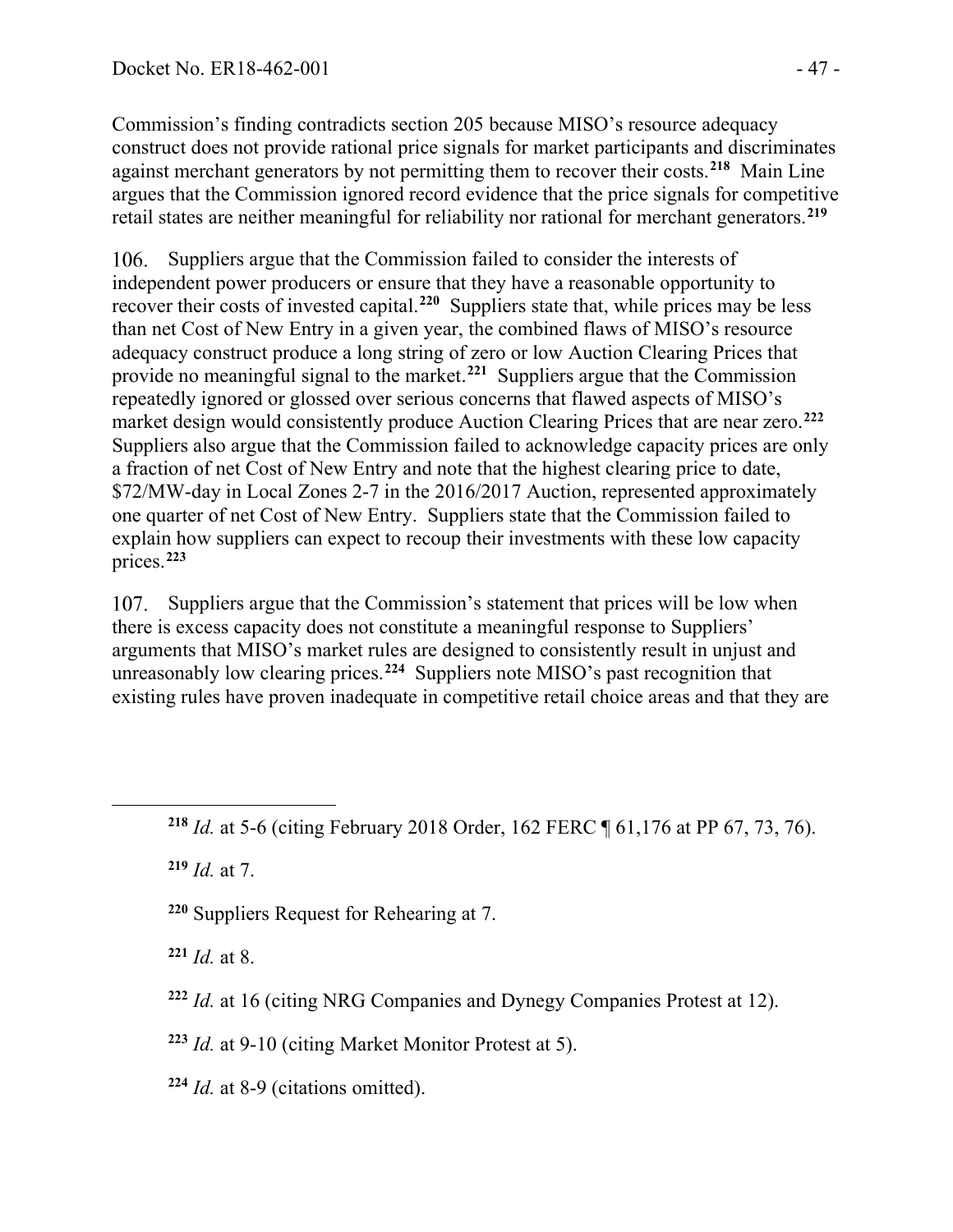unlikely to attract enough merchant capacity to meet the one day in ten year reliability standard.**[225](#page-47-0)**

### **3. Determination**

We deny rehearing. We find that, consistent with the discussion on MISO's utilization of a vertical demand curve below, **[226](#page-47-1)** MISO's high proportion of vertically integrated utilities differentiates MISO from NYISO, PJM, and ISO-NE. Therefore, contrary to the Market Monitor's assertion, MISO's resource adequacy does not depend entirely upon MISO Auction Clearing Prices. We reiterate that state and local authorities play an active role in ensuring resource adequacy, even those states with retail competition (i.e., Illinois and Michigan). We are not persuaded by the Market Monitor's arguments that MISO's resource adequacy construct does not attract and retain sufficient capacity, and we continue to find that MISO's resource adequacy construct enables the MISO region to maintain sufficient resources to meet system-wide and locational Reserve Requirements. If there are future needs for local or regional capacity within the MISO region, Auction Clearing Prices should increase to reflect such needs. We note that the Organization of MISO States (OMS)-MISO Survey indicates that the MISO region will continue to maintain sufficient resources through 2022.**[227](#page-47-2)** Moreover, MISO's proposed Tariff provisions accepted in the February 2018 Order require MISO to post the Auction results on its public website.**[228](#page-47-3)** Although neither the OMS-MISO Survey nor the Auction results provide forward price signals, they provide suppliers and LSEs substantial information on a zonal and region-wide basis to better understand supply and demand fundamentals and to make informed investment decisions.

We disagree with the Market Monitor's argument that Auction Clearing Prices for competitive suppliers are insufficiently high to protect investor interests in contravention of *Hope*, and we are similarly unpersuaded by Main Line's or Suppliers' assertions that the Auction is unduly discriminatory. We find that independent generators are afforded a reasonable opportunity to recover costs in MISO's capacity, energy, and ancillary services markets, even though revenues from the Auction are not insulated from the effects of surplus capacity, which may result in Auction Clearing Prices below the net

<span id="page-47-3"></span>**<sup>228</sup>** MISO, FERC Electric Tariff, Module E-1, § 69A.7 (34.0.0).

<span id="page-47-2"></span><span id="page-47-1"></span><span id="page-47-0"></span>**<sup>225</sup>** *Id.* at 13-14 (citing MISO, Filing, Docket No. ER17-284-000, at 2 (filed Nov. 1, 2016) (Competitive Retail Solution Filing)).

**<sup>226</sup>** *See infra* section III.D.

**<sup>227</sup>** *See* MISO Filing, Tab F, Prepared Direct Testimony of Laura Rauch at 15.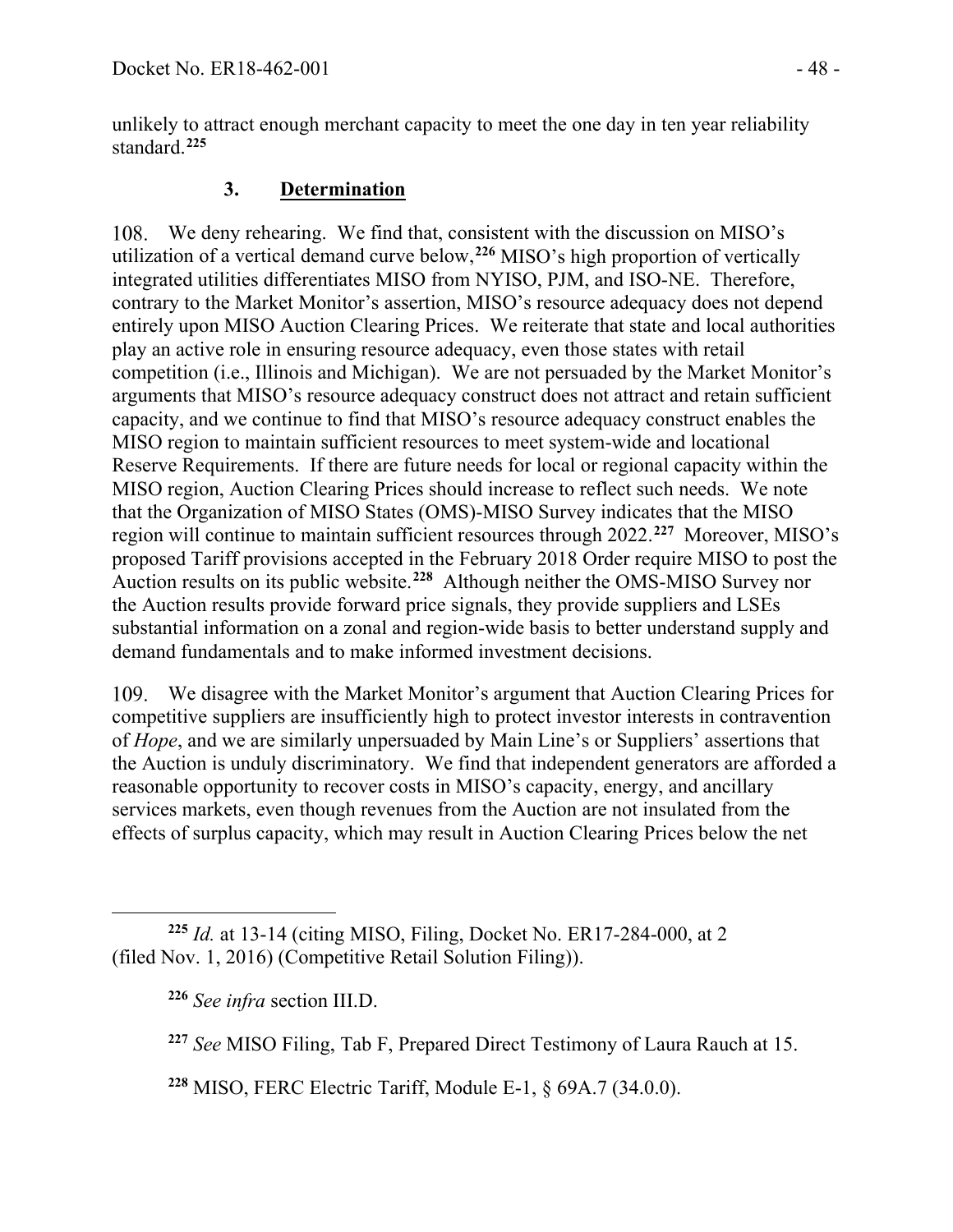Cost of New Entry.**[229](#page-48-0)** As the Supreme Court noted in *Hope*, "regulation does not [e]nsure that the business shall produce net revenues. **[230](#page-48-1)**

Contrary to arguments by the Market Monitor, Main Line, and Suppliers, the Auction Clearing Prices in MISO do not demonstrate that MISO's resource adequacy construct is unjust, unreasonable, unduly discriminatory or preferential. Rather, the Auction Clearing Prices in MISO reflect the surplus of capacity. The Market Monitor's assertion that such reasoning would validate any Auction Clearing Price between \$0/MW-day and \$250/MW-day ignores the fact that MISO's resource adequacy construct ensures just and reasonable rates through price signals that reflect available capacity rather than any particular price. Section 205 does not require that, for a resource adequacy construct to be just and reasonable, the construct must place a value on capacity above that which is needed to satisfy the resource adequacy requirement. Indeed, MISO's resource adequacy construct need not incentivize independent generators to build, retro-fit, or maintain existing resources when there is a capacity surplus.

Finally, we are not persuaded by the Market Monitor's assertion that including the 2014/2015 Auction Clearing Price along with the price changes over the last three years proves the lack of correlation between Auction Clearing Prices and movements in supply and demand. We reiterate the February 2018 Order's finding that the overall trend suggests that Auction Clearing Prices are accurately reflecting the corresponding demand for and supply of capacity.**[231](#page-48-2)**

# **D. Demand Curve**

# **1. February 2018 Order**

In the February 2018 Order, the Commission found that, given the extremely high  $112.$ proportion of vertically integrated utilities and the active role that states have played in ensuring resource adequacy, the vertical demand curve is just and reasonable for use in MISO's resource adequacy construct.**[232](#page-48-3)** The Commission stated that recognizing the diminishing marginal benefits of excess capacity was not essential to ensuring that LSEs in MISO acquired sufficient capacity to maintain the one day in 10 year reliability standard. The Commission explained that accepting both vertical and sloped demand

**<sup>229</sup>** *See N.Y. Indep. Sys. Operator, Inc.*, 122 FERC ¶ 61,211 at P 35.

<span id="page-48-3"></span><span id="page-48-2"></span><span id="page-48-1"></span><span id="page-48-0"></span>**<sup>230</sup>** *Hope*, 320 U.S. at 603 (quoting *FPC v. Natural Gas Pipeline Co.*, 315 U.S. 575, 590 (1942)).

**<sup>231</sup>** February 2018 Order, 162 FERC ¶ 61,176 at P 60.

**<sup>232</sup>** *Id.* PP 67-69.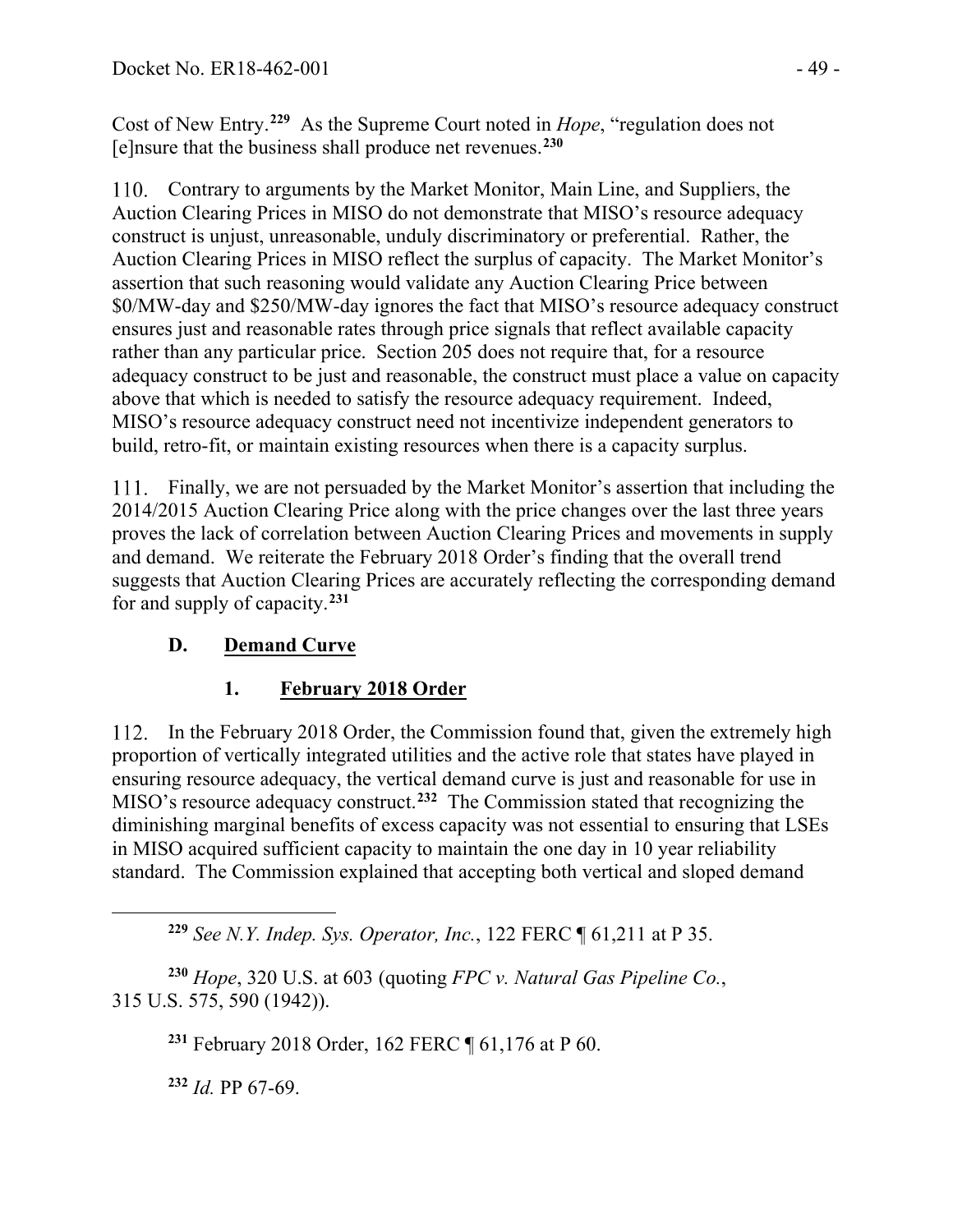curves in different markets is consistent with precedent that filings made under section 205 "need not be the only reasonable methodology, or even the most accurate," so long as it is just and reasonable.**[233](#page-49-0)**

# **2. Requests for Rehearing**

113. The Market Monitor disagrees with the Commission's finding that the vertical demand curve is just and reasonable for use in MISO's resource adequacy construct.**[234](#page-49-1)** The Market Monitor argues that the market design fails to accurately model the incremental value of demand and therefore fundamentally misprices the capacity procured in the Auction.**[235](#page-49-2)** Further, the Market Monitor argues that the Commission has failed to establish a rational connection showing that, because the MISO region is characterized by relatively high participation by vertically integrated utilities subject to state regulation a vertical demand curve is just and reasonable.**[236](#page-49-3)**

The Market Monitor and Suppliers argue that the February 2018 Order failed to address arguments regarding market volatility.**[237](#page-49-4)** They argue that the price volatility caused by MISO's use of a vertical demand curve renders MISO's resource adequacy construct unjust and unreasonable because the construct cannot produce efficient long run economic price signals. The Market Monitor contends that, although an efficient market should produce volatile prices when there is volatility in supply or demand, market design elements (e.g., the vertical demand curve) should not cause the volatility.**[238](#page-49-5)** The Market Monitor points out that the Commission previously found:

> When vertical demand curves are used, even small increases or decreases in supply can result in large changes in price, because a fixed amount of capacity must be procured. In addition, because a small decrease in supply can lead to a

**<sup>233</sup>** *Id.* P 68 (quoting *Oxy USA, Inc. v. FERC*, 64 F.3d at 692).

<span id="page-49-3"></span><span id="page-49-2"></span><span id="page-49-1"></span><span id="page-49-0"></span>**<sup>234</sup>** Market Monitor Request for Rehearing at 11 (citing February 2018 Order, 162 FERC ¶ 61,176 at P 68).

**<sup>235</sup>** *Id*. at 18, 22.

**<sup>236</sup>** *Id.* at 11.

<span id="page-49-4"></span>**<sup>237</sup>** *Id.* at 13; Suppliers Request for Rehearing at 11-12, 19-20.

<span id="page-49-5"></span>**<sup>238</sup>** Market Monitor Request for Rehearing at 13.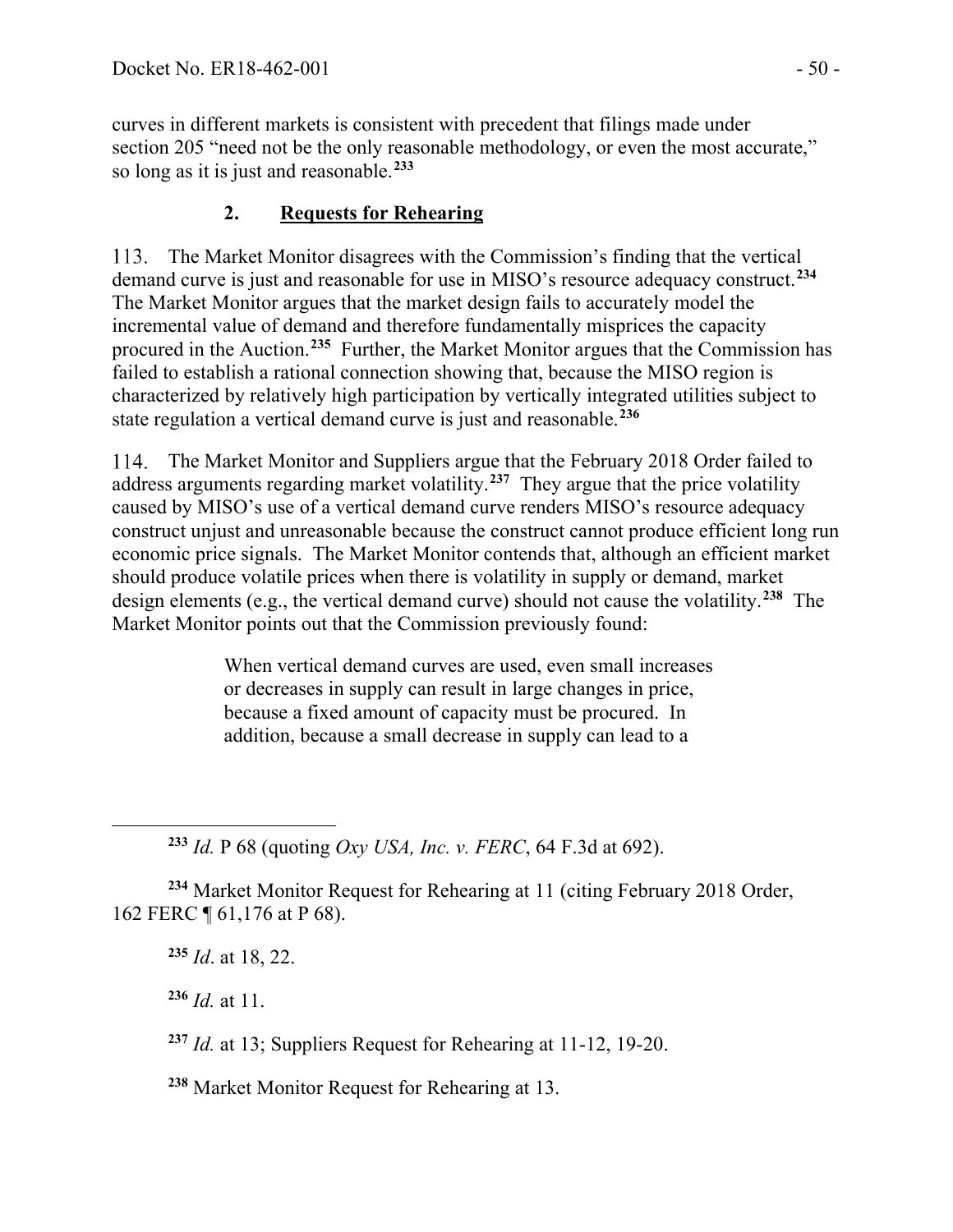significantly higher price, sellers may have an incentive to withhold certain resources.**[239](#page-50-0)**

Main Line and the Market Monitor observe that the Commission has approved the use of a sloped demand curve in NYISO, PJM, and ISO-NE.**[240](#page-50-1)**

115. Suppliers similarly argue that the Commission failed to consider the fact that MISO had previously sought to implement a sloped demand curve when it made its Competitive Retail Solution Filing.**[241](#page-50-2)** Suppliers cite the Brattle Group's testimony in that filing to explain how a vertical demand curve makes prices extremely volatile because even a small surplus drives prices close to zero while a minor shortage results in prices jumping very high or up to the price cap.**[242](#page-50-3)** Suppliers then argue that MISO's use of a vertical demand curve in its Auction results in Auction Clearing Prices that are highly volatile and that such price volatility renders the MISO resource adequacy construct incapable of producing efficient long-term economic signals necessary to make investment and retirement decisions.**[243](#page-50-4)** Suppliers conclude on this basis that there is no reason for the Commission to summarily claim that a vertical demand curve is just and reasonable for use in MISO's resource adequacy construct.**[244](#page-50-5)**

## **3. Determination**

We deny the requests for rehearing of the Market Monitor, Main Line, and Suppliers regarding the Commission's acceptance of MISO's use of a vertical demand curve.

We affirm that MISO's use of a vertical demand curve continues to be a reasonable method for LSEs to procure sufficient capacity to meet resource adequacy requirements. We reject Market Monitor's and Suppliers' arguments that price volatility stemming from MISO's use of a vertical demand curve renders MISO's resource

**<sup>239</sup>** *Id.* (quoting *ISO New England, Inc.*, 153 FERC ¶ 61,338 at P 12).

<span id="page-50-1"></span><span id="page-50-0"></span>**<sup>240</sup>** Main Line Request for Rehearing at 13-14 & n.46 (citations omitted); Market Monitor Request for Rehearing at 17-18 (citations omitted).

**<sup>241</sup>** Suppliers Request for Rehearing at 20.

<span id="page-50-4"></span><span id="page-50-3"></span><span id="page-50-2"></span>**<sup>242</sup>** *Id.* (citing Competitive Retail Solution Filing, Tab C, Testimony of Dr. Samuel A. Newell, Dr. Kathleen Spees, and Dr. David Luke Oates on behalf of MISO regarding the Competitive Retail Solution at 10).

**<sup>243</sup>** *Id.* (citing Market Monitor Protest at 10).

<span id="page-50-5"></span>**<sup>244</sup>** *Id.* (citations omitted).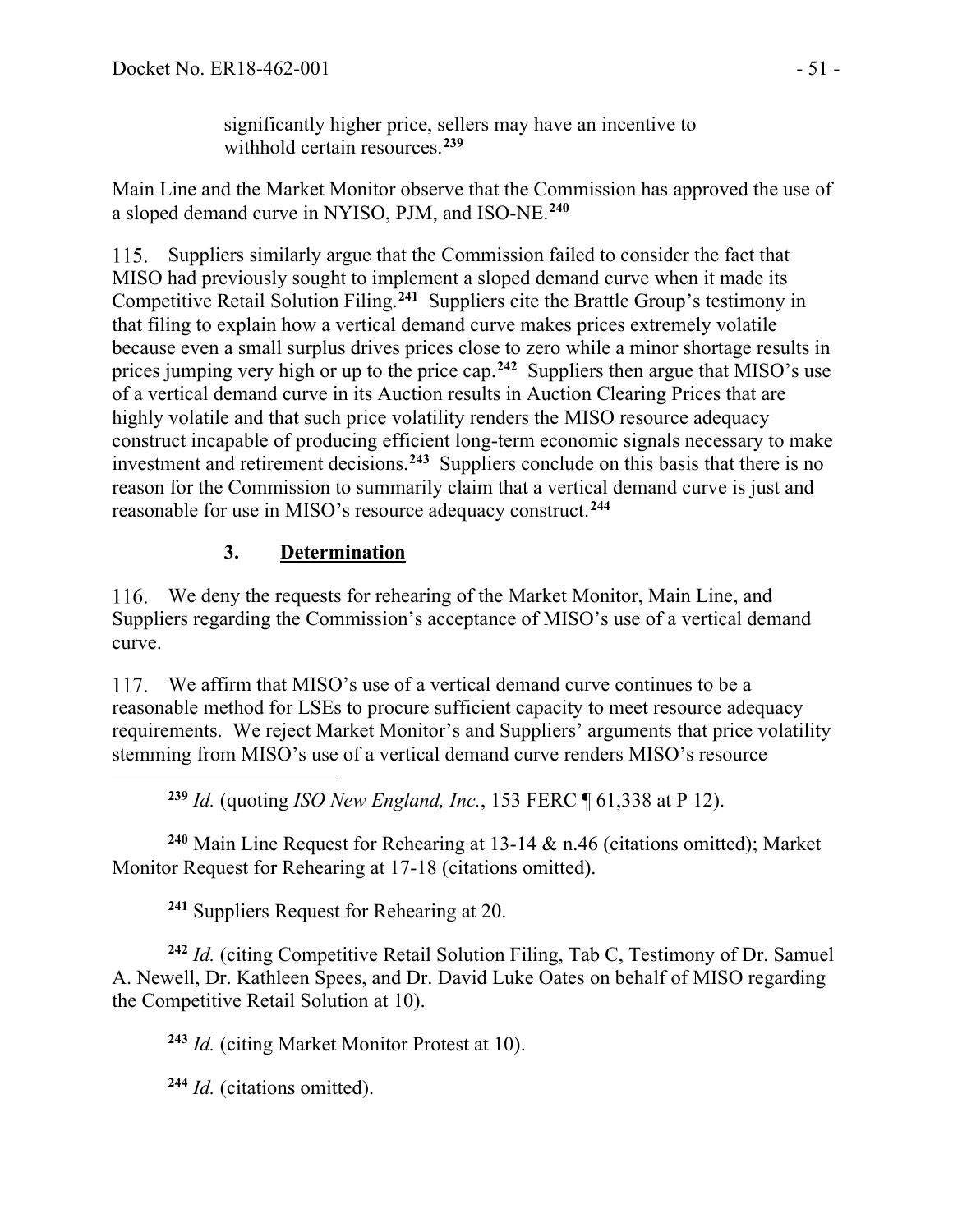adequacy construct unjust and unreasonable because it cannot produce efficient long run economic price signals. We find that a vertical demand curve, even with the potential for more Auction price volatility, establishes a fixed target for LSEs to meet their resource adequacy requirements. We find that the potential for higher Auction price volatility does not render a construct unreasonable so long as prices reflect supply and demand fundamentals and LSEs are able to meet MISO's resource adequacy requirements. Moreover, the need for new capacity in MISO is driven by a variety of considerations including, but not limited to, state resource planning and the opportunity to recover costs from the energy, ancillary services, and capacity markets.**[245](#page-51-0)** Accordingly, ensuring resource adequacy in MISO is a product of a wide range of factors in addition to Auction Clearing Prices, such as market prices for other energy and reserve products, and state resource planning.**[246](#page-51-1)** Although other resource adequacy constructs may value capacity beyond a fixed amount—as pointed out by the Market Monitor—this is not essential to MISO fulfilling its primary resource adequacy objectives.

MISO's resource adequacy construct is designed specifically to complement state 118. mechanisms.**[247](#page-51-2)** Accordingly, MISO supports the independent authority of state regulators for resource adequacy and facilitates resource adequacy goals with state regulators that have decision-making authority over the amount and types of resources that are necessary to meet shared objectives.**[248](#page-51-3)** These objectives require that utilities meet forecast coincident peak load plus planning reserve obligations to satisfy a one day in 10 year loss of load expectation. It is consistent with these shared objectives for MISO to require LSEs in MISO procure a fixed amount of capacity to meet their Reserve Requirements. Moreover, given that the vast majority of MISO's LSEs are vertically integrated utilities that rely on their own resources to meet their resource adequacy needs, MISO's Auction is designed to allow LSEs to purchase—from merchant generators and/or other LSEs with excess capacity—residual capacity. This process helps ensure that all LSEs, collectively and individually, are able to meet their Reserve Requirements. To this end, the Commission has stated that "[MISO]'s voluntary [A]uction [affords] LSEs with an additional mechanism to procure needed capacity [to meet its Reserve Requirements] and increase transparency in the procurement of capacity."**[249](#page-51-4)**

<span id="page-51-0"></span>**<sup>245</sup>** 2015 Rehearing Order, 153 FERC ¶ 61,229 at P 46.

<span id="page-51-1"></span>**<sup>246</sup>** *Id.*

**<sup>247</sup>** MISO, FERC Electric Tariff, Module E-1, § 68A (33.0.0).

**<sup>248</sup>** MISO Filing, Tab E, Prepared Direct Testimony of Richard Doying at 5.

<span id="page-51-4"></span><span id="page-51-3"></span><span id="page-51-2"></span>**<sup>249</sup>** *Midwest Indep. Transmission Sys. Operator, Inc.*, 125 FERC ¶ 61,060, at P 36 (2008).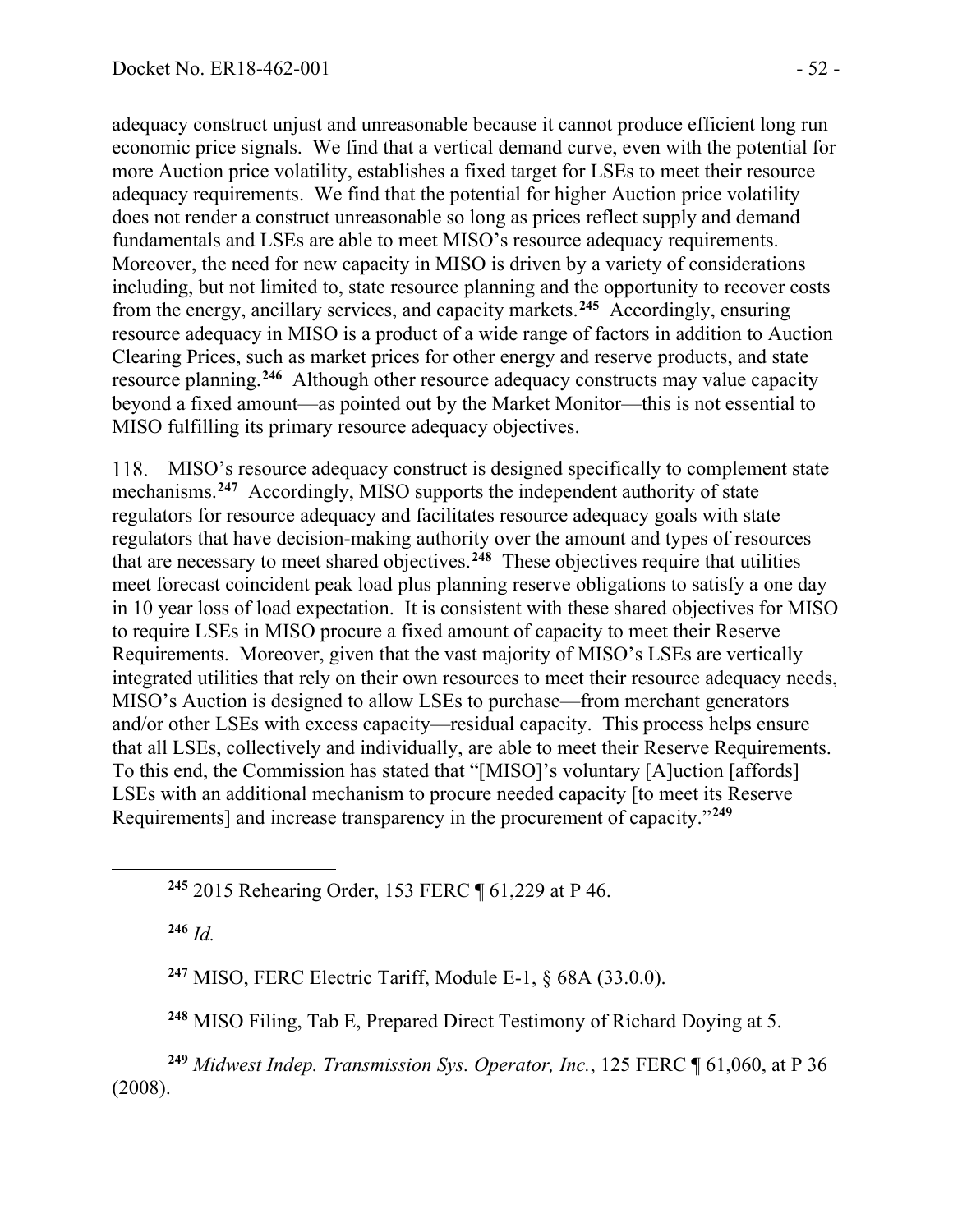As OMS explains, less than five percent of the capacity in MISO in the 2017/2018 Planning Year was procured through the Auction.**[250](#page-52-0)** The Auction thus enables a final opportunity for residual capacity purchases to meet Reserve Requirements, reflected by the vertical demand curve, and to fulfill coordinated resource adequacy goals of LSEs, MISO, and states. We find that the Auction Clearing Prices produced by MISO's vertical demand curve—along with the various sources of useful information on current and future supply and demand fundamentals such as market prices for other energy and reserve products, and state resource planning—provide meaningful signals to LSEs, states, and merchant generators when new resource investment is needed to meet local and regional resource adequacy requirements.

As noted in the February 2018 Order, the Commission's acceptance of a vertical demand curve in MISO and sloped demand curves in other RTOs/ISOs is consistent with precedent that a proposal "need not be the only reasonable methodology, or even the most accurate," so long as it is just and reasonable.**[251](#page-52-1)** Further, as stated above, we affirm that a vertical demand curve continues to be a just and reasonable method for LSEs in MISO to procure sufficient capacity to meet resource adequacy requirements. We note that there are multiple just and reasonable market designs and find that the Market Monitor has not shown MISO's vertical demand curve to be unjust and unreasonable. While other RTOs/ISOs use demand curves that reflect the desire by those RTOs/ISOs and their stakeholders to place a value on capacity beyond that which is needed to satisfy resource adequacy requirements, sloped demand curves are not a prerequisite for a resource adequacy construct to be just and reasonable. The principal function of such constructs is to ensure reliability by assuring the availability of sufficient capacity, which MISO's construct accomplishes through a different market design intended to complement state mechanisms. While a sloped demand curve may be better suited to the market designs in ISO-NE, NYISO, and PJM, we continue to find that a vertical demand curve is just and reasonable in a region like MISO's with predominantly vertically integrated utilities over which state and local authorities play an active role in resource decisions and ensuring resource adequacy.

121. Further, we note that LSEs in other regions do not have the option that LSEs in MISO have to decide, on an annual basis, how much of their Reserve Requirements to satisfy through the Auction. In MISO, each LSE can elect to procure some or all of its capacity requirements through the Auction and/or by submitting a Fixed Resource Adequacy Plan. This approach, combined with the use of a vertical demand curve, provides LSEs substantial flexibility to effectuate state integrated resource plans while at

<span id="page-52-1"></span><span id="page-52-0"></span>**<sup>251</sup>** February 2018 Order, 162 FERC ¶ 61,176 at P 68 (quoting *Oxy USA, Inc. v. FERC*, 64 F.3d at 692).

**<sup>250</sup>** OMS Answer at 3 (citation omitted).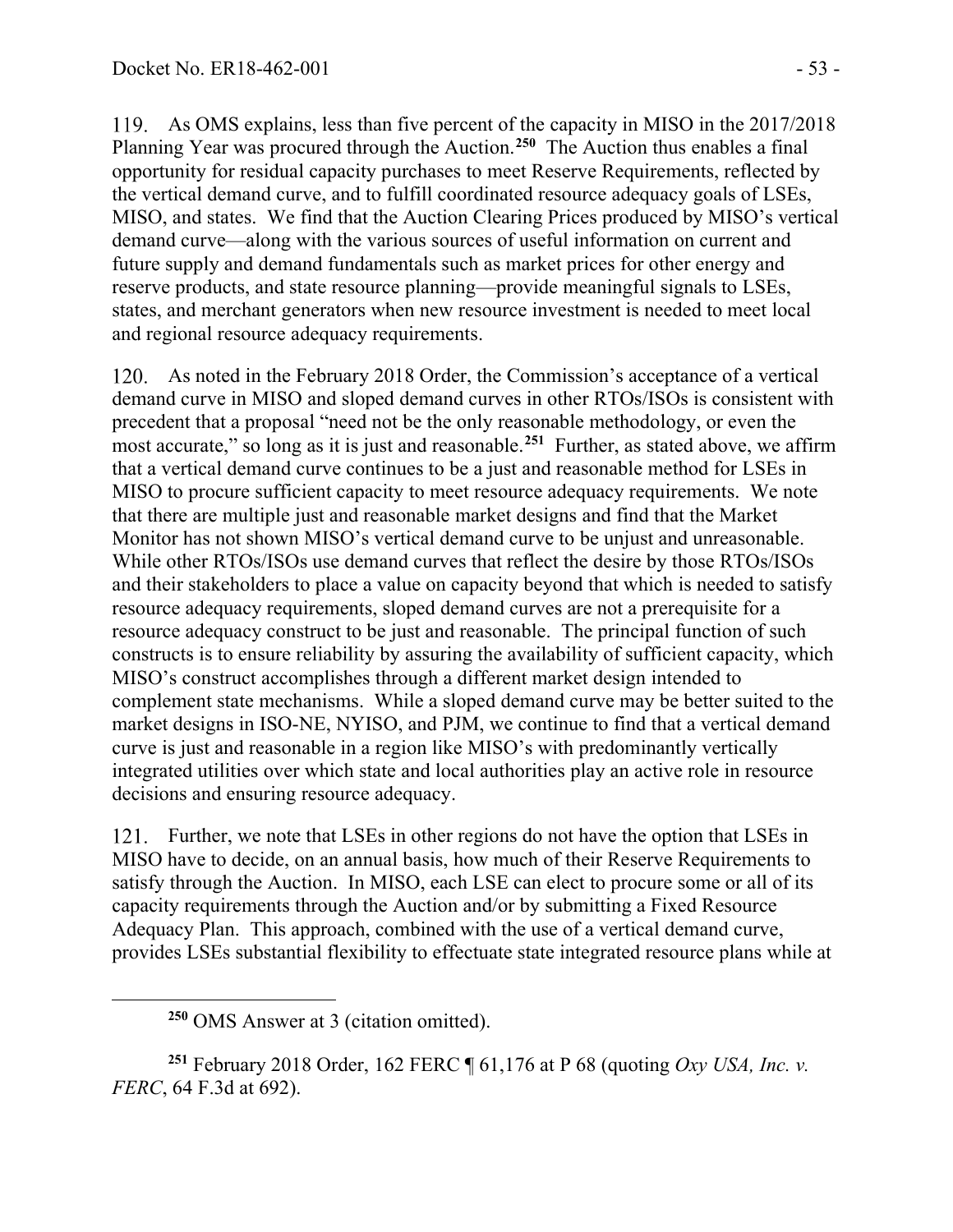the same time ensuring that capacity requirements are met to maintain the one day in 10 year loss of load expectation. We acknowledge that MISO's resource adequacy construct provides more flexibility to LSEs than is provided in other regions with substantially different resource adequacy constructs.**[252](#page-53-0)** However, we reiterate that we are not persuaded that the features of substantially different capacity constructs must be adopted for the MISO resource adequacy construct to be just and reasonable. Indeed, our finding in this order regarding MISO's use of a vertical demand curve takes into account the substantial differences between MISO's and other regions' resource adequacy constructs.

### **E. Auction Timing**

## **1. February 2018 Order**

122. The Commission found the prompt Auction design to be just and reasonable and disagreed with protestors that a multi-year forward auction construct is necessary for MISO's resource adequacy construct to be just and reasonable. **[253](#page-53-1)** In response to arguments that the price signals are insufficient under MISO's prompt Auction, the Commission observed that—regardless of the time between the Auction and delivery period—a seller can obtain a capacity commitment and the resulting capacity revenues only for a single year. Thus, should a resource owner desire revenue certainty for multiple years, the only way to attain that certainty in the existing RTO/ISO capacity markets (including those with three-year forward periods) is through bilateral capacity contracts. The Commission further explained that MISO's resource adequacy construct is designed to accommodate bilateral contracting that could provide sellers such multi-year revenue certainty. **[254](#page-53-2)** The Commission also stated that the OMS-MISO Survey provides some transparency through the provision of five-year estimates of the amount of capacity available in each Local Zone, including generation that may retire or complete construction, as well as projected load and Reserve Requirements.**[255](#page-53-3)**

**<sup>254</sup>** *Id.* P 71.

<span id="page-53-3"></span><span id="page-53-2"></span><span id="page-53-1"></span>**<sup>255</sup>** *Id.* P 72. The Commission noted, however, that long-term state and local integrated resource planning processes diminish the need and thus the benefits of forward price signals. *Id.* P 73.

<span id="page-53-0"></span>**<sup>252</sup>** For example, PJM LSEs that opt out of the Base Residual Auction through the Fixed Resource Requirement option must commit all of their resource adequacy requirements to that option for multiple years. *E.g., Ohio Valley Elec. Corp.*, 164 FERC ¶ 61,181, at P 3 (2018).

**<sup>253</sup>** February 2018 Order, 162 FERC ¶ 61,176 at P 70.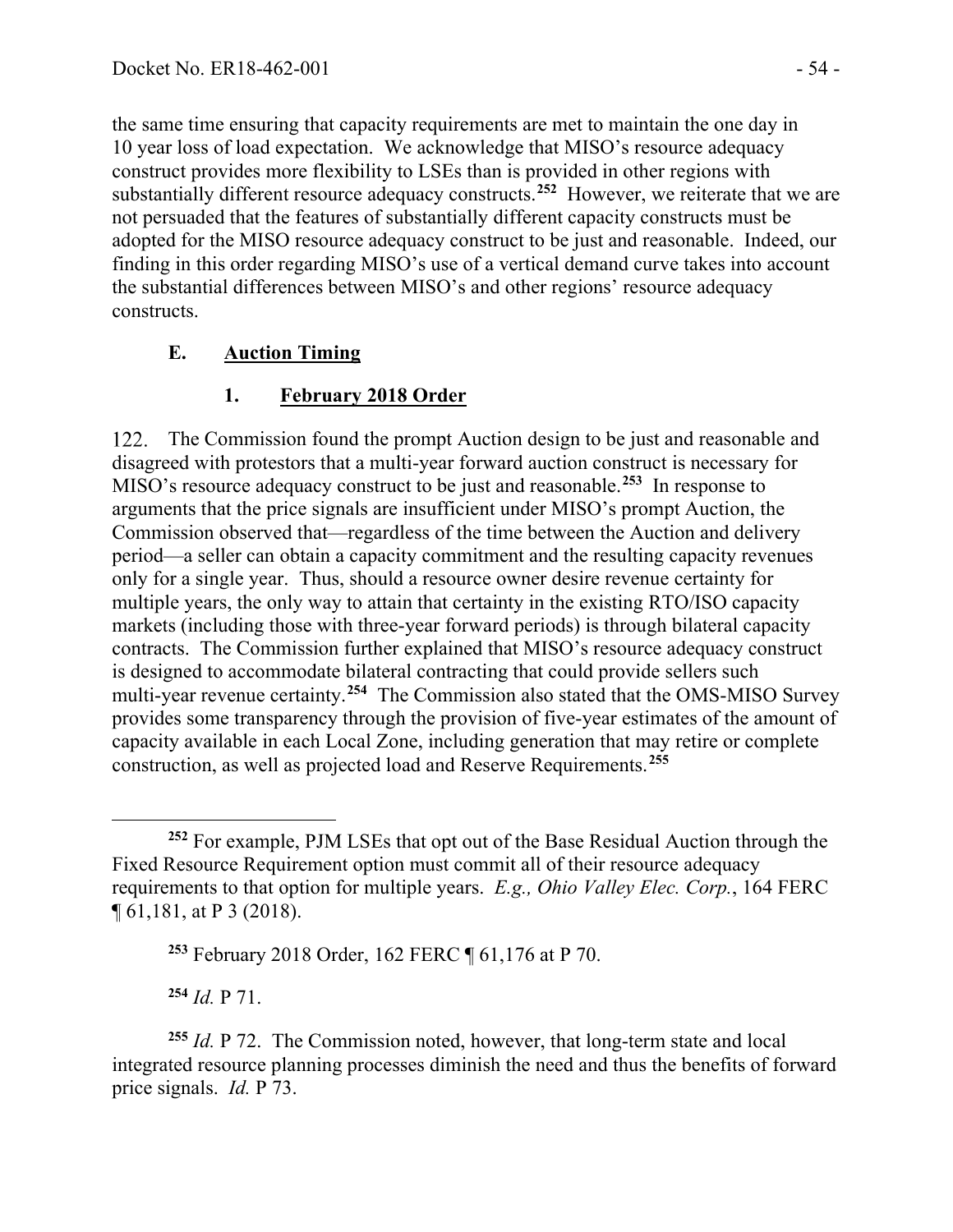The Commission pointed out that there are benefits to a prompt auction design.**[256](#page-54-0)** The Commission explained that load forecasting can occur within the year leading up to the Planning Year, and that MISO can accurately account for other considerations, such as transmission constraints, forced outage rates, and the expected performance of Load Modifying Resources. The Commission declined to address whether a prompt auction design or a forward auction design is preferable, but concluded that both can be just and reasonable.**[257](#page-54-1)**

### **2. Requests for Rehearing**

124. Suppliers argue that the Commission ignored the fact that a forward procurement process will help inform state planning processes and minimize ratepayer costs by indicating whether it is more economic to procure capacity bilaterally or construct new resources.**[258](#page-54-2)** Suppliers contend that MISO's Competitive Retail Solution Filing acknowledged threatened shortages in competitive retail areas and therefore proposed a three-year forward procurement of capacity for competitive retail areas in order to "promote long-term resource adequacy and improve market transparency through forward price signals."**[259](#page-54-3)** Suppliers contend that the Commission failed to respond to their concerns.**[260](#page-54-4)**

## **3. Determination**

We deny rehearing, and find that the record demonstrates that MISO's resource adequacy construct works cohesively with state mechanisms to ensure long-term resource adequacy. The mere reliance by Suppliers on MISO's comments in support of its Competitive Retail Solution Filing, which included, among other things, a three-year forward auction, is not adequate to support the implementation of a multi-year forward auction design.**[261](#page-54-5)** Suppliers fail to acknowledge: (1) the results of a more recent OMS-MISO Survey, indicating that the MISO region is expected to maintain sufficient

<span id="page-54-0"></span>**<sup>256</sup>** *Id.* P 74.

<span id="page-54-1"></span>**<sup>257</sup>** *Id.*

<span id="page-54-2"></span>**<sup>258</sup>** Suppliers Request for Rehearing at 21.

**<sup>259</sup>** *Id.* (quoting Competitive Retail Solution Filing at 5 (footnote omitted)).

**<sup>260</sup>** *Id.*

<span id="page-54-5"></span><span id="page-54-4"></span><span id="page-54-3"></span>**<sup>261</sup>** The Commission rejected MISO's Competitive Retail Solution Filing as unjust and unreasonable. *Midcontinent Indep. Sys. Operator, Inc*., 158 FERC ¶ 61,128 (2017). No party requested rehearing of this order.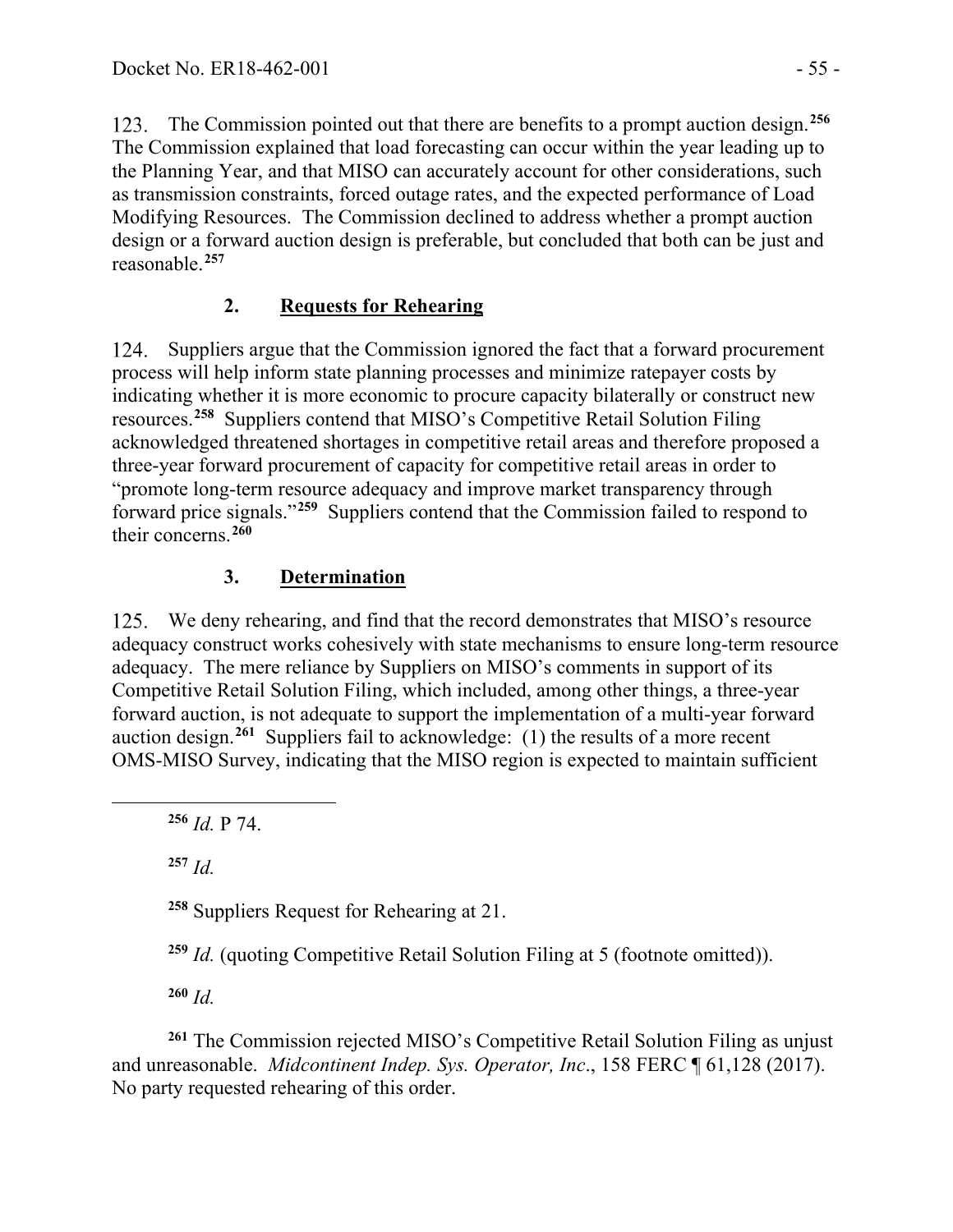resources well into the next decade and can be used by state regulators to assist in resource planning in lieu of a forward capacity market; **[262](#page-55-0)** (2) the impacts of state legislation on resource adequacy in those states;**[263](#page-55-1)** and (3) the benefits of a prompt auction design, including those articulated in the February 2018 Order.**[264](#page-55-2)**

126. In the February 2018 Order, the Commission weighed the benefits of a prompt auction design against the benefits of a multi-year forward auction design and determined that both can be just and reasonable.**[265](#page-55-3)** We reiterate that determination here, and continue to find that MISO's prompt Auction design is just and reasonable. In light of this finding, the Commission is not obligated to consider whether MISO's proposal is more or less reasonable than other alternatives, including Suppliers' proposal for a three-year forward procurement of capacity for competitive retail areas.**[266](#page-55-4)**

# **F. Market Power Mitigation**

# **1. February 2018 Order**

The Commission found that a Minimum Offer Price Rule (MOPR) is not needed 127. for MISO's resource adequacy construct to be just and reasonable.**[267](#page-55-5)** The Commission explained that the vast majority of capacity in MISO is owned by vertically integrated utilities and only a small portion of capacity is acquired by LSEs through the Auction. Accordingly, the Commission found unpersuasive arguments that it would be economic for LSEs to procure capacity in the bilateral market at above-market prices in order to suppress prices in the Auction.**[268](#page-55-6)** The Commission similarly dismissed as unlikely arguments that an LSE would pursue such a strategy to suppress Auction Clearing Prices

**<sup>263</sup>** *See id.* P 49 & n.118 (citations omitted).

<span id="page-55-3"></span><span id="page-55-2"></span><span id="page-55-1"></span><span id="page-55-0"></span>**<sup>264</sup>** *See id.* P 74 (explaining that a prompt auction design allows LSEs to forecast demand closer to the Planning Year and to consider changing conditions, such as transmission constraints, resource forced outage rates, and expected performance of Load Modifying Resources).

**<sup>265</sup>** *Id.*

<span id="page-55-4"></span>**<sup>266</sup>** *See supra* note 165.

<span id="page-55-5"></span>**<sup>267</sup>** February 2018 Order, 162 FERC ¶ 61,176 at P 75.

<span id="page-55-6"></span>**<sup>268</sup>** *Id.* P 76.

**<sup>262</sup>** *See* February 2018 Order, 162 FERC ¶ 61,176 at PP 58, 70.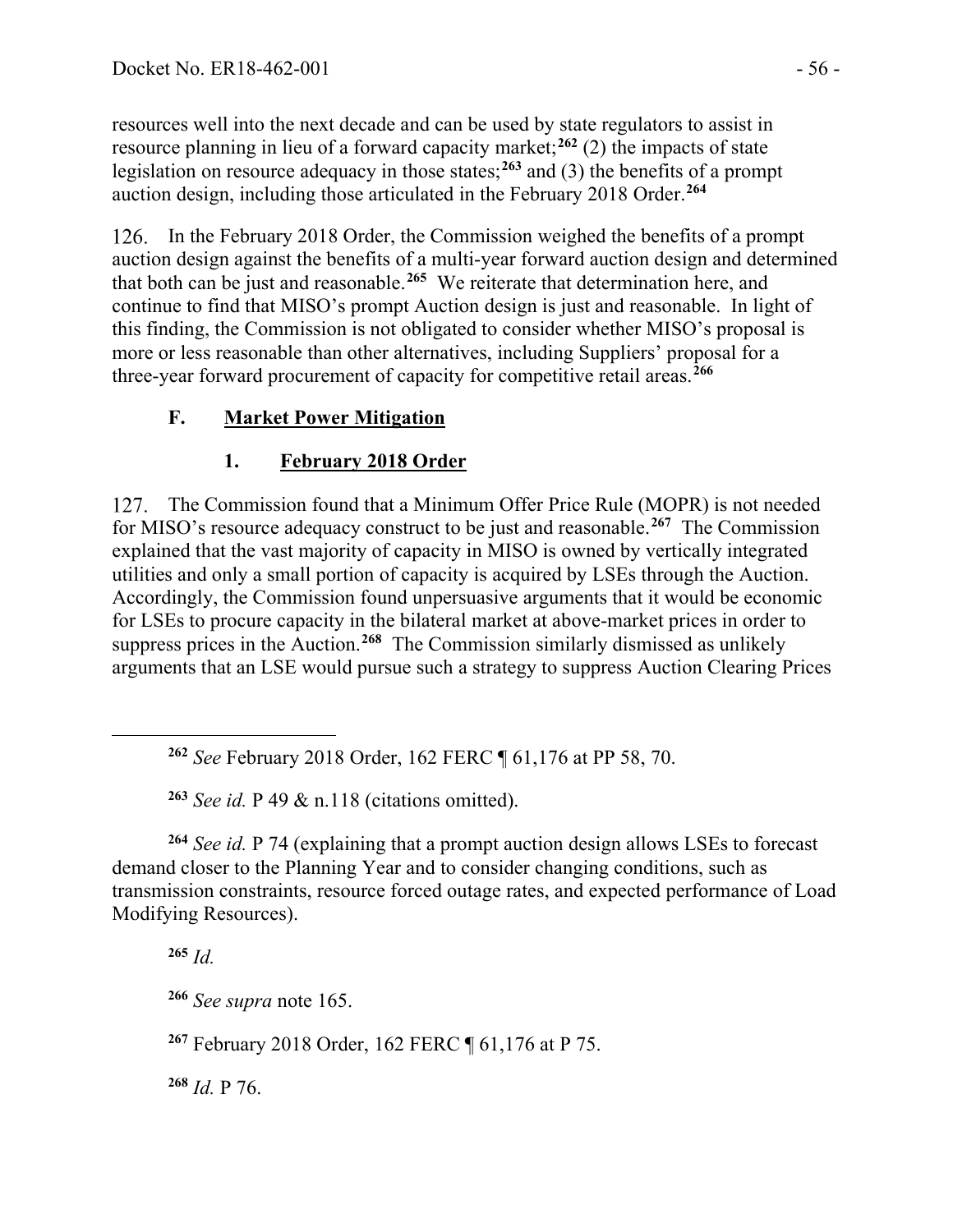in order to eventually suppress prices in the bilateral market.**[269](#page-56-0)** The Commission acknowledged that it has accepted or required MOPRs in other RTOs/ISOs, but noted that it provides regions with substantial flexibility. The Commission explained that it considers the specific attributes of the regions and their members when evaluating whether their resource adequacy constructs are just and reasonable.**[270](#page-56-1)**

# **2. Request for Rehearing**

Suppliers state that the Commission found that a MOPR was not necessary 128. because "the vast majority of capacity in MISO is owned by vertically integrated utilities and most of the capacity owned by independent generators is sold under long-term bilateral contracts.<sup>"[271](#page-56-2)</sup> Suppliers argue, however, that the Commission cannot use this reasoning to justify market rules that are applicable to the entire region, including areas with retail competition that no longer have any or have very few vertically owned utilities. **[272](#page-56-3)** Suppliers further argue that the fact that more load is served by vertically integrated utilities in MISO than in other RTOs/ISOs does not adequately justify why the Commission required ISO-NE to incorporate a MOPR but found one unnecessary in MISO.**[273](#page-56-4)**

Suppliers state there is no basis for the Commission's assumption that a MOPR is 129. unnecessary because independent power producers can enter into bilateral contracts. **[274](#page-56-5)** Suppliers contend that LSEs have little or no incentive to enter into bilateral contracts at just and reasonable rates when Auction Clearing Prices are expected to be low and

**<sup>269</sup>** *Id.* P 77.

**<sup>270</sup>** *Id.* PP 79-80.

<span id="page-56-2"></span><span id="page-56-1"></span><span id="page-56-0"></span>**<sup>271</sup>** Suppliers Request for Rehearing at 17 (quoting February 2018 Order, 162 FERC ¶ 61,176 at P 76).

**<sup>272</sup>** *Id.*

<span id="page-56-4"></span><span id="page-56-3"></span>**<sup>273</sup>** *Id.* (citing, *inter alia*, *West Deptford Energy, LLC v. FERC*, 766 F.3d 10, 20 (D.C. Cir. 2014) (emphasizing that "[i]t is textbook administrative law that an agency must 'provide[] a reasoned explanation for departing from precedent or treating similar situations differently'" (citation omitted)); *Williams Gas Processing Gulf Coast Co., L.P. v. FERC*, 475 F.3d 319, 322 (D.C. Cir. 2006) (vacating Commission orders because the Commission "neither explained its action as consistent with precedent nor justified it as a reasoned and permissible shift in policy"); *ISO New England, Inc.*, 135 FERC ¶ 61,029 (2011) (2011 ISO-NE Order)).

<span id="page-56-5"></span>**<sup>274</sup>** *Id.*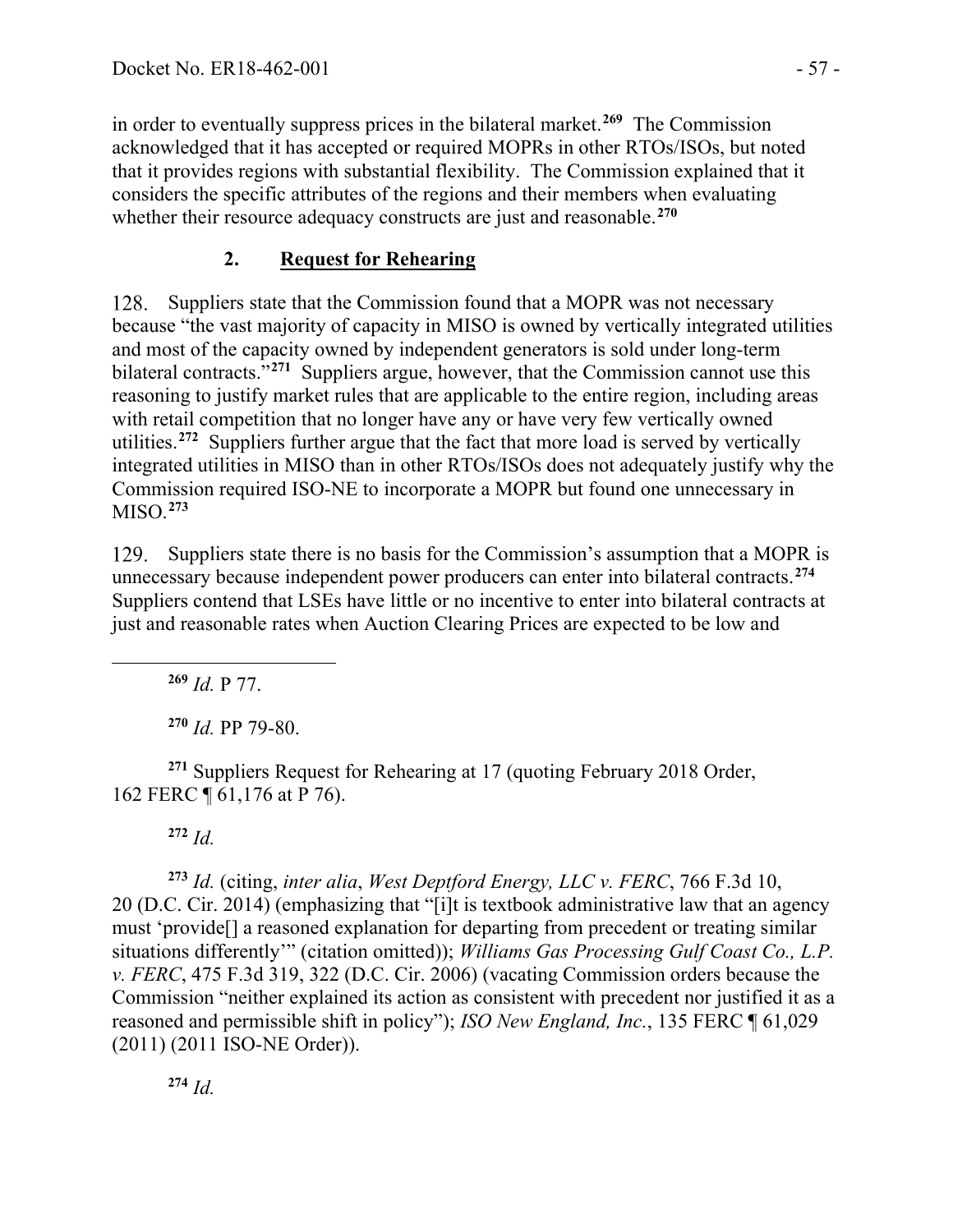generators are required to offer capacity into the Auction. **[275](#page-57-0)** Suppliers note that the Commission acknowledges that Auction Clearing Prices may affect prices in the bilateral market, and they argue that the option to enter into bilateral contracts does not relieve the Commission of its statutory duty to ensure that the Auction produces just and reasonable prices.**[276](#page-57-1)**

130. Suppliers argue that the Commission's belief that a MOPR is not necessary because LSEs lack incentive to suppress prices in the Auction makes no sense in light of the Commission's prior determination that "it is not reasonable for buyer-side mitigation to depend on the intent of the seller because an artificially low offer price can unreasonably suppress market prices regardless of the seller's intent."**[277](#page-57-2)** Suppliers add that the Commission ignored their argument that "prophylactic measures are often put in place to deal with circumstances, like the exercise of buyer-side market power, that may be thought unlikely but that would have serious consequences if they came to pass."**[278](#page-57-3)** Suppliers further argue that the recent zero-emission credit program in Illinois demonstrates the threat of artificial price suppression from out-of-market cost support. Suppliers also note the Commission's statements that ISO-NE's capacity market construct should include rules that appropriately manage the impact of out-of-market state support.**[279](#page-57-4)**

## **3. Determination**

We deny rehearing. Suppliers contend that, although vertically integrated utilities own approximately 90% of capacity in MISO, a MOPR remains necessary to protect against price suppression for the remaining 10 percent. We disagree. In the February 2018 Order, the Commission determined that MISO's proposed resource adequacy construct was just and reasonable by taking into consideration the entirety of the proposal and the effect of that proposal on the MISO footprint, as a whole. On rehearing, Suppliers fail to point to any evidence on the record demonstrating that the lack of a MOPR renders MISO's resource adequacy construct unjust and unreasonable, including in regions with retail competition.

<span id="page-57-0"></span>**<sup>275</sup>** *Id.* at 17-18

<span id="page-57-1"></span>**<sup>276</sup>** *Id.* at 18 (citing February 2018 Order, 162 FERC ¶ 61,176 at P 77).

**<sup>277</sup>** *Id.* (quoting 2012 Order, 139 FERC ¶ 61,199 at P 69).

**<sup>278</sup>** *Id.* (quoting NRG Companies and Dynegy Companies Protest at 16-17).

<span id="page-57-4"></span><span id="page-57-3"></span><span id="page-57-2"></span>**<sup>279</sup>** *Id.* at 18-19 & n.92 (citing *ISO New England Inc.*, 162 FERC ¶ 61,205, at PP 22, 24 (2018) (2018 ISO-NE Order)).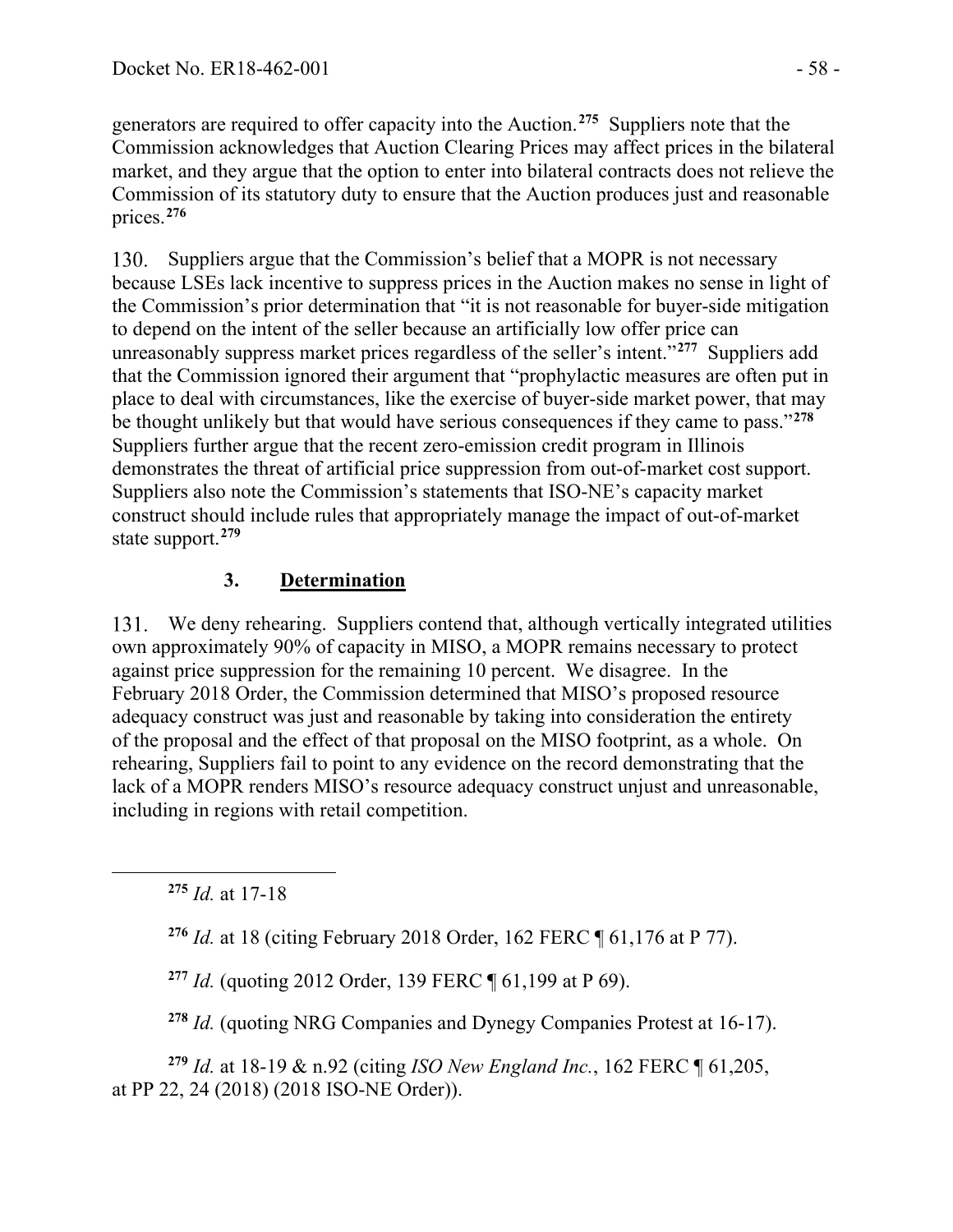We also disagree with Suppliers' contention that the Commission has not adequately justified why it required a MOPR in ISO-NE but not in MISO. Contrary to Suppliers' assertions, the Commission considered more than the proportion of vertically integrated utilities in MISO to determine that a MOPR was not required. Rather, the Commission came to two different conclusions because the facts of the two proceedings were distinct. Suppliers have not demonstrated that the circumstances upon which the Commission based its determination to require ISO-NE to incorporate a MOPR, particularly with respect to out-of-market support, are present in MISO to compel the Commission to reach the same result in this proceeding. **[280](#page-58-0)** Among other things, the Commission's determination in the ISO-NE proceeding cited by Suppliers focused on the actions of LSEs subsidizing new generation. **[281](#page-58-1)**

Suppliers argue that there is no basis for the Commission's assumption that, 133. because independent power producers can enter into bilateral contracts, a MOPR is not necessary. They repeat the assertion that expected low Auction Clearing Prices disincentivize LSEs from procuring capacity through bilateral contracts. Notably, Suppliers do not dispute the finding in the February 2018 Order that "[g]iven the long-term nature of bilateral contracts, an LSE would have to suppress prices in the Auction for multiple years to reduce the cost of capacity acquired through bilateral contracts and realize a reduction in its overall capacity costs."**[282](#page-58-2)** As we discuss above,**[283](#page-58-3)** low Auction Clearing Prices may reflect supply and demand fundamentals such as lower Reserve Requirements and more capacity supply being offered in that Auction, and do not necessarily mean that the Auction has produced unjust, unreasonable, and unduly discriminatory rates.**[284](#page-58-4)**

In response to Suppliers' argument that the Commission's belief that a MOPR is not necessary because LSEs lack incentives to suppress prices in the Auction makes no sense because the Commission stated that an artificially low offer price can unreasonably suppress market prices regardless of the seller's intent,**[285](#page-58-5)** we note that Suppliers have taken the Commission's argument out of context. In the 2012 Order, one of the reasons that the Commission rejected MISO's proposed MOPR was because the offer floor would

<span id="page-58-0"></span>**<sup>280</sup>** *See infra* P 136.

<span id="page-58-1"></span>**<sup>281</sup>** 2011 ISO-NE Order, 135 FERC ¶ 61,029 at PP 158, 166.

<span id="page-58-2"></span>**<sup>282</sup>** *See* February 2018 Order, 162 FERC ¶ 61,176 at P 77.

<span id="page-58-3"></span>**<sup>283</sup>** *See supra* section III.C.

<span id="page-58-4"></span>**<sup>284</sup>** *See* February 2018 Order, 162 FERC ¶ 61,176 at P 78.

<span id="page-58-5"></span>**<sup>285</sup>** Suppliers Request for Rehearing at 18.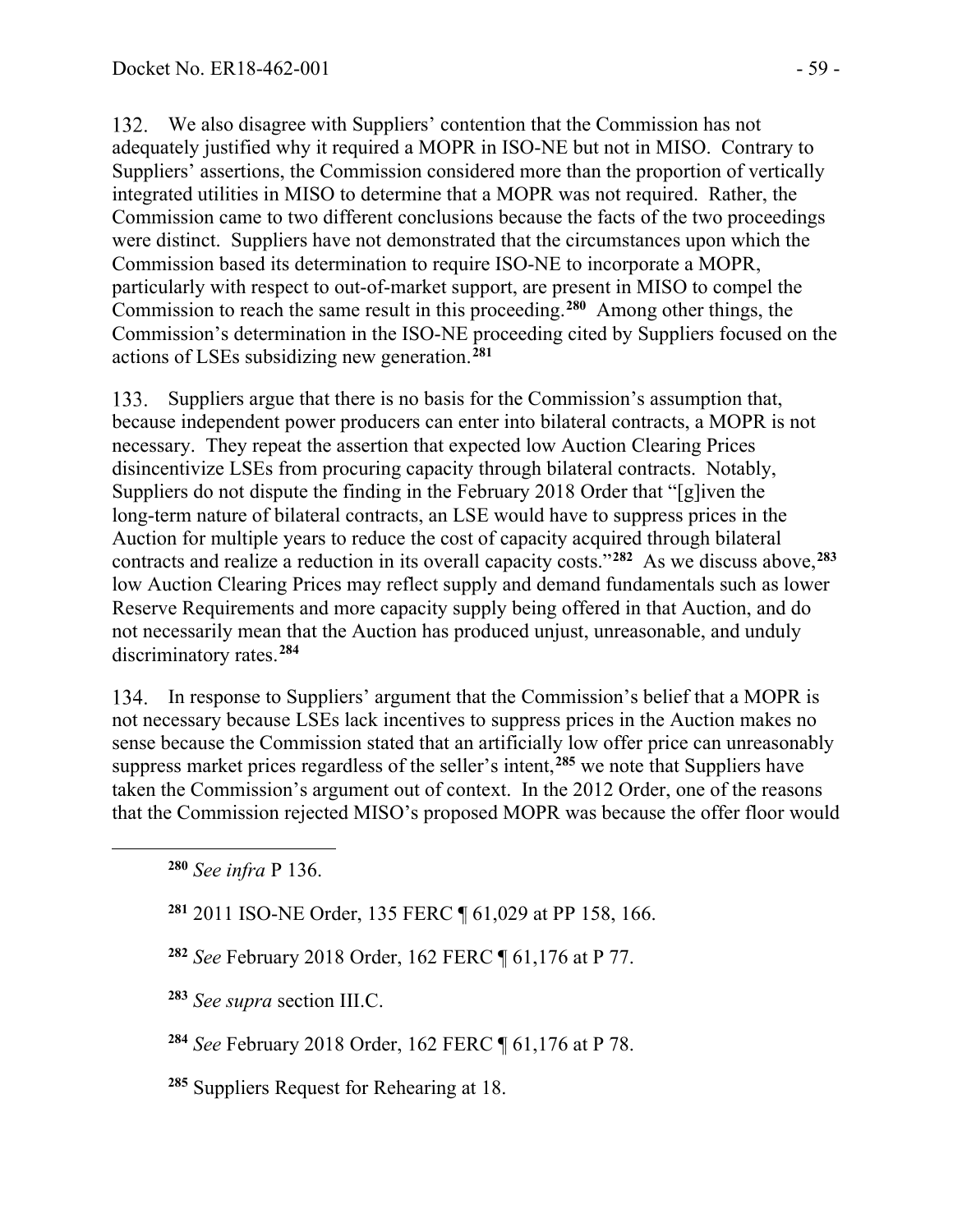apply only if the Market Monitor determined that the seller intended for its offer to depress the Auction Clearing Price.**[286](#page-59-0)** In other words, the Commission found specific aspects (i.e., the requirement that the Market Monitor must determine that a seller intended to depress Auction Clearing Prices) of MISO's proposed MOPR to be unjust and unreasonable. This is a separate and distinct argument from the Commission's determination in the February 2018 Order that a MOPR was unnecessary to render MISO's resource adequacy construct just and reasonable because, among other things, MISO's resource adequacy construct provided little incentive for LSEs to suppress Auction Clearing Prices.

135. Suppliers also contend that the Commission ignored their argument that "prophylactic measures are often put in place to deal with circumstances, like the exercise of buyer-side market power, that may be thought unlikely but that would have serious consequences if they came to pass."**[287](#page-59-1)** We agree that such measures are sometimes appropriate; however, we also note that the Commission has repeatedly emphasized the importance of striking a balance in determining the appropriate amount of mitigation required for a particular market.**[288](#page-59-2)** At its core, Suppliers' argument rests on the notion that, even though they were unable to demonstrate the need for a MOPR, a MOPR is nevertheless needed as a safety net to prevent future abuse. The only evidence Suppliers present in the record before us to support this argument is a reference to recent zero emissions credits legislation in Illinois. Given the lack of evidence in the record before us, we are not persuaded that the Auction requires a MOPR, at this time, to be just and reasonable. Further, we reiterate that the Commission can approve a proposal, finding that it "need not be the only reasonable methodology . . . so long as it is just and reasonable."**[289](#page-59-3)**

136. Suppliers also argue that the February 2018 Order conflicts with the Commission's statement in the 2018 ISO-NE Order that it is "imperative that . . . a [capacity] market construct include rules that appropriately manage the impact of out-of-market state support, to ensure that the market's underlying principles are met and

**<sup>286</sup>** 2012 Order, 139 FERC ¶ 61,199 at P 69.

<span id="page-59-1"></span><span id="page-59-0"></span>**<sup>287</sup>** Suppliers Request for Rehearing at 18 (quoting NRG Companies and Dynegy Companies Protest at 16-17).

<span id="page-59-3"></span><span id="page-59-2"></span>**<sup>288</sup>** *Midwest Indep. Transmission Sys. Operator, Inc.*, 102 FERC ¶ 61,850, at P 58 (2003); *PJM Interconnection, L.L.C*., 143 FERC ¶ 61,090, at P 26 (2013); *New England Power Pool*, 101 FERC ¶ 61,344, at P 28 (2002); *Md. Pub. Serv. Comm'n v. PJM Interconnection, L.L.C.*, 123 FERC ¶ 61,169, at PP 40-41 (2008).

**<sup>289</sup>** February 2018 Order, 162 FERC ¶ 61,176 at P 80.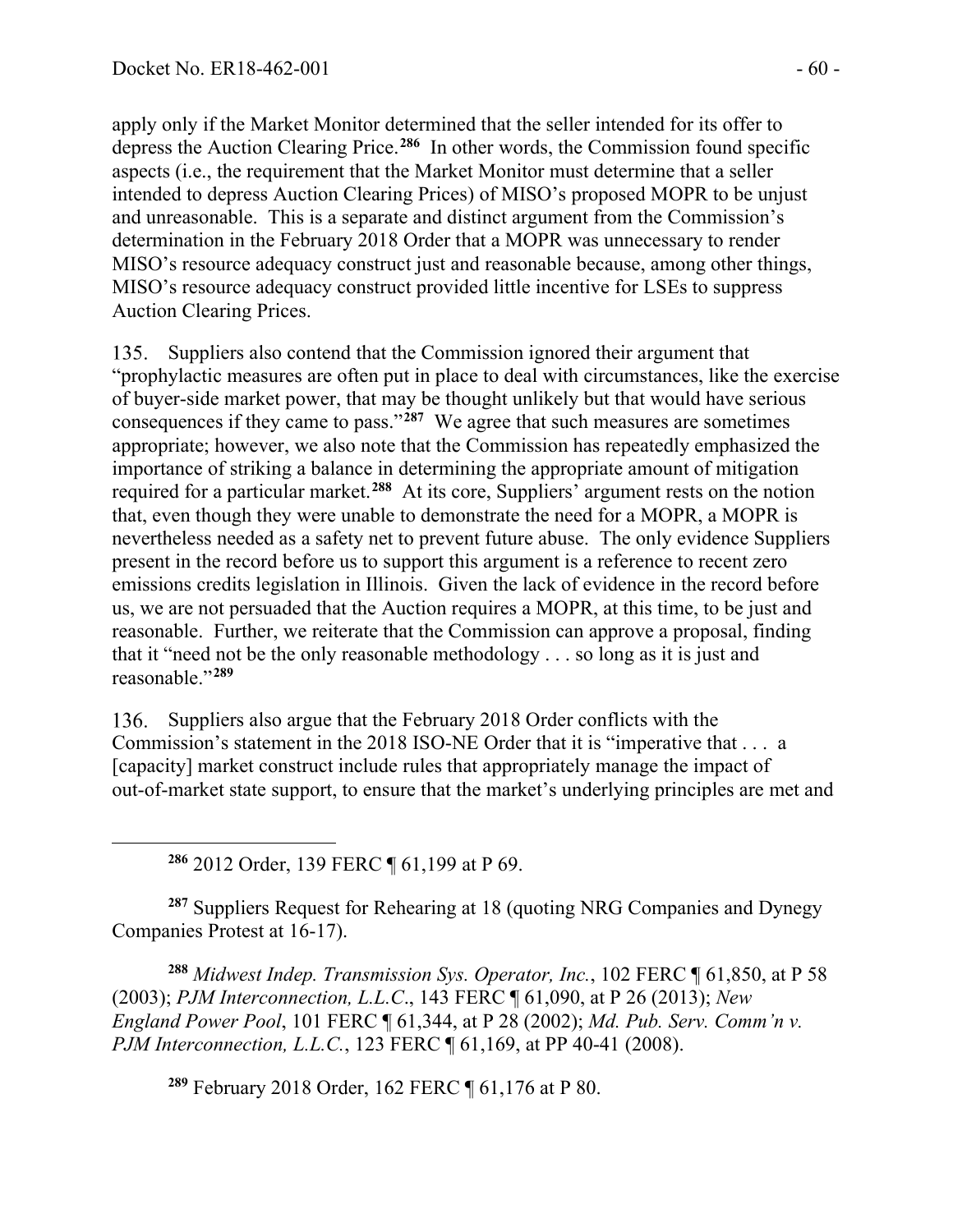that the resulting rates are just and reasonable."**[290](#page-60-0)** We disagree that the Commission's reasoning about maintaining investor confidence in ISO-NE's Forward Capacity Market given New England state actions at that time undercuts the Commission's rationale with respect to a MOPR in MISO. Suppliers' argument ignores the full context of the Commission's statement. In the 2018 ISO-NE Order, the Commission responded to an ISO-NE proposal that recognized and demonstrated that ISO-NE's then-current MOPR construct was no longer effective in managing the impact of out-of-market state support. The Commission explicitly noted that ISO-NE's proposal was tailored to respond to the emerging market trends of its region. **[291](#page-60-1)** The Commission expressed concern in that proceeding that "out-of-market state support can result in the region building more capacity than it needs."**[292](#page-60-2)** Those circumstances are not at play here, where Suppliers argue that Auction Clearing Prices are too low to attract the amount of capacity necessary to meet the one day in ten year reliability standard.**[293](#page-60-3)** Accordingly, the evidence before us does not demonstrate that similar "emerging market trends" exist in MISO that would result in the region-overbuilding or even that MISO's proposal would be ineffective at managing such support.

### **G. Commission's Authority Under FPA Section 205**

#### **1. February 2018 Order**

137. The Commission responded to Suppliers' assertion that the Commission should accept MISO's 2011 Filing without invalidating past Auctions by stating that this proceeding is limited to consideration of MISO's filing in this docket.**[294](#page-60-4)** The Commission stated that issues related to the Commission's actions on voluntary remand in light of *NRG* were fully addressed in the concurrently issued Order on Remand. **[295](#page-60-5)**

**<sup>292</sup>** *Id.* P 24.

<span id="page-60-2"></span><span id="page-60-1"></span><span id="page-60-0"></span>**<sup>290</sup>** Suppliers Request for Rehearing at 18-19 (quoting 2018 ISO-NE Order, 162 FERC ¶ 61,205 at P 24).

**<sup>291</sup>** 2018 ISO-NE Order, 162 FERC ¶ 61,205 at P 22.

<span id="page-60-3"></span>**<sup>293</sup>** *See* Suppliers Request for Rehearing at 13-14.

<span id="page-60-4"></span>**<sup>294</sup>** February 2018 Order, 162 FERC ¶ 61,176 at P 92.

<span id="page-60-5"></span>**<sup>295</sup>** *Id.* (citing Order on Remand, 162 FERC ¶ 61,173).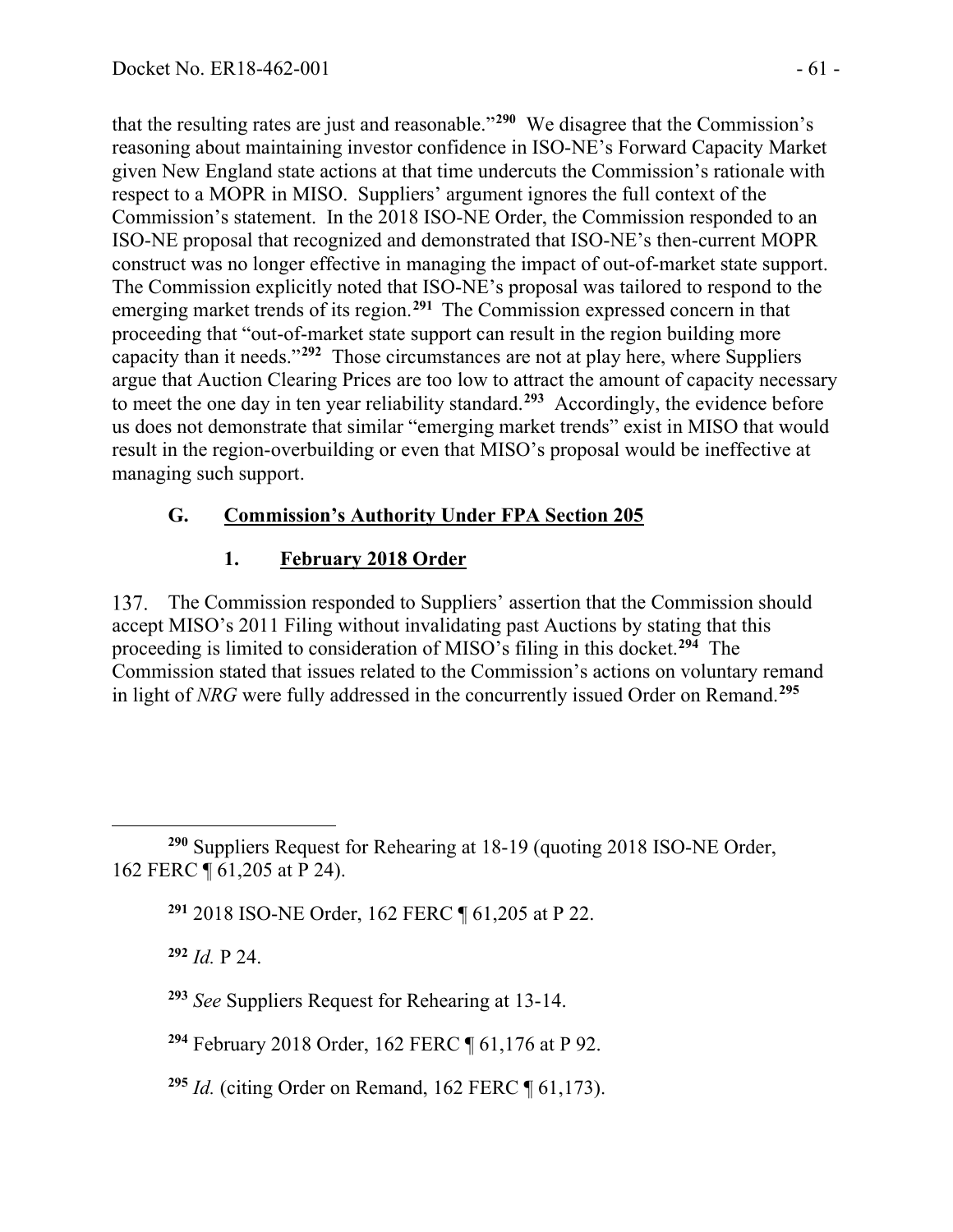### **2. Requests for Rehearing**

Main Line and Suppliers argue that the Commission in the February 2018 Order exceeded its authority under section 205 and "sidestepped" *NRG* limitations by accepting certain provisions of MISO's filing that were consistent with those revisions to MISO's resource adequacy construct filing that the Commission required in Docket No. ER11-4081.**[296](#page-61-0)** Main Line and Suppliers note that in the Order on Remand, the Commission acknowledged that these Commission-directed revisions to MISO's Resource Adequacy construct exceeded the Commission's authority under section 205, pursuant to the D.C. Circuit's recent decision in *NRG*. Main Line and Suppliers observe that in MISO's instant filing, MISO included Tariff revisions that the Commission required in the 2012 Order and the 2015 Rehearing Order in Docket No. ER11-4081. They argue that the Commission erred by approving those revisions.**[297](#page-61-1)**

139. In addition, Main Line and Suppliers argue that in the February 2018 Order, the Commission improperly relied on its prior findings in the 2012 Order and the 2015 Rehearing Order in Docket No. ER11-4081 as support for its decision, given the Commission's recognition in the Order on Remand that in those orders it had exceeded its authority under section 205 per *NRG*. **[298](#page-61-2)** Main Line and Suppliers argue that MISO did not meet its burden to establish its filing was just and reasonable and assert the Commission approved the filing without a proper record of evidence. They argue that the Commission should have rejected the filing or, alternatively, should have developed further procedures to resolve the disputed issues of material fact.**[299](#page-61-3)**

## **3. Determination**

We deny rehearing, and find that the Commission did not exceed the scope of its authority under FPA section 205 in the February 2018 Order. As the Commission noted in the Order on Remand, the D.C. Circuit explained in *NRG* that "there are limits on the Commission's authority to propose modifications under [s]ection 205 even when the

<span id="page-61-1"></span>**<sup>297</sup>** Main Line Request for Rehearing at 3-4; Suppliers Request for Rehearing at 24-25.

<span id="page-61-2"></span>**<sup>298</sup>** Main Line Request for Rehearing at 3-4; Suppliers Request for Rehearing at 25.

<span id="page-61-3"></span>**<sup>299</sup>** Main Line Request for Rehearing at 5; Suppliers Request for Rehearing at 25-26.

<span id="page-61-0"></span>**<sup>296</sup>** Main Line Request for Rehearing at 3-5; Suppliers Request for Rehearing at 24-26.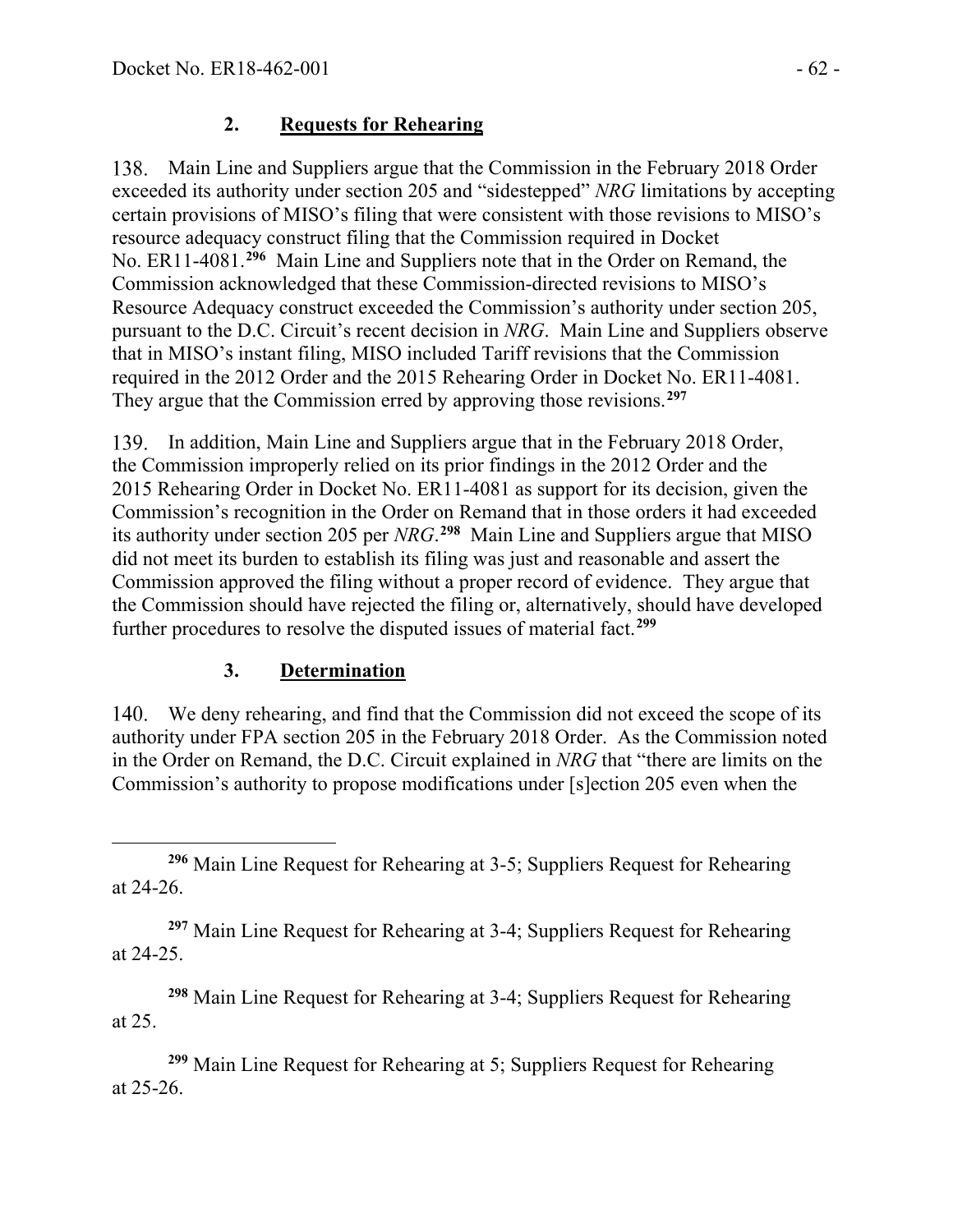utility consents to those modifications."**[300](#page-62-0)** As the Commission accepted MISO's instant section 205 filing without modification in the February 2018 Order, the *NRG* precedent is inapplicable. Further, as discussed in the February 2018 Order and this order, the record was sufficient in this proceeding to find that MISO's filing was just and reasonable.

We disagree with Main Line and Suppliers that it was improper for the Commission to note when making certain findings in February 2018 Order that such findings were consistent with the rationale and similar findings made in the 2012 Order and the 2015 Rehearing Order in Docket No. ER11-4081. In the Order on Remand, the Commission reversed the 2012 Order's conditional acceptance of MISO's 2011 Filing in Docket No. ER11-4081 and rejected MISO's 2011 Filing in its entirety, but this action was not because the determinations therein were erroneous or unsupported. **[301](#page-62-1)** Rather, based on *NRG*, the Commission determined that conditioning acceptance of MISO's 2011 Filing on the revisions to that filing set out in the 2012 Order and the 2015 Rehearing Order would exceed the Commission's authority under section 205 notwithstanding that MISO consented to those revisions. The Order on Remand did not invalidate the findings in the 2012 Order and 2015 Rehearing Order. To the contrary, in the Order of Remand, the Commission's rejection of MISO's 2011 Filing was based on its prior finding in those orders that MISO's 2011 Filing had not been shown to be just and reasonable as filed.**[302](#page-62-2)**

**<sup>301</sup>** *Id.* P 3.

<span id="page-62-2"></span><span id="page-62-1"></span><span id="page-62-0"></span>**<sup>300</sup>** Order on Remand, 162 FERC ¶ 61,173 at P 11 (quoting *NRG*, 862 F.3d 108 at 115) (emphasis omitted)).

**<sup>302</sup>** *Id.* P 15 (citing 2015 Rehearing Order, 153 FERC ¶ 61,229 at P 39).